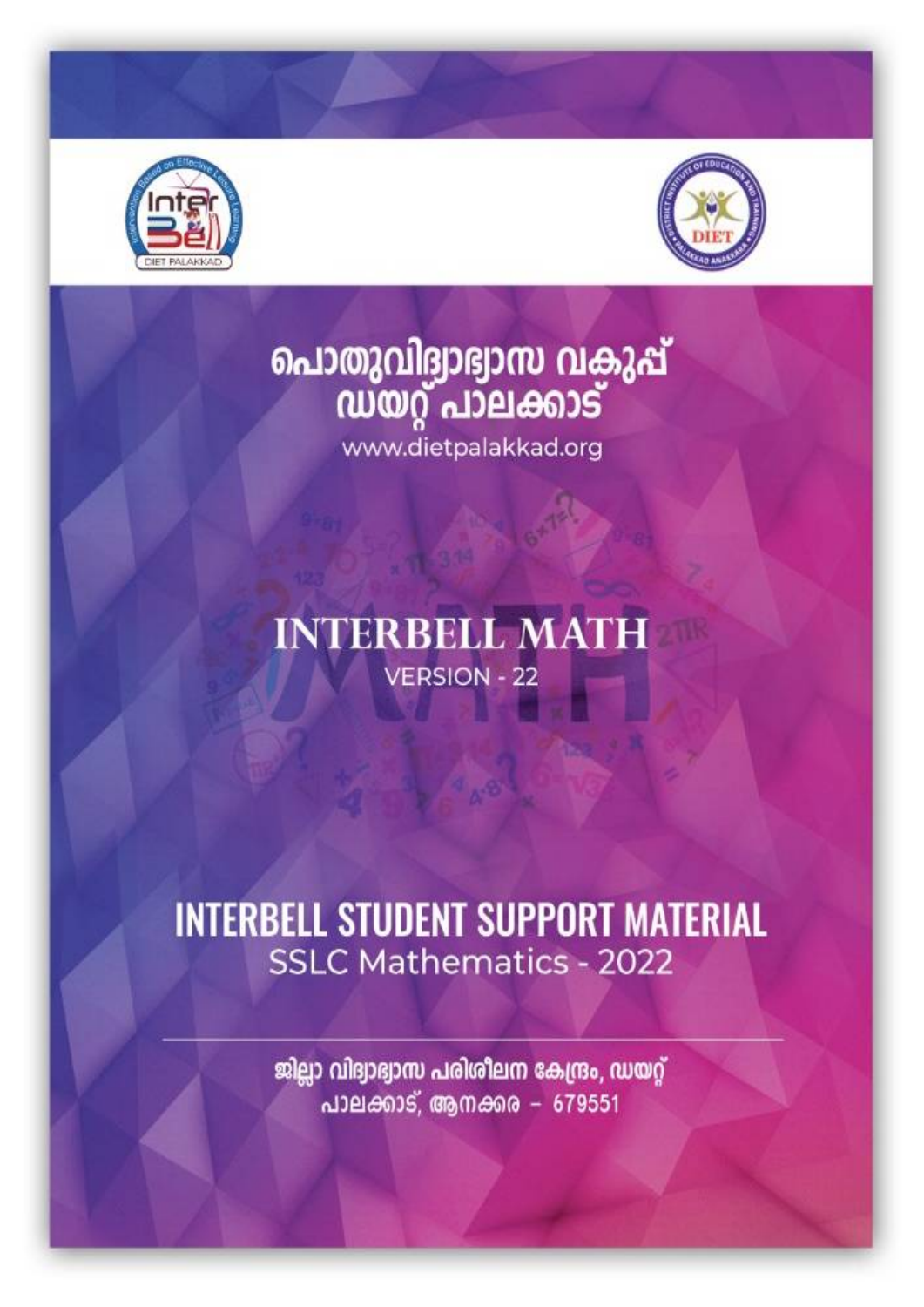### **Workshop participants**



Rajesh M, Kalladi HSS Kumaramputhur Thomson Kumaranelloor, GHSS Aanakkara Manoj Kumar, KTMHSS Jayakrishnan K. A, DBHSS Thachampara Suresh K. C, DBHSS Thachampara Prasad P. S, DBHSS Thachampara Sudha, Mundoor HSS Anitha, Pathiripala GHSS Bindu N, P K HSS Mannapra Gopikrishnan, Mudappallur GHSS Shameer M, GHS Nagalassery

# **Coordination: Dr. M. Shaheed Ali, Senior Lecturer DIET Palakkad**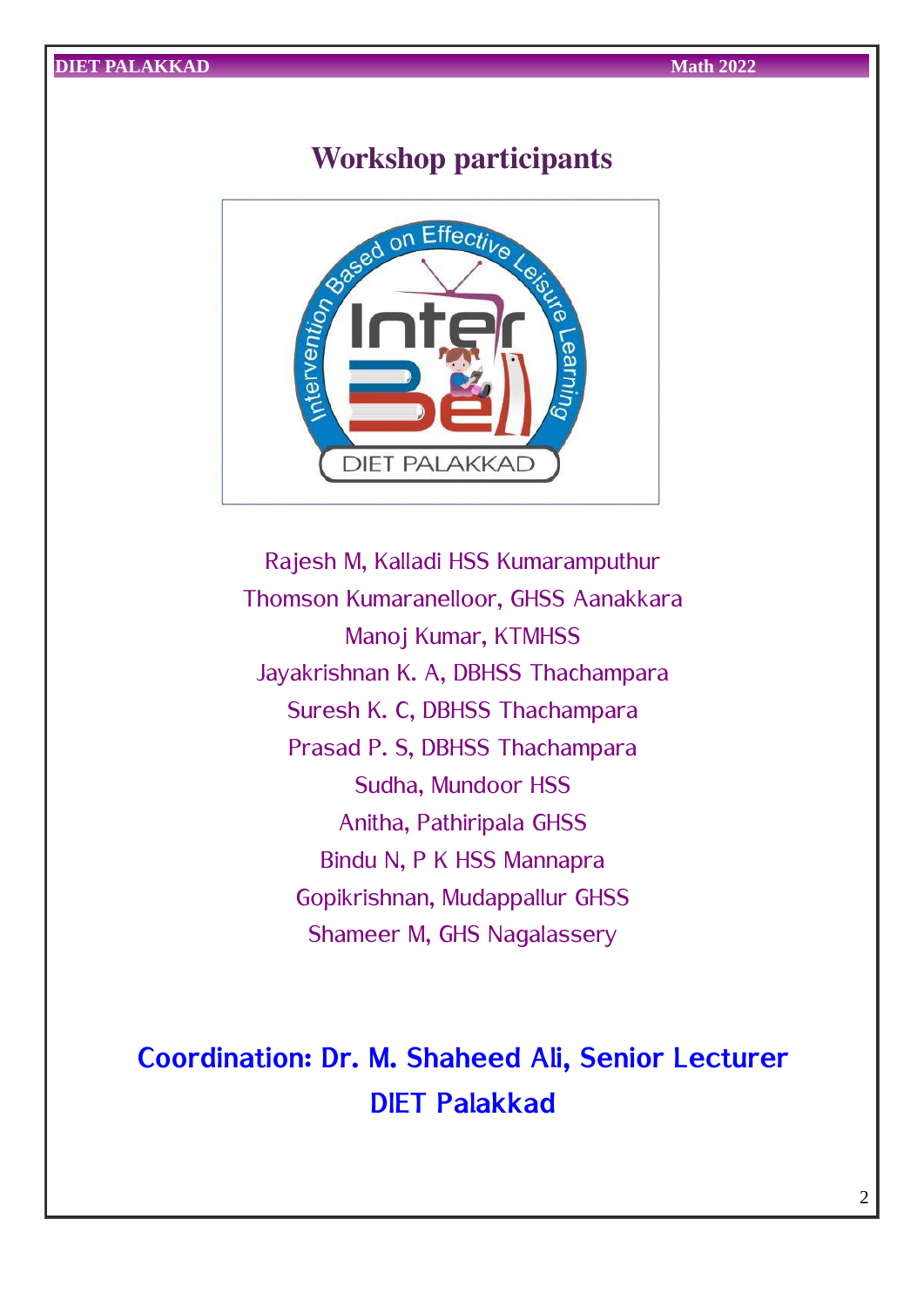# Index

|  | 1. Arithmetic sequence     | 5  |
|--|----------------------------|----|
|  | 2. Circles                 | 14 |
|  | 3. Mathematics of chances  | 19 |
|  | 4. Second degree equations | 23 |
|  | 5. Trigonometry            | 27 |
|  | 6. Co-ordinates            | 30 |
|  | 7. Tangents                | 39 |
|  | 8. Solids                  | 45 |
|  | 9. Geometry and algebra    | 30 |
|  | 10. Polynomials            | 48 |
|  | 11. Statistics             | 51 |
|  |                            |    |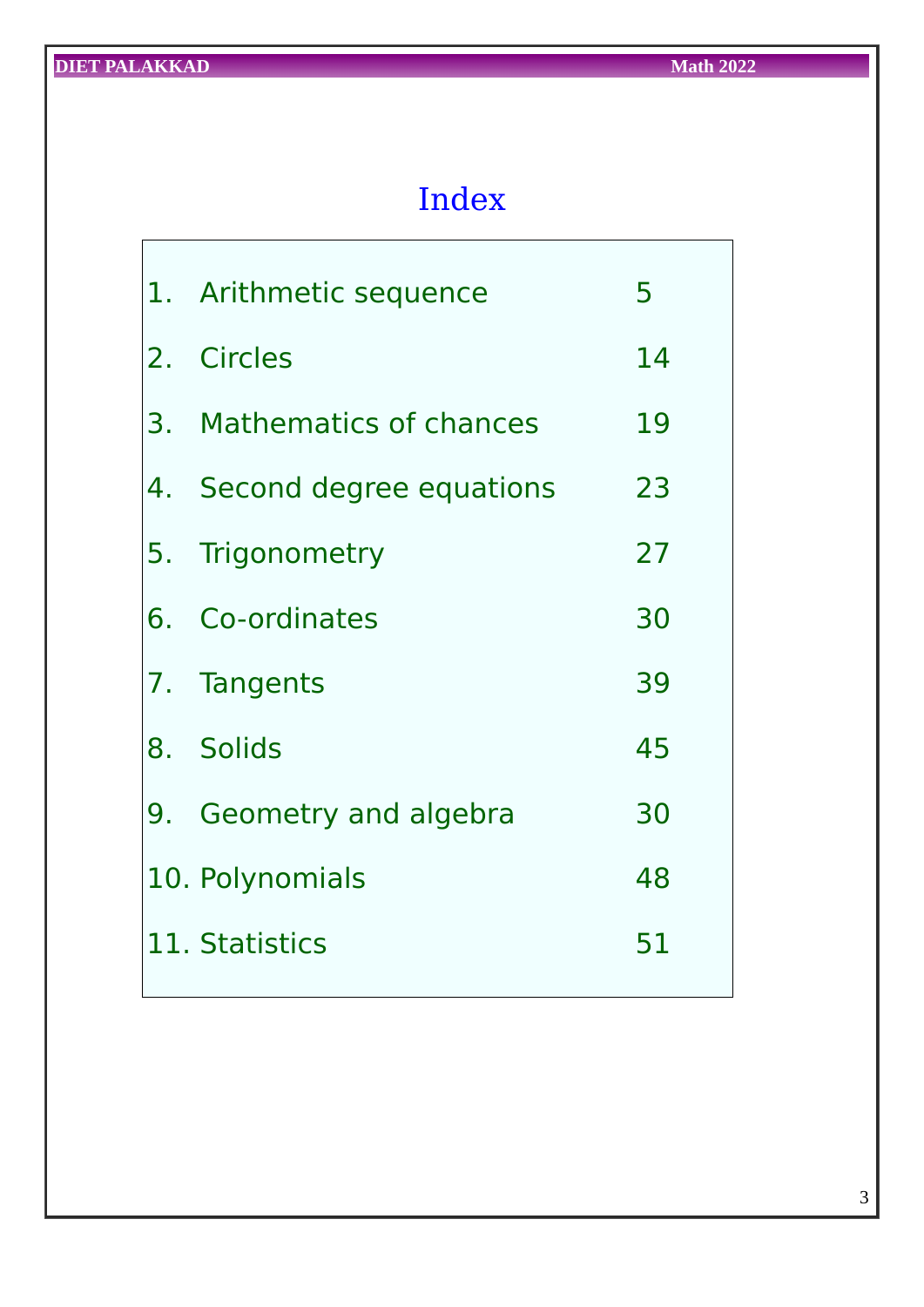### **Preface**

Mathematics is one of the most support needed subjects for students writing SSLC exams. The main reason is, that children do not understand in the right sense, right meaning and application of ideas. It is hoped that this will reduce some of the learning gaps in the online period of teaching by providing realtime support. INTERBELL MATH version 22 prepared by the Interbell team members of the district under the guidance of Palakkad Diet will give enough strength for that .. **Congratulations**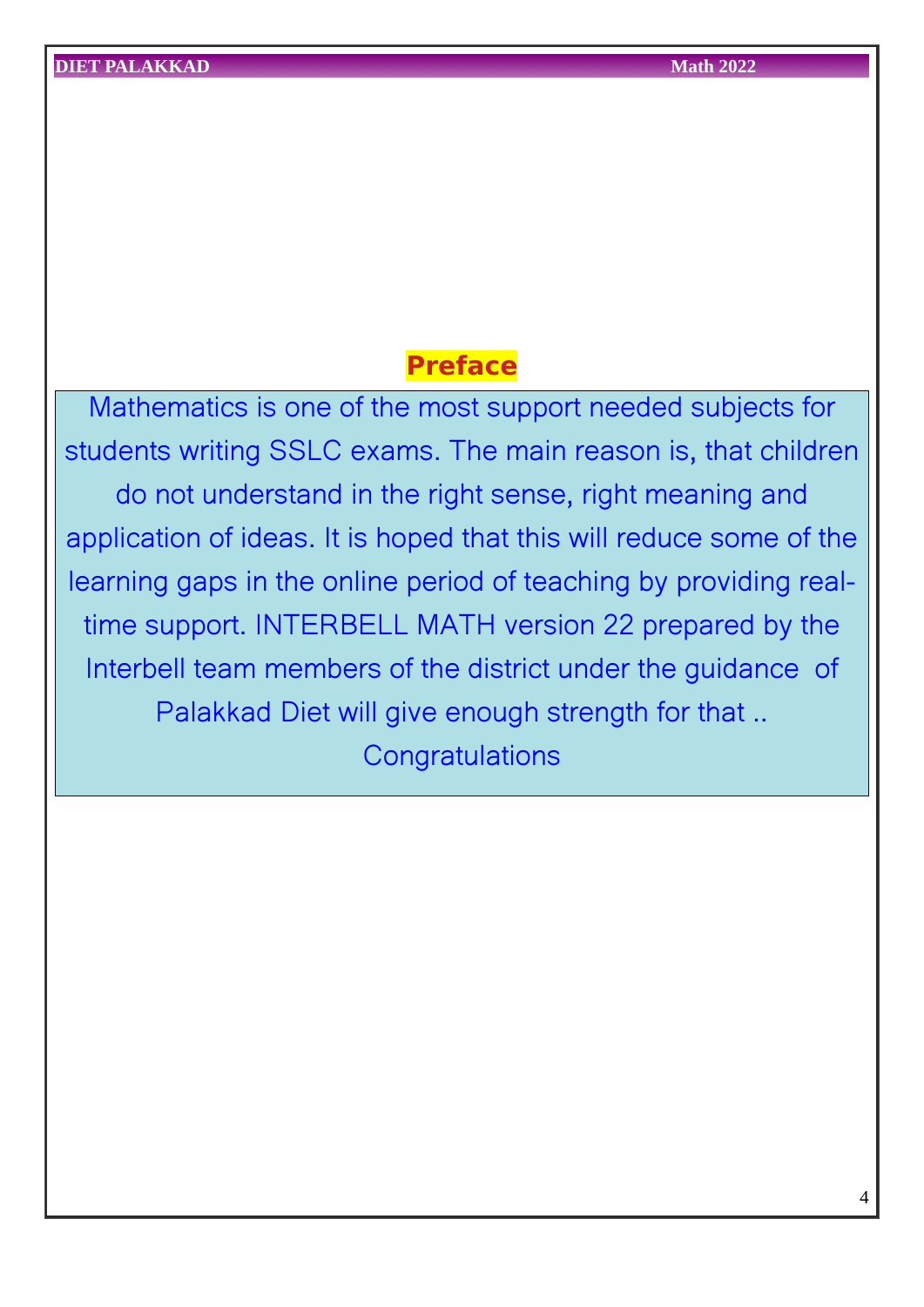# **1 ARITHMETIC SEQUENCES**

#### **CONCEPTS**

- $\triangleright$  A sequence got by starting with any number and adding a fixed number repeatedly is called an arithmetic sequence. That fixed number is called common difference
- Find the common difference of the sequence 10,14,18,...

answer :  $14-10 = 18-14 = 4$ 

- 1. write the sequence with first term 5 and common difference 3 (1)
- 2. Find the tenth term of the sequence  $a+1$ ,  $a+2$ ,  $a+3$ ,...

(1)

- 3. Write the common difference of the arithmetic sequence 13,23,33,... (1)
- 4. Write the arithmetic sequence with second term 6 and common difference 4 (1)

#### **CONCEPTS**

- 5. The difference between any two terms of an arithmetic sequence is the product of the difference of positions and the common difference.
- 6. The algebraic form of any arithmetic sequence is of the form  $x_n = dn + x_1$ -d
	- $x$  The algebraic form of an arithmetic sequence is  $7n + 3$  what is its common difference? answer : 7
	- $x$  The first term of an arithmetic sequence is 3, its common difference is 5, write its algebraic form. What is its 10th term **?** (4)

 $x_n = dn + x_1 - d$  $= 5n + (3-5)$  $= 5n-2$  $10^{th}$  term = 5x10 - 2  $= 50 - 2 = 48$ 

 **If we add 9 times common difference to the first term, we will get 10th term**

$$
3+9x5 = 3+45 = 48
$$

- 5. Find the first term of an arithmetic sequence with algebraic form  $2n+3$  (1)
- 6. Find the common difference of an arithmetic sequence with algebraic form 5n+1 (1)
- 7. Write the algebraic form of the sequence 4, 8, 12, 16, ... (2)

5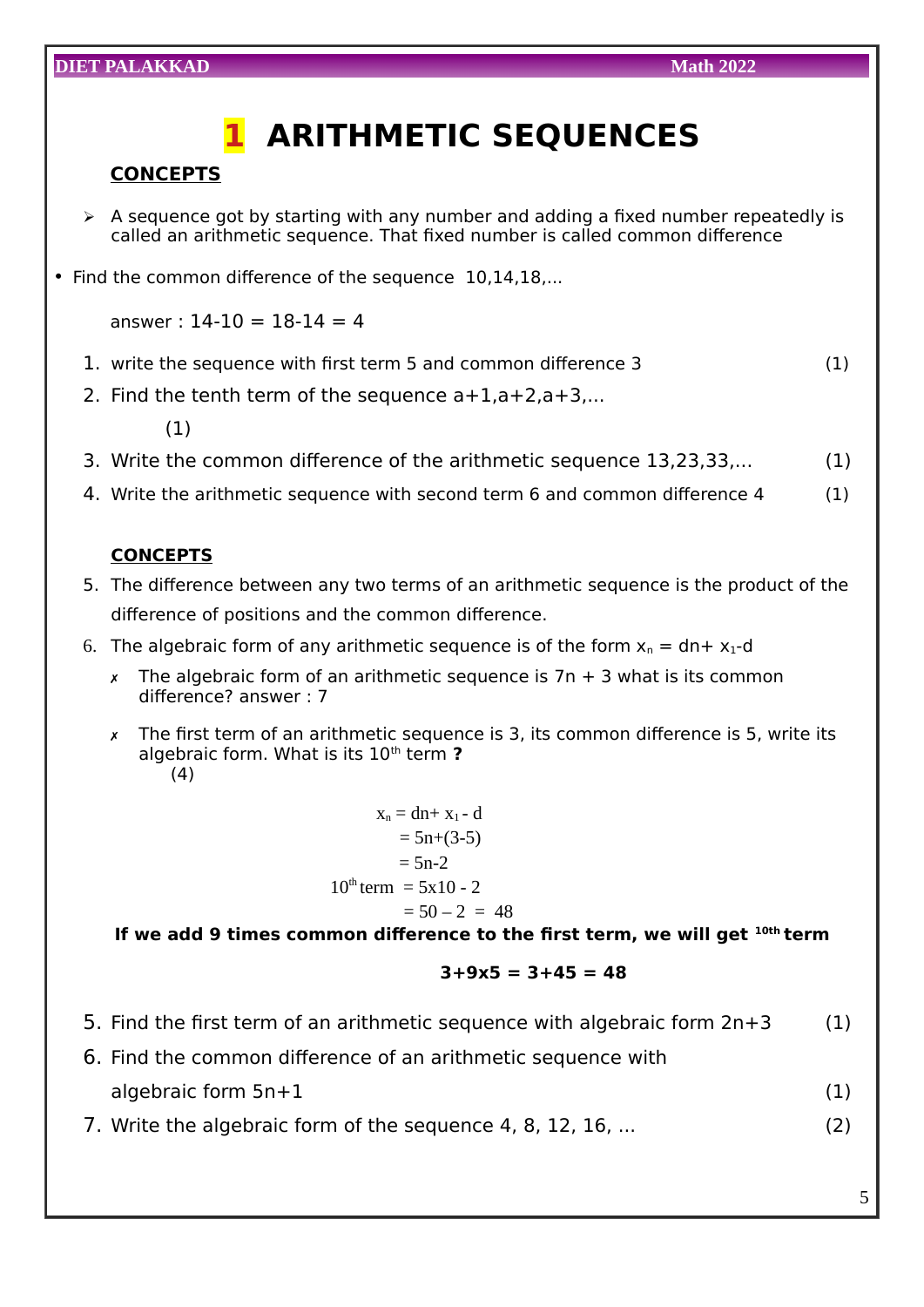| <b>DIET PALAKKAD</b> |                                                                                    | <b>Math 2022</b> |
|----------------------|------------------------------------------------------------------------------------|------------------|
|                      | 8. Find the first and $20th$ term of the sequence $3n+2$                           | (2)              |
|                      | 9. What is the common difference of the sequence 15, 20, 25, ? Find the            |                  |
|                      | difference between $10th$ and $20th$ terms                                         | (2)              |
| 10.                  | What is the common difference of the sequence 10,20,30, Which is the               |                  |
|                      | first three digit number in this sequence?                                         | (2)              |
| 11.                  | What is the remainder when the terms of the sequence $5n+2$ divided by             |                  |
|                      | 5? Is 102 a term in this sequence?                                                 | (2)              |
|                      |                                                                                    |                  |
| 12.                  | Find the $25th$ term of the arithmetic sequence with $5th$ term 17 and             |                  |
|                      | common difference 5                                                                | (2)              |
| 13.                  | Write the sequence of numbers between 100 and 200 which leaves                     |                  |
|                      | remainder 3 on division by 5. Mention its last term                                | (2)              |
| 14.                  | Find the $30th$ term of the sequence with algebraic form $3n+1$ . Also find the    |                  |
|                      | sum of its first 30 terms. Is 302 a term in this sequence?                         | (4)              |
| 15.                  | The sum of first and tenth term of a sequence with 10 terms is 50. What is         |                  |
|                      | the sum of second and ninth terms? If its fifth term is 24, then what is its sixth |                  |
|                      | term? Find the first term and common difference                                    | (4)              |
| 16.                  | If in a sequence the $10th$ term is 40 and $18th$ term is 88 then what is its      |                  |
|                      | common difference ? Is 168 a term in this sequence?                                |                  |
|                      | Write its algebraic form.                                                          | (4)              |
| 17.                  | What is the remainder when the terms of the sequence 100, 109, 118,                |                  |
|                      | are divided by 9? write the three digit number sequence of multiples of 9. What    |                  |
|                      | is the position of 999 in this sequence?                                           | (4)              |

#### **CONCEPTS**

- ➢ In an arithmetic sequence, if the sums of positions of two pairs of terms are equal, then the sums of the pairs of the terms are also equal.
- $\triangleright$  If the number of terms n is even, then there will be  $\frac{n}{2}$  such pairs. Then

Sum  $=$  number of pairs  $x$  sum of a pair

 $\triangleright$  If n is odd, then Sum = middle term x number of terms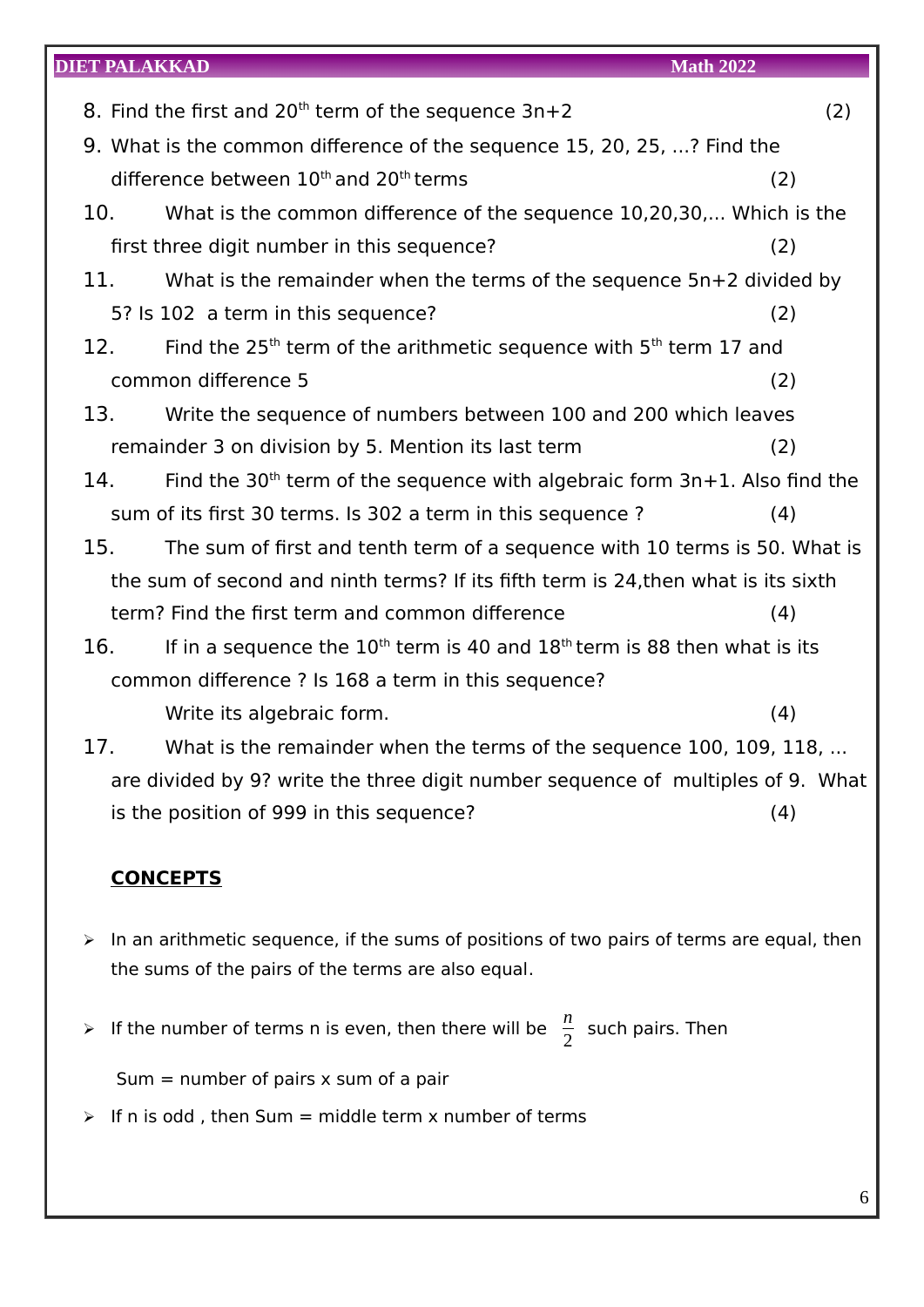- $\triangleright$  Sum to n terms of an arithmetic sequence,  $S_n = \frac{n}{2}$  $\frac{n}{2}$ (first *term* + *last term*)
- $\triangleright$  Algebraic form of an arithmetic sequence is  $s_n = \frac{d}{2}$ 2  $n^2+(f-\frac{d}{2})$  $\frac{a}{2}$ )*n*
- The sum of first n terms of an arithmetic sequence is  $2n^2+3n$ , what is its first term? ( 2, 3, 4, 5) answer : 5
- 18. The sum of first n terms of the sequence is  $n^2$ , What is its first term? (1)
- 19. The sum of first n terms of the sequence is  $2n^2+3n$ , what is its common difference? (1)
- 20. What is the remainder when the terms of the sequence 99, 108, 117, ... are  $\frac{divided by 9?}{(1)}$
- 21. Find the common difference of the sequence 15,13,11,9,... (1)
- 22. The first term of an arithmetic sequence is 8, its  $21<sup>st</sup>$  term is 108. Find the sum of first 21 terms. (2)
- 23. The sum of first 9 terms of an arithmetic sequence is 45, write the sequence. (2)
- 24. What is the second term of the sequence with sum of first n-terms  $\sin^2 4n$  (2)

25. Find the  $20<sup>th</sup>$  term of the sequence 10, 20, 30... What is the sum of its first 20 terms? Also find the sum first 20 terms of 9, 19, 29, ... (4) 26. Find the sum of first 20 terms of the arithmetic sequence 19,39,59,... (4) 27. The sum of first 9 terms of a sequence is 45, sum of first 18 terms is 171. what is the sum of  $10^{th}$  term to  $18^{th}$  term? Find its  $5^{th}$  and  $14^{th}$  term. Find the sum of  $5^{th}$  to  $14<sup>th</sup>$  terms? (4) 28. The sum of first 20 term of an arithmetic sequence is 80 more than the sum of first 19 terms. What is its  $20<sup>th</sup>$  term? What is its common difference if the  $10<sup>th</sup>$  term is 20 ? Will the difference between any two terms be 2022? (4) 29. The first term of a sequence is 10 and is common difference is 6, what is

its 11<sup>th</sup> term? Find the sum of first 21 terms. Write an arithmetic sequence having sum first 21 terms is 1491 (4)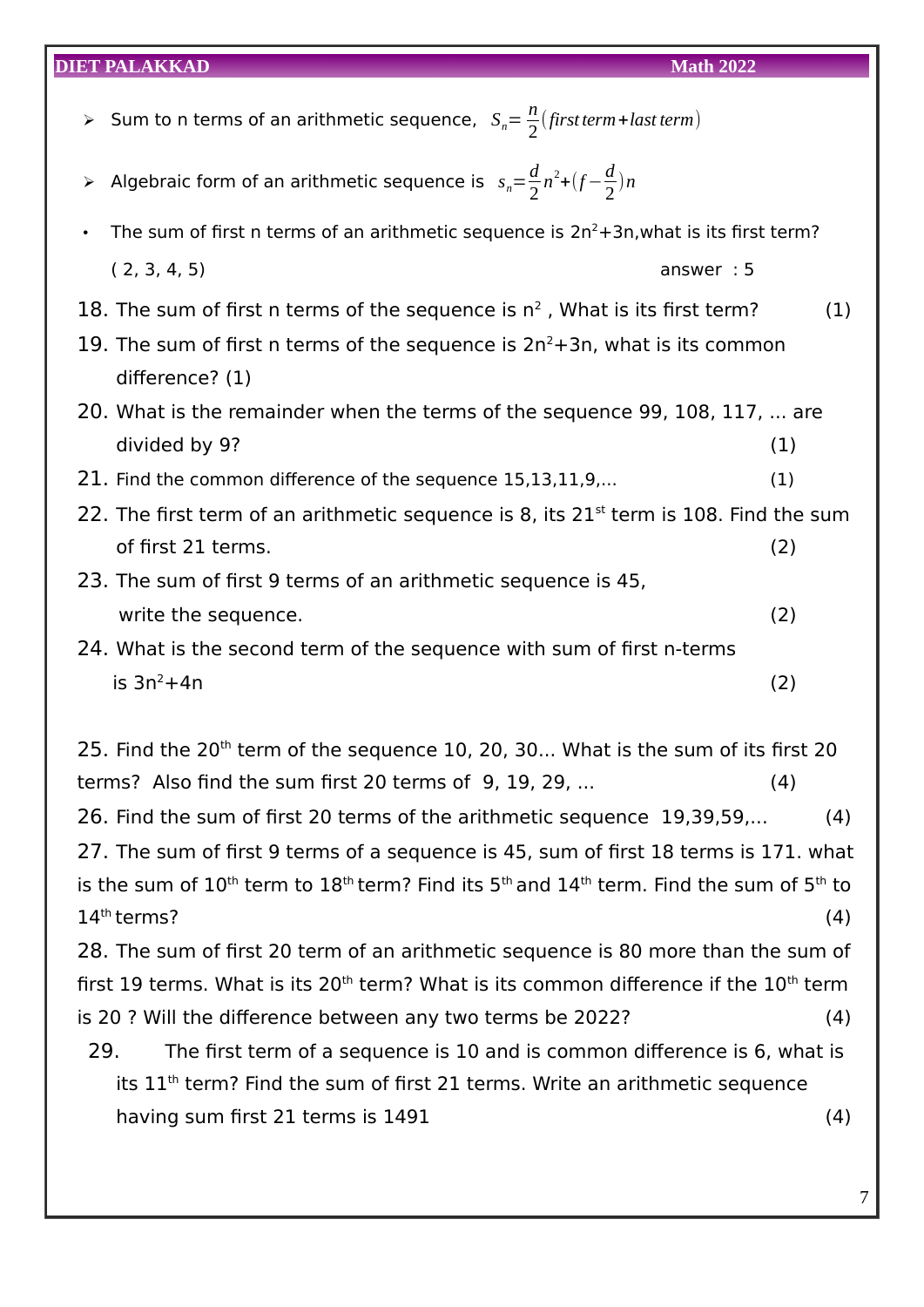(6)

(6)

30. Find the sum of numbers between 100 and 300 which leaves remainder 2 when  $divided by 3.$  (4)

31. The sum of first 4 terms of an arithmetic sequence and the sum of its first 9 terms are equal and is equal to 72. What is its  $5<sup>th</sup>$  term? Find the sum of its first 5 terms. Write the sequence. (4)

32. The sum of  $1^{\text{st}}$  and 21st terms of an arithmetic sequence is 140. What is its  $11^{\text{th}}$ term? If the first term is 10, what is its common difference? Write the sequence. Find the sum of its first 11 terms. Also find the sum of first 11 terms of 20, 25, 30, ...

33. The sum of first n-terms of an arithmetic sequence is  $n^2+2n$ , find the first term and common difference. Write the sequence. Find the sum of its first 20 terms.

34. Prove that 1 added to the sum of first n-terms of an arithmetic sequence 3,5,7,... gives a perfect square. (6)

35. In an arithmetic sequence if the  $5<sup>th</sup>$  term is 38 and the  $8<sup>th</sup>$  term is 62, what is its common difference? Will the difference between any two terms be 100? Write the sequence. Find the algebraic form of sum of first n-terms (6)

36. The algebraic form of an arithmetic sequence is 2n+3,find its first term and common difference. What is the sum of its first n-terms? What about sum of its first 10 terms? Prove that 4 added to the sum of its first n-terms gives a perfect square (6)

37. a) If the n<sup>th</sup> term of a sequence is 2n-1, what is its  $5<sup>th</sup>$  term? Find the sum of first five terms. Also find the sum of first n terms

b) Find the sum of first n-terms of  $\,\frac{1}{n}\,$ *,* 3 *n ,* 5 *n ,* ... c) Find the sum of first 2022 terms of  $\frac{1}{2022}$ <sup>3</sup> 2022 *,* 5  $\frac{3}{2022}$ , ... (6)

8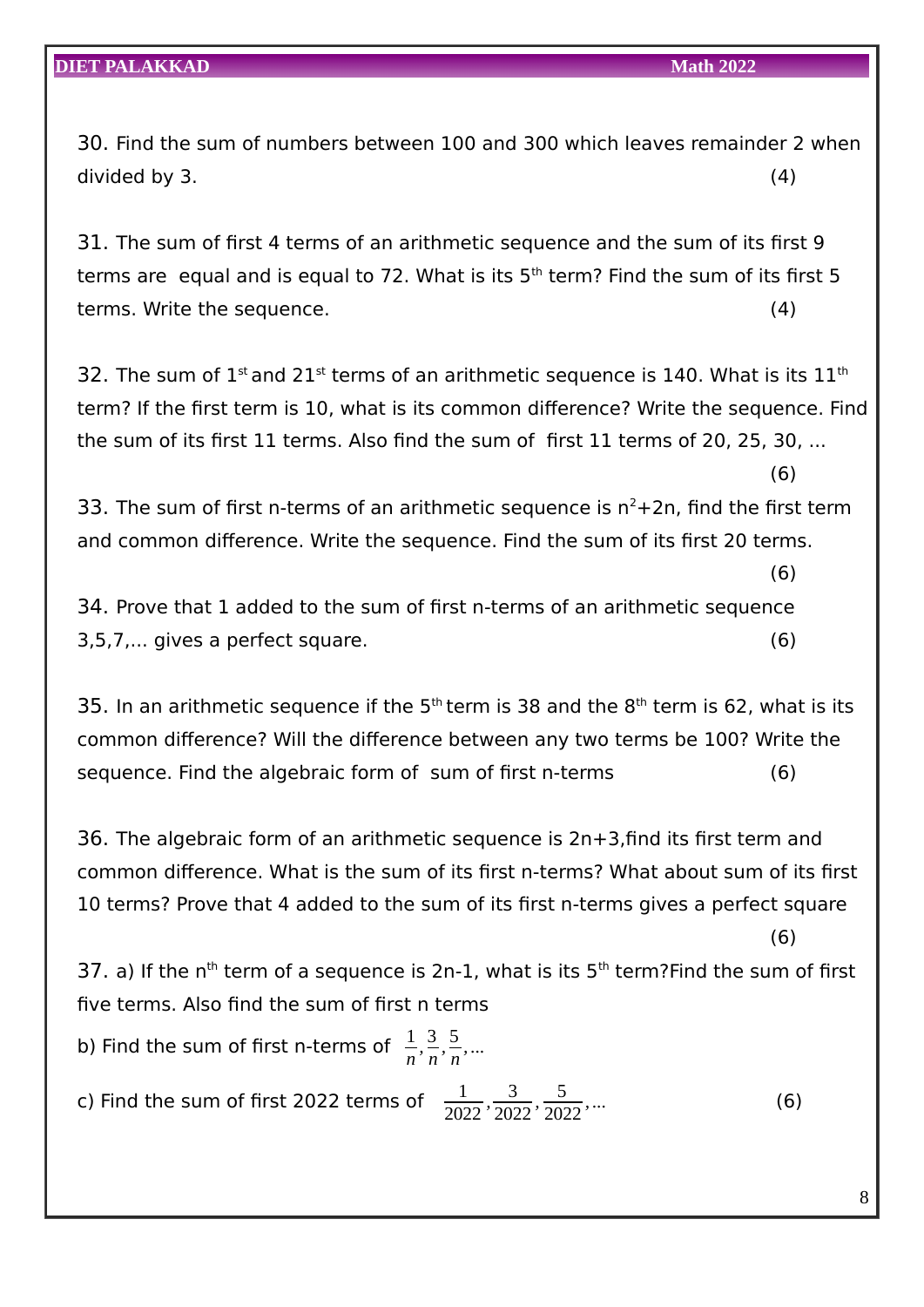38. Consider the following pattern

- 1
- 2 3 4
- 5 6 7 8 9
- a)Write the next two lines
- b) Find the sequence of last numbers in this pattern
- c) What is the last number in the  $9<sup>th</sup>$  line ?
- d) What are the first and last numbers in the  $10<sup>th</sup>$  line?  $(6)$
- 39. The sum of first 31 terms of an arithmetic sequence is 620. What is its  $16<sup>th</sup>$ term? Find the sum of  $15<sup>th</sup>$  and  $17<sup>th</sup>$  terms. What about the sum of  $1<sup>st</sup>$  and  $31<sup>st</sup>$ terms? Write the sequence. (6)
- 40. Find the sum of the following
	- a)  $1+2+3+...+10$
	- b) 2+4+6+...+20
	- c) 3+6+9+...+30
	- d)  $6+12+18+...+60$  (6)
- 41. The n<sup>th</sup> term of an arithmetic sequence is 3n-2, What are its first term and common difference? Write the sequence. Find the sum of first 11 terms. Write algebraic form of sum to n-terms.
	- (6)
- 42. Find the sum of numbers between 200 and 500 which leaves remainder 4 on division by 7. What is the first 4-digit number which leaves remainder 4 when divided by  $7$ ?  $(6)$
- 43. If the  $n<sup>th</sup>$  term of an arithmetic sequence is 5n-2, find the sum of first nterms. How many numbers are there in this sequence less than 500?What is the position of 998 in this sequence? Can the difference between any two terms be 56? (8)
- 44. a) Find the sum of numbers between 100 and 500 which leaves remainder 3 on division by 6.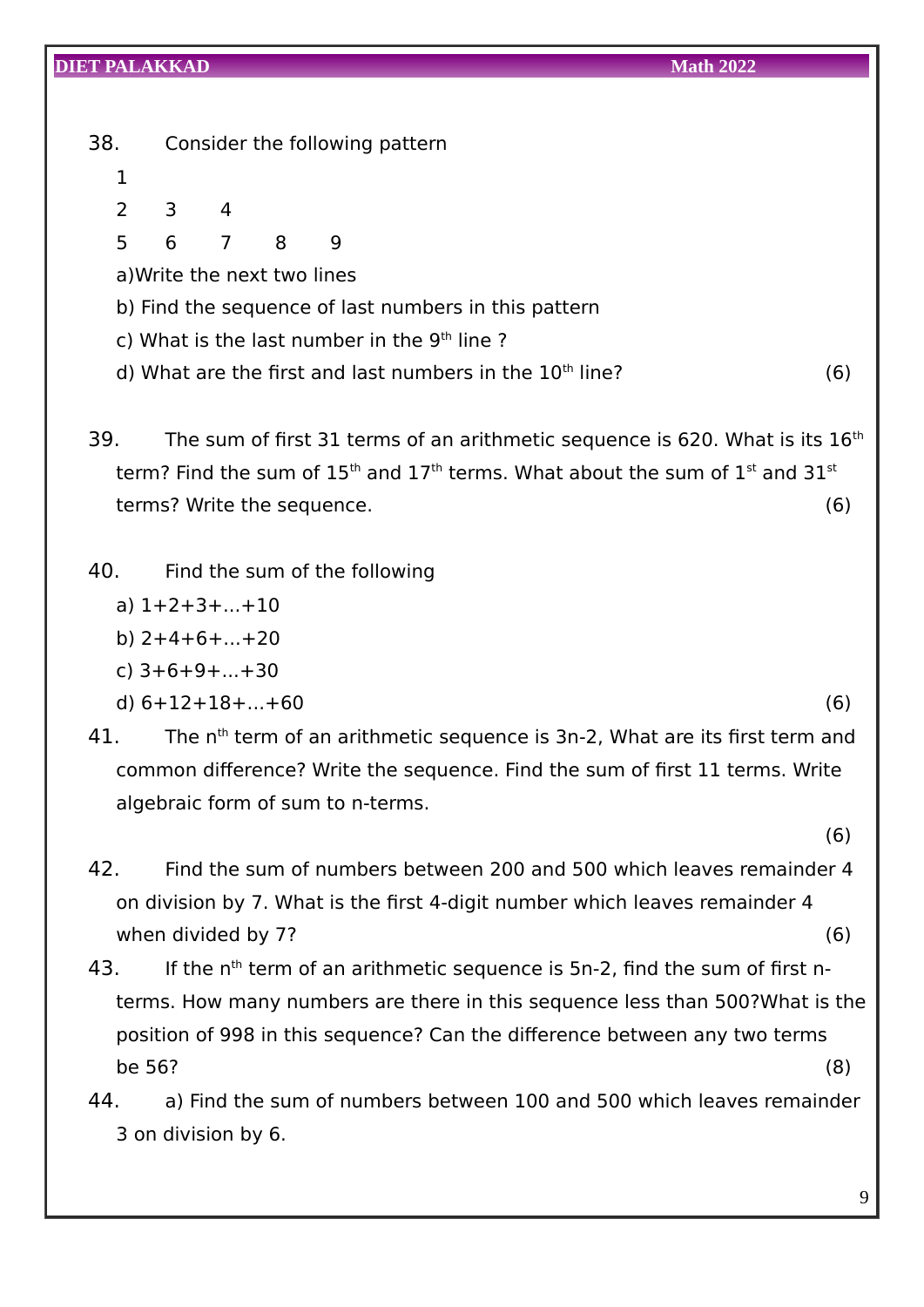b) Find the sum of numbers between 100 and 500 which leaves remainder 3 on division by 5.

c) Write the algebraic form of above mentioned sequences (8)

45. a) The sum of  $7<sup>th</sup>$  and  $17<sup>th</sup>$  term of an arithmetic sequence is 94 and the sum of  $4<sup>th</sup>$  and  $14<sup>th</sup>$  term is 70. Find the first term and common difference. b) in an arithmetic sequence with common difference 4, the sum of first 8 terms is equal

to the sum of next 7 terms. What is the difference between first and ninth terms? Find the difference between seventh and fifteenth terms? Find the eighth term (8)

#### **A NSWERS**

- 1. 5,8,11,14,...
- 2. a+10
- 3. 10
- 4. 2,6,10,14,...
- 5.  $2x1 + 3 = 5$
- 6. 5
- 7.  $x_n = dn + f-d = 4n + 4-4 = 4n$
- 8.  $x_1 = 3x1 + 2 = 5$ ,  $x_{20} = 3x20 + 2 = 62$
- 9. d = 5,  $x_{20} x_{10} = (20-10)x5 = 50$
- 10.  $d= 10$ , first 3 digit number = 100
- 11. remainder  $= 2$ . 102 is term in this sequence
- 12.  $x_{25} = x_5 + 20d = 17 + 20x5 = 117$
- 13. 103,108,111,...,198\

14.  $x_{30} = 3x30 + 1 = 91$ ,  $x_1 = 4$ ,  $S_{30} = \frac{30}{3}$  $\frac{20}{2}$  (4+91) = 1425, 302 is not a term 15.  $x_2+x_9 = 50$   $x_5+x_6 = 50$   $x_6 = 50-24 = 26$   $d=26-24= 2$   $x_1=x_5-4d = 24$ 

 $8 = 16$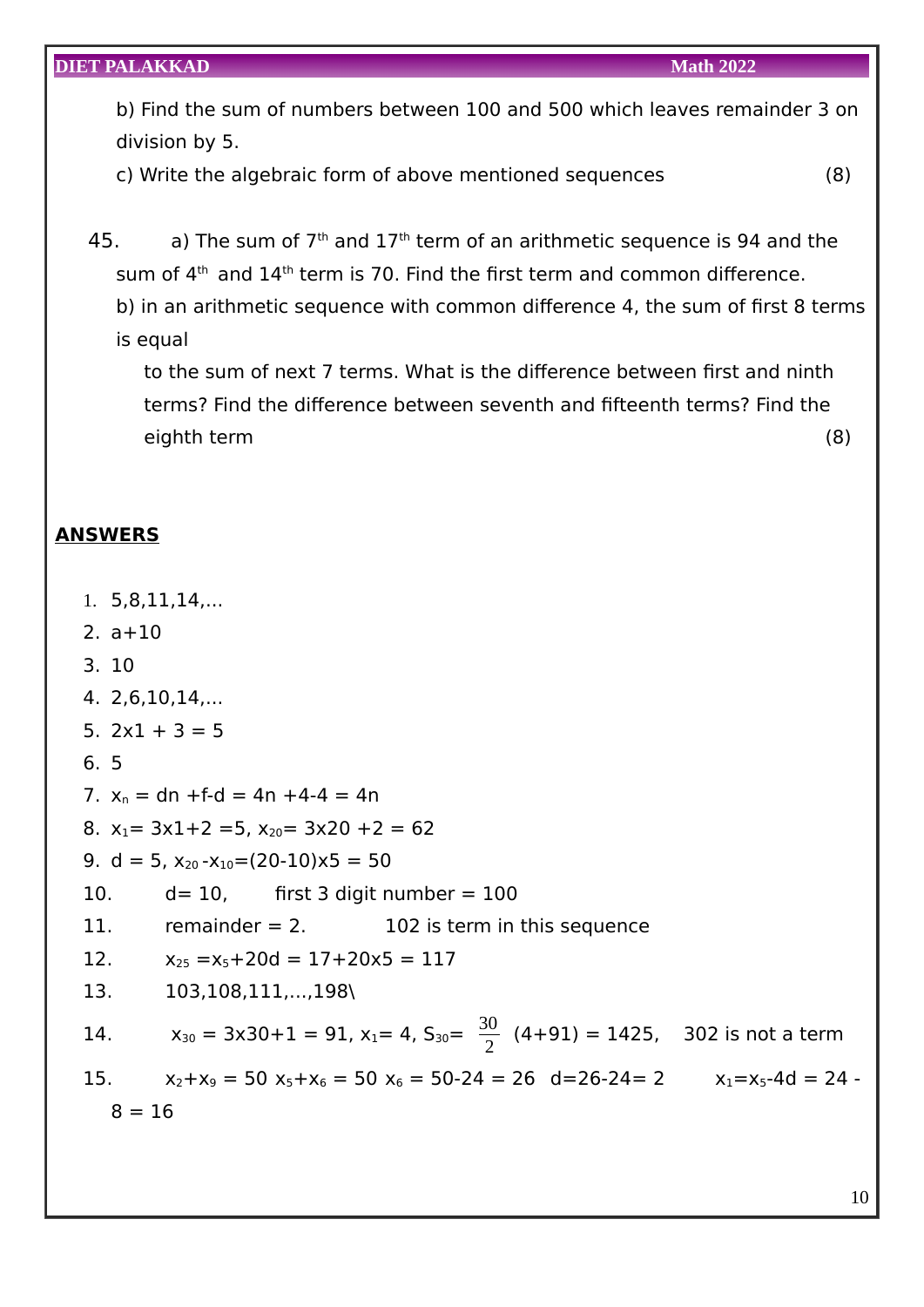|               | 16. $\frac{x_{18} - x_{10}}{18 - 10} = d$ $d = \frac{88 - 40}{8} = 6$ 168 is not a term in this sequence |                                                           |  |
|---------------|----------------------------------------------------------------------------------------------------------|-----------------------------------------------------------|--|
|               | $x_1 = x_{10} - 9d = 40 - 54 = -14$                                                                      | $x_n = 6n + (-14-6) = 6n - 20$                            |  |
|               | 17. remainder $= 1$                                                                                      | sequence: $108, 117, 126,$ $x_n =$                        |  |
| $9n + 99$     |                                                                                                          |                                                           |  |
|               | $9n+99=999$ $n = 100$ 999 is 100 <sup>th</sup> term                                                      |                                                           |  |
| 18. $1^2 = 1$ |                                                                                                          |                                                           |  |
|               | 19. $2x^2 = 4$                                                                                           |                                                           |  |
| 20.0          |                                                                                                          |                                                           |  |
| $21.  -2$     |                                                                                                          |                                                           |  |
|               | 22. $S_{21} = \frac{21}{2}$ (8+108) = 21x58 = 1218                                                       |                                                           |  |
|               | 23. middle term = $\frac{45}{9}$ = 5                                                                     | sequence: 1,2,3,4,5,6,7,8,9                               |  |
|               | 24. $x_1=3+4=7$ , $x_1+x_2=3x2^2+4x2=20$ $x_2=20-7=13$                                                   |                                                           |  |
|               | 25. $x_{20} = 10 + 19 \times 10 = 200$ $S_{20} = \frac{20}{2} (10 + 200) = 2100$                         |                                                           |  |
|               | $S_{20} = 2100 - 20 = 2080$                                                                              |                                                           |  |
|               | 26. $S_{20} = 2100 + 2080 = 4180$                                                                        |                                                           |  |
|               | 27. Sum of $10^{th}$ to $18^{th}$ terms = 171-45 = 126                                                   |                                                           |  |
|               | $x_5 = \frac{45}{9} = 5$ $x_{14} = \frac{126}{9} = 14$                                                   |                                                           |  |
|               | Sum of 5 <sup>th</sup> to 14 <sup>th</sup> terms = $\frac{10}{2}$ (5+14)= 95                             |                                                           |  |
|               | 28. $x_{20} = S_{20} - S_{19} = 80$                                                                      |                                                           |  |
|               | $d = \frac{x_{20} - x_{10}}{20 - 10} = 6$                                                                | 2022 will be a term difference                            |  |
|               | 29. $x_{11} = 10 + 10 \times 6 = 70$                                                                     | $x_{21}=10+20\times 6=130$ $S_{21}=\frac{21}{2}(10+130)=$ |  |
| 1470          |                                                                                                          |                                                           |  |
|               | sequence with sum 1470 is 10,16,22, sequence with sum 1491 is<br>11, 17, 33,                             |                                                           |  |
|               | 30. 101,104,107,299                                                                                      | number of terms = $\frac{299-101}{3}$ +1=67               |  |
|               | $S_{67} = 13400$                                                                                         |                                                           |  |
|               |                                                                                                          |                                                           |  |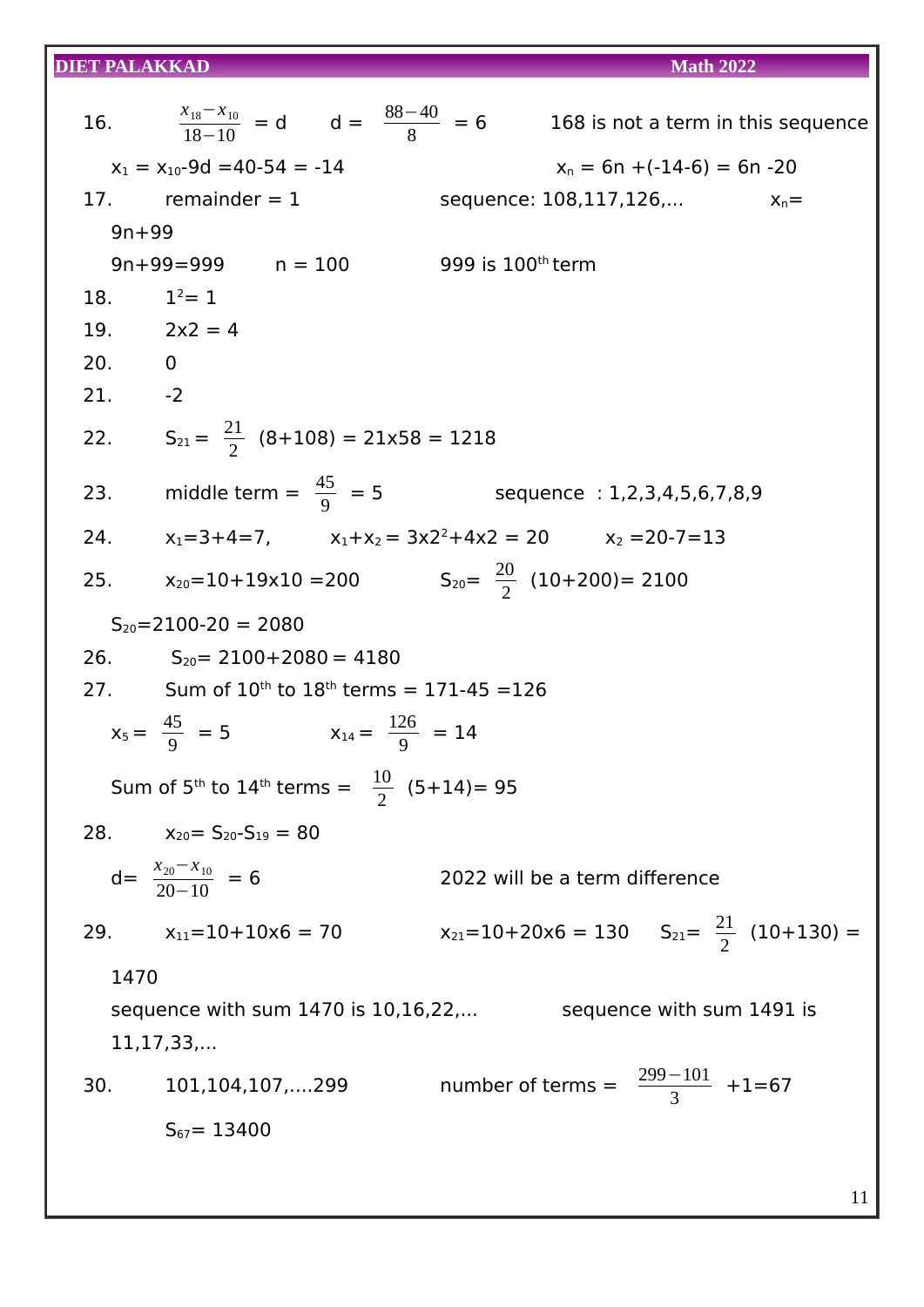| $x_3 = \frac{80}{5} = 16$<br>31. $x_5 = \frac{72}{9} = 8$<br>$S_5 = S_4 + x_5 = 72 + 8 = 80$                    |
|-----------------------------------------------------------------------------------------------------------------|
| $x_5 = x_3 + 2d$ 8=16+2d d=-4 sequence; 24,20,16,12,                                                            |
| 32. $x_{11} = \frac{140}{2} = 70$ d = $\frac{x_{11} - x_1}{11 - 1} = \frac{60}{10} = 6$<br>$10, 16, 22, \ldots$ |
| $S_{11} = \frac{11}{2}$ (10+70) = 440 $x_{11} = 20+10 \times 5 = 70$ , $S_{11} = \frac{11}{2}$ (20+70) =        |
| 495                                                                                                             |
| 33. $x_1 = S_1 = 1^2 + 2 \times 1 = 3$<br>$x_2 = S_2 - S_1 = 8 - 3 = 5$ sequence;                               |
| $3, 5, 7, \ldots$                                                                                               |
| $S_{20} = \frac{20}{2}$ (3+41)= 440                                                                             |
| 34. $S_n=n^2+2n$ $S_n+1=n^2+2n+1=(n+1)^2$ which is a perfect square                                             |
| 35. $d = \frac{x_8 - x_5}{8 - 5} = \frac{24}{3} = 8$<br>100 cannot be a term difference                         |
| $x_1 = x_5 - 4d = 38 - 32 = 6$<br>sequence :6,14,22,                                                            |
| $s_n = \frac{d}{2} n^2 + (f - \frac{d}{2}) n = 4n^2 + 2n$                                                       |
| $S_n = \frac{n}{2}$ (5+2n+3) = n(4+n)=n <sup>2</sup> +4n,<br>36. $x_1=2x1+3=5$ , d= 2                           |
| $S_{10} = 10^2 + 4 \times 10 = 140$<br>$S_n + 4 = n^2 + 4n + 4 = (n+2)^2$ is a perfect square                   |
| c) $S_n = \frac{n^2}{n} = n$ d)<br>$S_n = n^2$<br>37. $x_5=9$ , $S_5=25$                                        |
| $S_{2022} = 2022$                                                                                               |
| b)<br>38. a) 10 11 12 1314 15 16, 17 18 19 20 21 22 23 24 25                                                    |
| 1,4,9,16,25,                                                                                                    |
| c) $9^2 = 81$<br>d) first term $= 82$ , last term $= 100$                                                       |
| 39. $x_{16} = \frac{620}{31} = 20$<br>$x_{15}+x_{17}=2x_{16}=40$ $x_1+x_{31}=40$                                |
| $x_{15} = 18$ , $x_{17} = 22$ . $x_1 = x_{15} - 14d = 18 - 4x^2 = -10$ sequence : -10,-8,-6,                    |
| 40. a) $\frac{10 \times 11}{2}$ = 55 b) 10x11=110 c) 110+55 =165 d)                                             |
| $55+110+165=330$                                                                                                |
| 41. d= 3 $x_6$ =3x6 -2= 16 $x_1$ =1, $x_{11}$ =31 $S_{11}$ =176 $s_n = \frac{3n^2 - n}{2}$                      |
| $1, 4, 7, \ldots$                                                                                               |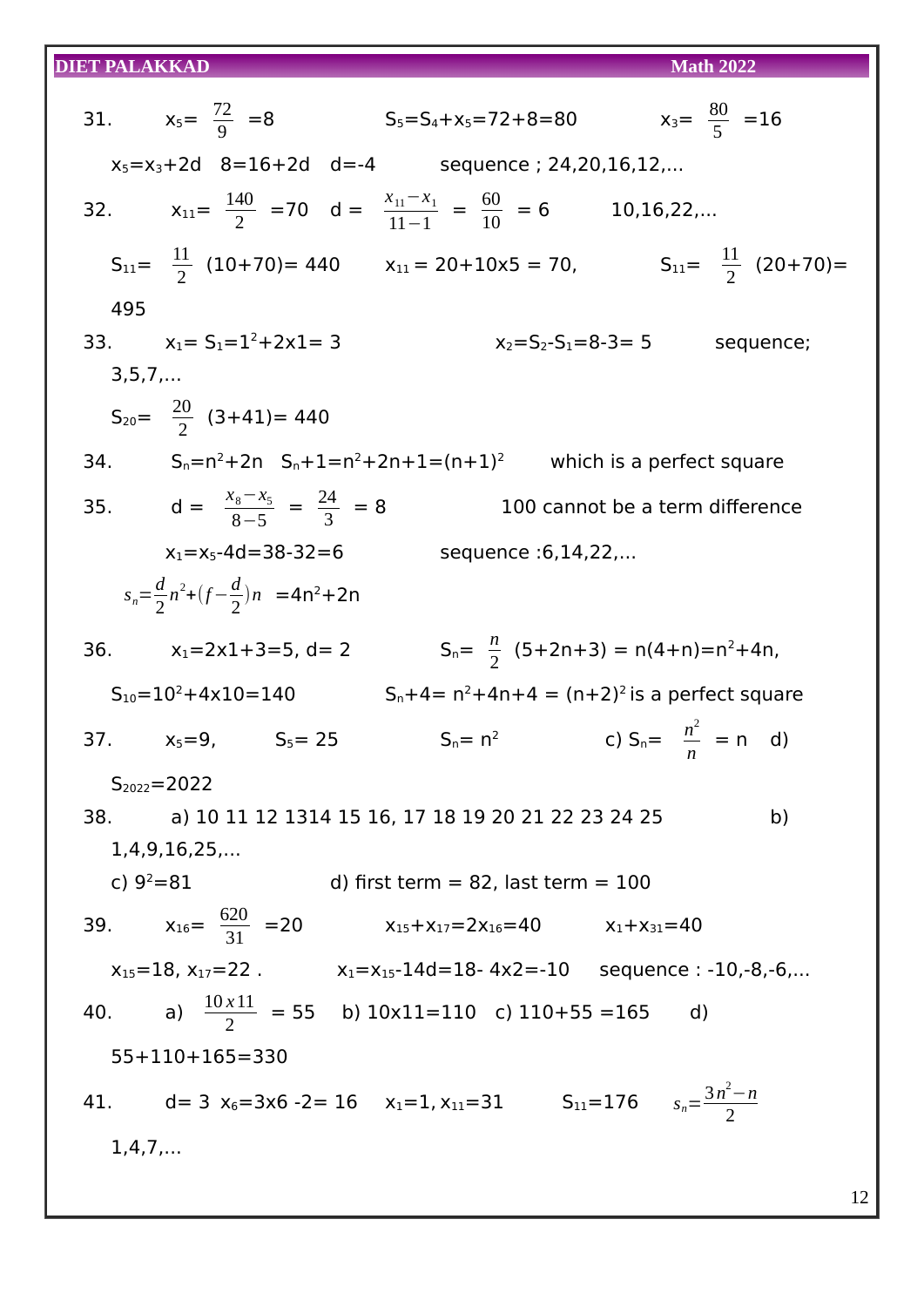|                                                   |                                                     |                                             |                                                                                   | 42. $x_1 = 207$ $x_0 = 494$ number of terms = 42 $S_{42} = 14721$                                                         |  |
|---------------------------------------------------|-----------------------------------------------------|---------------------------------------------|-----------------------------------------------------------------------------------|---------------------------------------------------------------------------------------------------------------------------|--|
|                                                   | 43. $d = 5$ , $x_1 = 5-2 = 3$                       |                                             |                                                                                   |                                                                                                                           |  |
| $s_n = \frac{d}{2} n^2 + (f - \frac{d}{2}) n$     |                                                     | $s_n = \frac{5}{2}n^2 + (3 - \frac{5}{2})n$ |                                                                                   |                                                                                                                           |  |
| $s_n = \frac{n+5n^2}{2}$                          |                                                     |                                             |                                                                                   |                                                                                                                           |  |
|                                                   | first term $=$ 3, last term $=$ 498                 |                                             |                                                                                   | number of terms $= 100$                                                                                                   |  |
|                                                   |                                                     |                                             |                                                                                   | $5n-2 = 998$ $5n = 1000$ $n = 200$ 998 is the 200 <sup>th</sup> term                                                      |  |
|                                                   | term difference cannot be 56                        |                                             |                                                                                   |                                                                                                                           |  |
|                                                   |                                                     |                                             | 44. a) first term = $105$ , last term = 495, d = 6                                |                                                                                                                           |  |
|                                                   | number of terms = $\frac{495-105}{6}$ +1= 65+1 = 66 |                                             |                                                                                   |                                                                                                                           |  |
|                                                   | sum = $\frac{66}{2}$ (105+495)=33x600=19800         |                                             |                                                                                   |                                                                                                                           |  |
|                                                   | b) first term = $103$ , last term = 498, d = 5      |                                             |                                                                                   |                                                                                                                           |  |
|                                                   | number of terms= $\frac{498-103}{5}$ +1= 79+1 = 80  |                                             |                                                                                   |                                                                                                                           |  |
| sum = $\frac{80}{2}(103+498)=40 \times 601=24040$ |                                                     |                                             |                                                                                   |                                                                                                                           |  |
| c) for first sequence $x_n = 6n+3$                |                                                     |                                             |                                                                                   |                                                                                                                           |  |
|                                                   | for the second sequence $x_n = 5n+3$                |                                             |                                                                                   |                                                                                                                           |  |
|                                                   |                                                     |                                             |                                                                                   |                                                                                                                           |  |
|                                                   |                                                     |                                             | 45. a) $x_1+6d +x_1+16d = 94$ $2x_1+22d = 94$                                     | $x_1 + 3d + x_1 + 13d = 70$ $2x_1 + 16d = 70$ $6d = 24$ , $d = 4$                                                         |  |
|                                                   | $2x_1+16x4 = 70$ $x_1=3$                            |                                             |                                                                                   |                                                                                                                           |  |
| b)                                                |                                                     |                                             | $x_9 - x_1 = (9-1)x4 = 32$<br>$x_{15}-x_7 = (15-7)x4 = 32$                        |                                                                                                                           |  |
|                                                   | sum of first 8 terms $=$ sum of next 7 terms        |                                             |                                                                                   |                                                                                                                           |  |
|                                                   |                                                     |                                             | $X_1+X_2+X_3+X_4+X_5+X_6+X_7+X_8 = X_9+X_{10}+X_{11}+X_{12}+X_{13}+X_{14}+X_{15}$ |                                                                                                                           |  |
|                                                   |                                                     |                                             |                                                                                   | $x_8 = (x_9 - x_1) + (x_{10} - x_2) + (x_{11} - x_3) + (x_{12} - x_4) + (x_{13} - x_5) + (x_{14} - x_6) + (x_{15} - x_7)$ |  |
|                                                   |                                                     |                                             | $x_8 = 7 \times 32 = 224$                                                         |                                                                                                                           |  |
|                                                   |                                                     |                                             |                                                                                   |                                                                                                                           |  |
|                                                   |                                                     |                                             |                                                                                   |                                                                                                                           |  |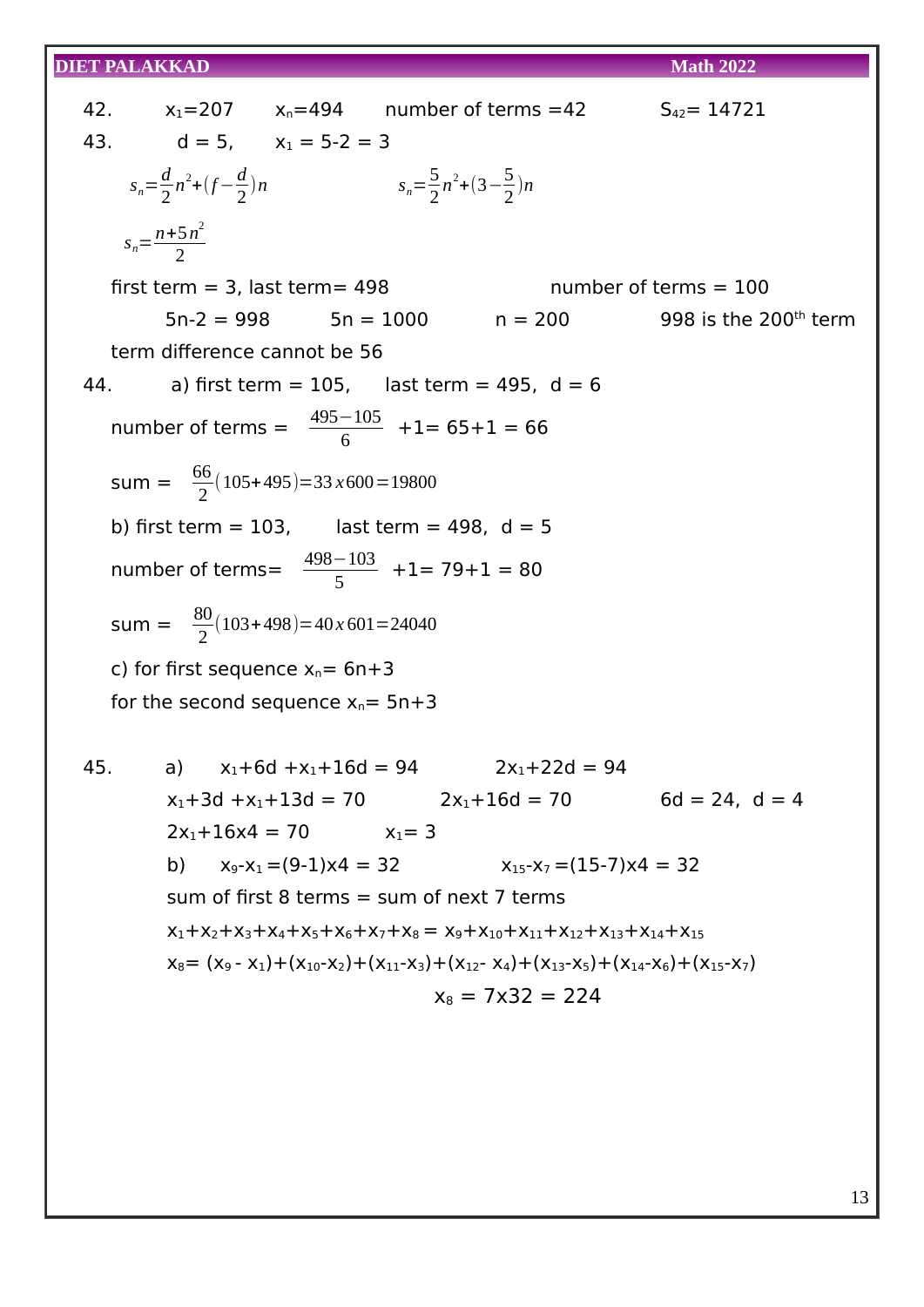| <b>DIET PALAKKAD</b>                                                                                                                           | <b>Math 2022</b> |
|------------------------------------------------------------------------------------------------------------------------------------------------|------------------|
| 2 CIRCLES                                                                                                                                      |                  |
| <b>Concepts</b>                                                                                                                                |                  |
| "Angle in a semicircle is right.                                                                                                               |                  |
| If we join the ends of a diameter of a cicle<br>to a point inside the circle the angle                                                         |                  |
| formed will be more than $90^0$ if it is<br>outsideless than $90^{\circ\circ}$                                                                 |                  |
|                                                                                                                                                |                  |
| 1) PQ is the diameter of the circle and R is a point on the circle.                                                                            |                  |
| $i)$ $\angle$ PRQ =                                                                                                                            | (1)              |
| ii) S is out side the circle, T is inside the circle. Write your<br>assumption about the measures of <i>LPSQ</i> , <i>LPTQ</i>                 |                  |
| iii) In quadrilateral ABCD, $\angle$ A= 60°, $\angle$ B= 90°, $\angle$ C= 100°, $\angle$                                                       | (1)              |
| $D = 110^{\circ}$ If we draw a circle with AC as diameter where will be<br>the positions of B, D out side the circle, inside or on the circle? | (2)              |
|                                                                                                                                                |                  |

**Content** 

**The angle made by any arc of a circle on the alternate arc is half the angle made at the centre.**

**All angles made by an arc on the alternate arc are equal,and a pair of angles on an arc and its alternate are supplementary.**

**If all the four vertices of a quadrilateral are on a circle, then its opposite angles are supplementary.**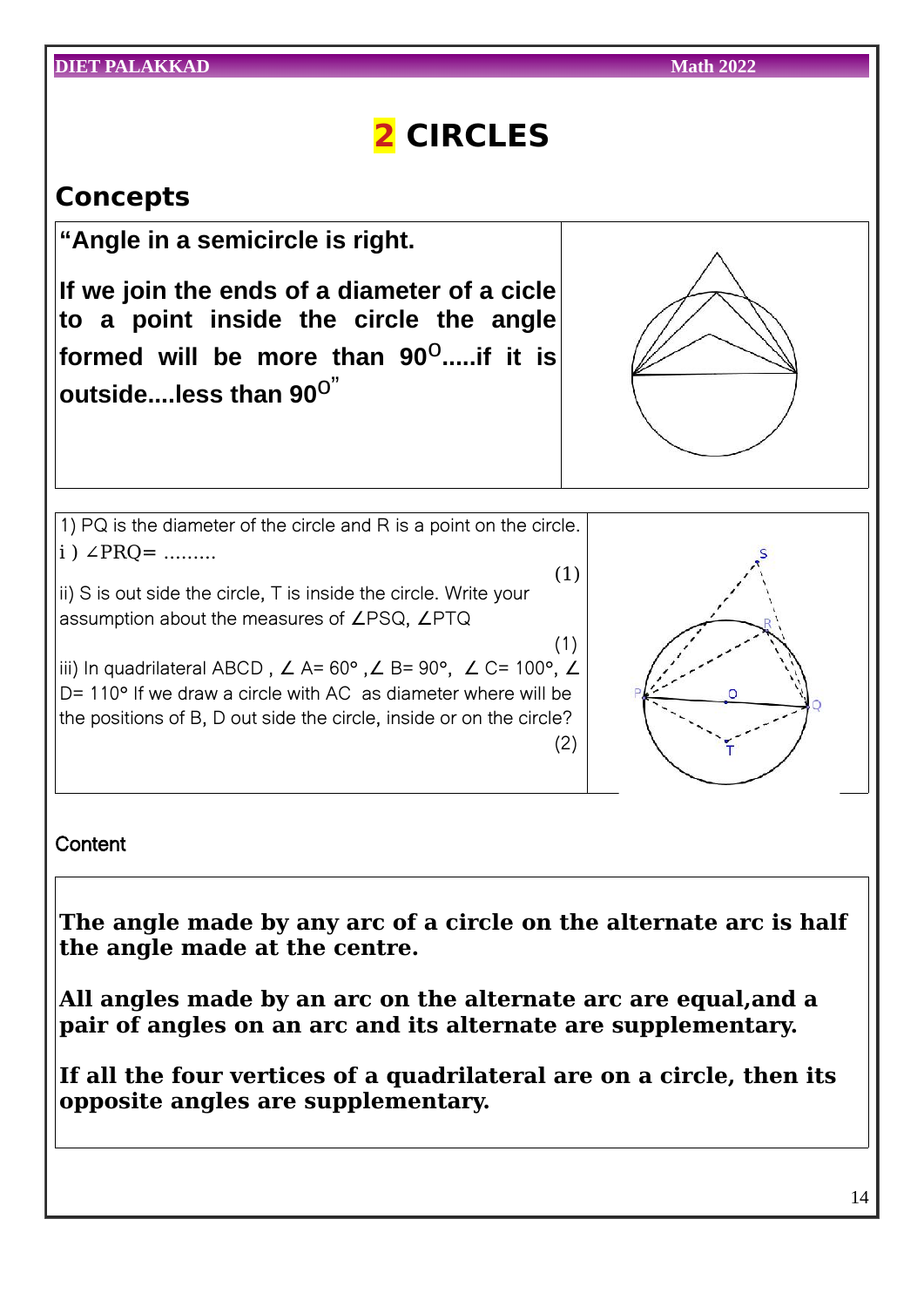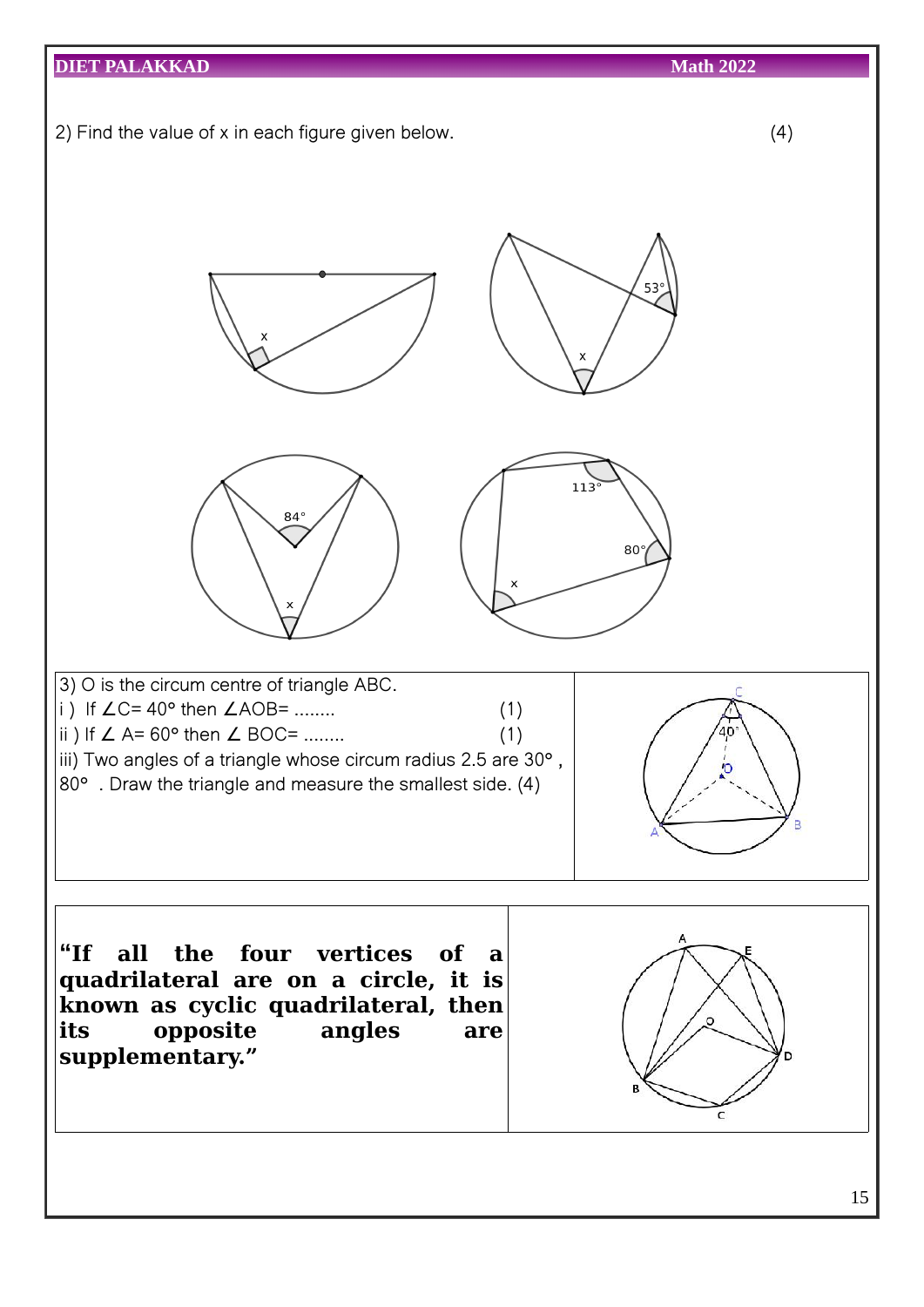| <b>DIET PALAKKAD</b>                                                                                                                                            |                          | <b>Math 2022</b> |     |
|-----------------------------------------------------------------------------------------------------------------------------------------------------------------|--------------------------|------------------|-----|
| 4) Draw a square whose vertices are on the circle with radius 3 cm                                                                                              |                          |                  | (4) |
| 5) In the figure $\angle$ APB = 50°,<br>a) Find $\angle AQB$ ?<br>b) Find $\angle AOB$ ?<br>(4)<br>c) Find $\angle$ OAB ?                                       |                          | O                |     |
| 6) All the vertices of PQRS are on the circle.                                                                                                                  |                          |                  |     |
| i) What is the name of the quadrilateral?<br>ii) If $\angle$ POR = 140° then $\angle$ PSR=<br>iii) $\angle$ PQR=<br>iv ) If $\angle$ P = 100° then $\angle$ R = | (1)<br>(1)<br>(1)<br>(1) | $140^\circ$      |     |
| <b>Chords</b>                                                                                                                                                   |                          |                  |     |

**"If two chords of a circle intersect within the circle,then the products of the parts of the two chords are equal."**

**"The product of the parts into which a diameter of a circle is cut by a perpendicular chord, is equal to the square of half the chord."**

| $\overline{PA}$ x PB = PC x PD | $\overline{PA}$ x PB = PC <sup>2</sup> |   |
|--------------------------------|----------------------------------------|---|
|                                |                                        | ٥ |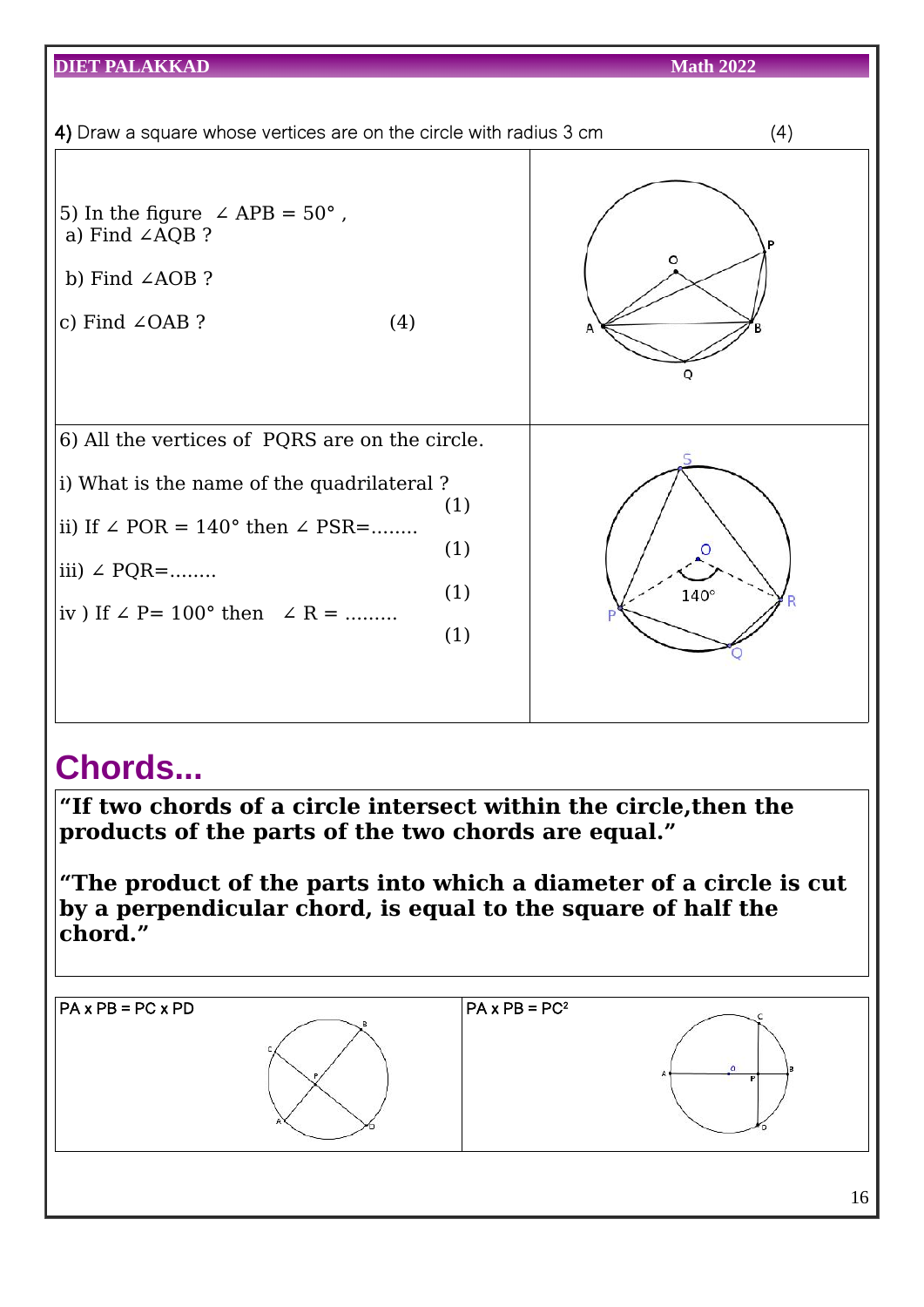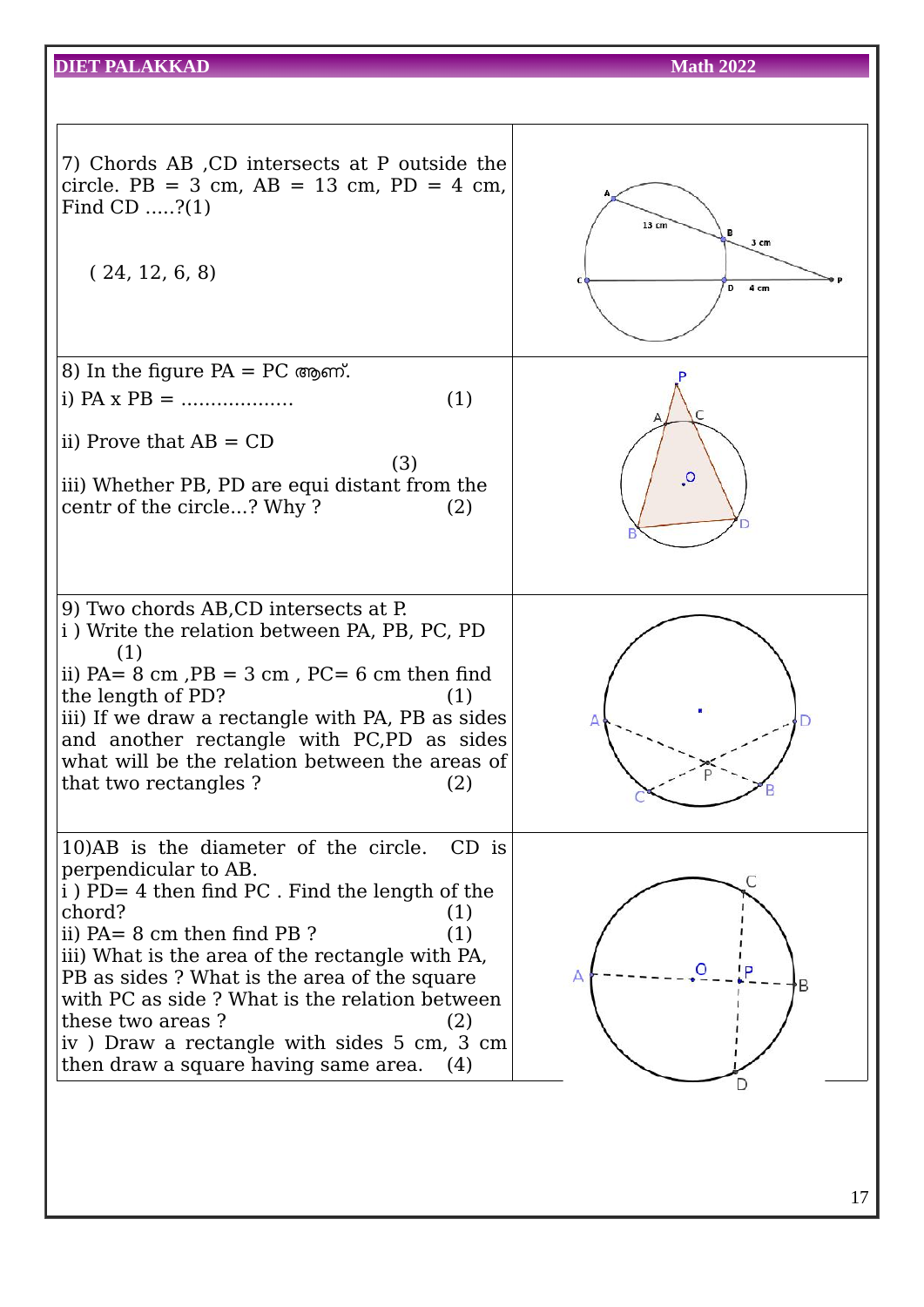| <b>Circles:- Answers</b> |  |
|--------------------------|--|
|--------------------------|--|

| 1) i ) $\angle$ PRQ= 90 °                                               | 6) i ) Cyclic quadrilateral             |
|-------------------------------------------------------------------------|-----------------------------------------|
| ii) $\angle$ PSQ $\angle$ 90°, $\angle$ PTQ > 90°                       | ii) $\angle$ PSR= 70 $^{\circ}$         |
| iii) B is on the cicle, $\angle$ B= 90°                                 | iii) $\angle$ PQR=110°                  |
| D is inside the circle, $\angle$ D > 90 $^{\circ}$                      | iv) $80^\circ$                          |
| 2) $90^{\circ}, 53^{\circ}, 42^{\circ}, 67^{\circ}$                     | 7) 8 cm                                 |
| 3) i) $\angle$ AOB= 80 $^{\circ}$                                       | $8(8)$ i) PAx PB = PC x PD              |
| ii) $\angle$ BOC= 120°                                                  | ii) PA= PC ആയതിനാൽ                      |
| iii) Draw a circle of radius 2.5 cm. Then mark                          | $PB = PD$                               |
| $60^{\circ}$ , 160 $^{\circ}$ at the centre of the circle then join the | അതു കൊണ്ട്                              |
| three points to form a triangle.                                        | $PB - PA = PD - PC$                     |
| 4) draw the figure.                                                     | $AB = CD$                               |
| 5)a) $\angle$ AQB = 180° - $\angle$ APB                                 | iii) At same distance.                  |
| $= 180^{\circ} - 50^{\circ} = 130^{\circ}$ (Angles in the               | Equal chords are at equal distance from |
| opposite segments)                                                      | the centre.                             |
| b) $\angle$ AOB = 2 x $\angle$ APB = 2 x 50° = 100°                     | 9) i) $PA \times PB = PC \times PD$     |
| (Angle in the centre)                                                   | ii) $PD = 24/6 = 4$                     |
| c) $OA = OB$ (radius of the same circle)                                | iii) Areas are equal.                   |
| $\therefore$ $\angle$ OAB = $\angle$ OBA                                |                                         |
| $= 180^{\circ} - 100^{\circ} = 40^{\circ}$                              |                                         |
| 2                                                                       |                                         |

10) i )  $PC = 4$  cm,  $CD = 8$  cm ii)  $PB = 2 cm$ iii) Area of the rectangle =  $8 \times 2 = 16 \text{ cm}^2$ Area of the square =  $16 \text{ cm}^2$ , Areas are equal.

iv) Draw the rectangle first. Then extends its breadth into the right-hand side then

draw the perpendicular bisector of the total length and draw a semicircle with half of that total length. Draw a perpendicular from where the first side of the rectangle ends to the semicircle. Then take this length as one side of the square and complete that square.



18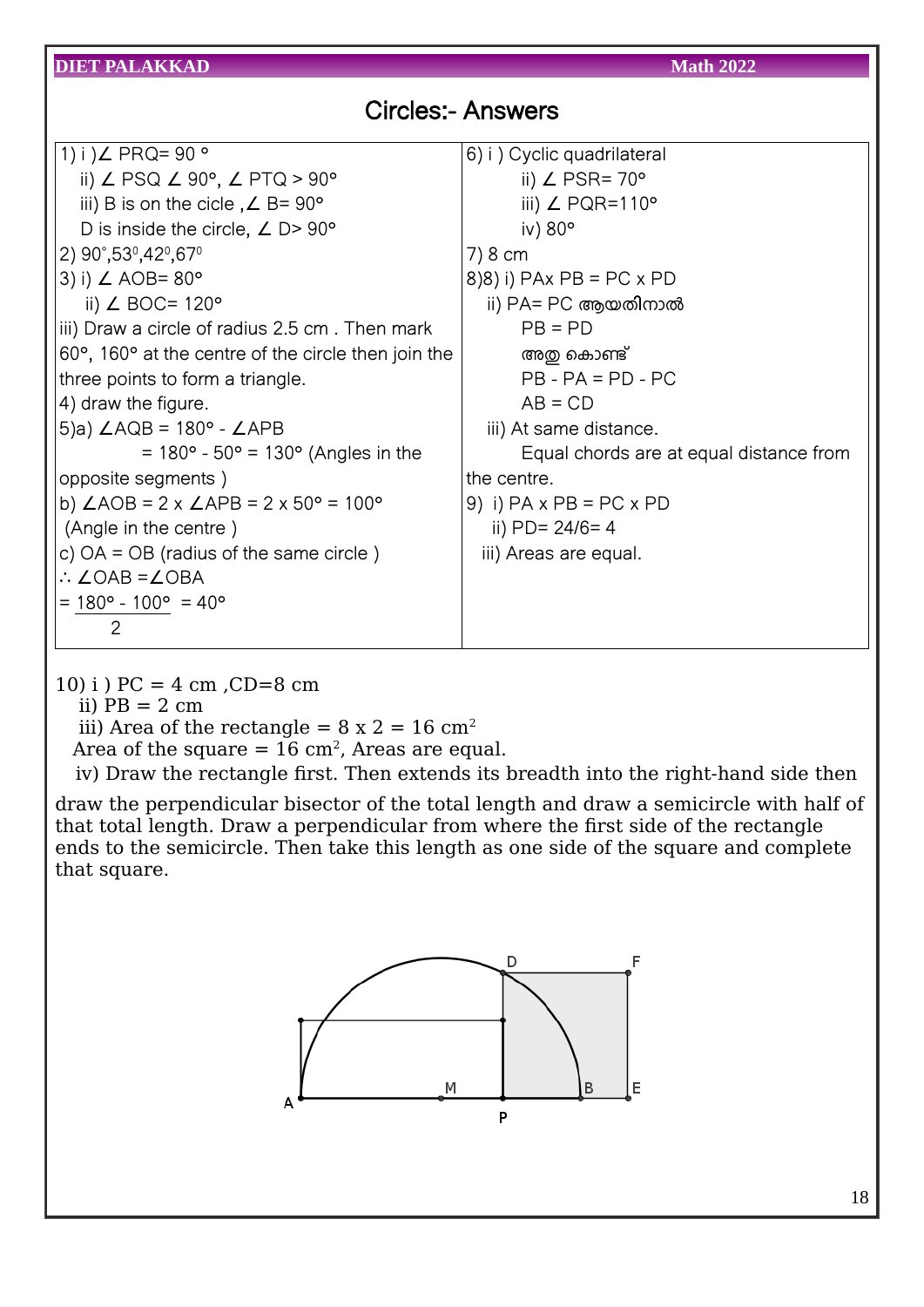### **MATHEMATICS OF CHANCE**

### **Probability as a number**

If there are 5 black pearls and 7 white pearls in a box, what is the probability of getting one white pearl out of it? So the probability of getting a white pearl is to calculate how much of the white pearl is in total. Then the answer is 7/12

1)If 8 black balls and 6 white balls are taken out of a box, what is the probability that it will turn black?

2)A child is asked to say a two-digit number. What is the probability that the two digits are equal ?

3)Asking someone to say a two digit number What is the probability that it is an perfect square?

4) There are 4 red balls and 6 green balls in a bag. 3 red balls and 7 green balls in another bag.

- a) If one participant from the first bag, what is the probability that it will turn red? b) What if you take it out of the second bag? c) If the balls in both the bags are put in one bag and a ball is taken out of it, what is the probability that it will turn red?
- 5) 10 A has 22 boys and 18 girls. If a child is selected to participate in a math fair a) What is the probability that the child will be a boy?
	- b) What is the probability that the child will be a girl?

6) The numbers from 1 to 30 are written on different paper slips and put in a box. If a slip is chosen without looking,

- a) What is the probability of becoming an even number?
- b) What is the probability of becoming a prime number?

7) There are 6 black balls, 5 red balls and 9 yellow balls in a bowl. If you take a ball without looking at the bowl, then

- a) What is the probability of getting a black ball?
- b) What is the probability of getting the yellow ball?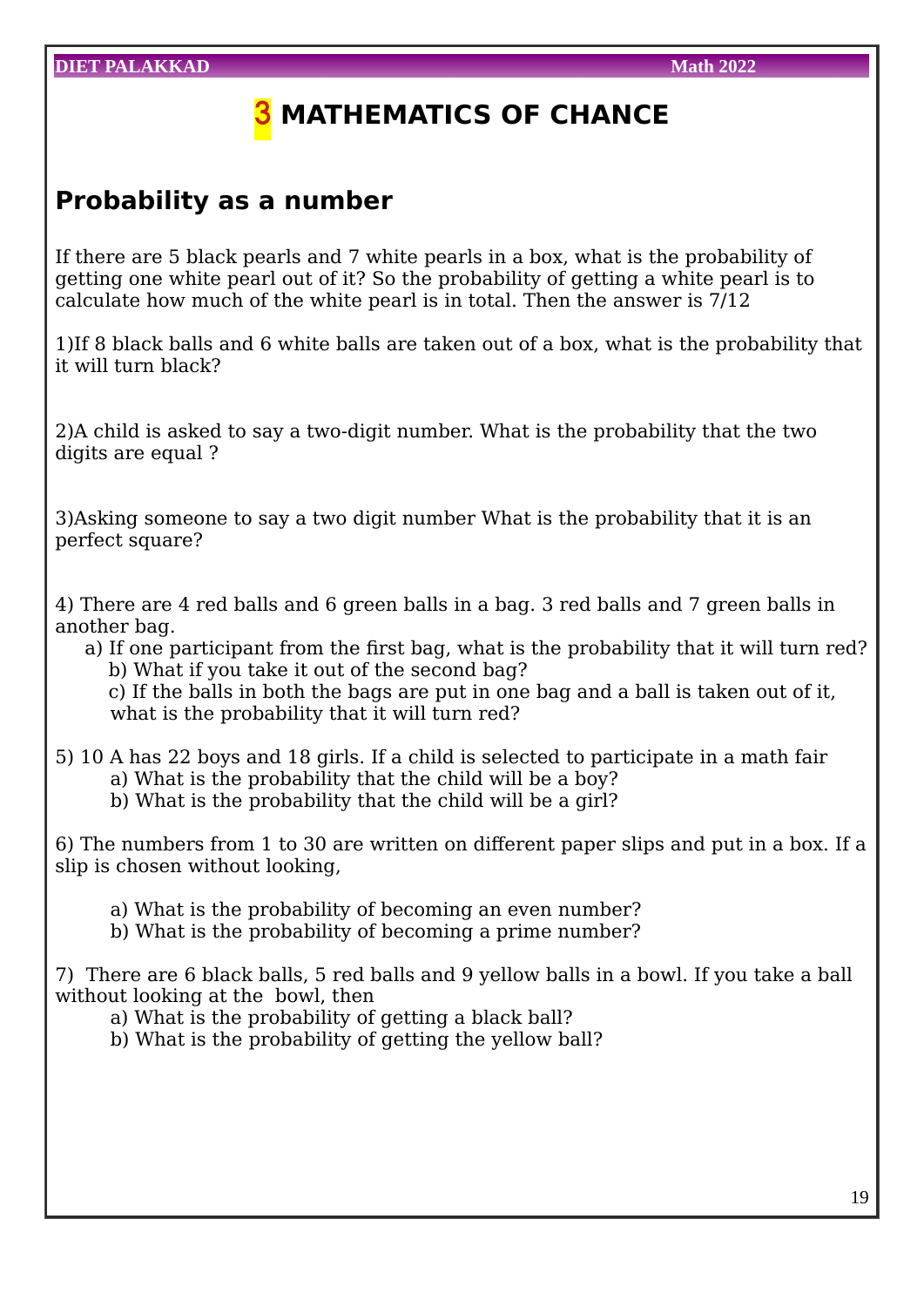8) The total number of children in a class is 40. If a child is selected from this, the probability of it being a boy is 3/8. If so

- a) What is the number of boys in the class?
- b) What is the number of girls?
- c) How many boys should be added to get the probability of getting boys become 1/2
- 9) Someone is asked to say a two digit number
	- a) What is the probability of being a multiple of ten?
	- b) What is the probability that the two digits of the said number are the same number?
	- c) What is the probability that the said number is an perfect square ?
- 10) A box contains a total of 60 pearls, including black and white pearls. If a pearl is taken from it, the chance of it becoming white is 2/5. If so
	- a) What is the number of white pearls?
	- b) What is the number of black pearls?
	- c) How many white pearls should be added to get the probability become 1/2
- 11) There are 7 white pearls and 13 black pearls in a box. a) If you take a pearl without looking at the box, it will turn white How likely is it? b) Put 2 more black pearls in the box and take one pearl what is the probability it to be black?
- 12) What is the probability of getting 5 Sundays in December in the calendar year?

### **Geometrical probability**

**Most of the problems with using geometric images mean that it is possible to estimate the area of the shaded part over the total area of the image. In many pictures the total area and the shaded area can be easily divided into same geometric shapes and the answer can be easily seen.**

For example, if a dot is made in the image below, what is the probability that it will be on the shaded area?

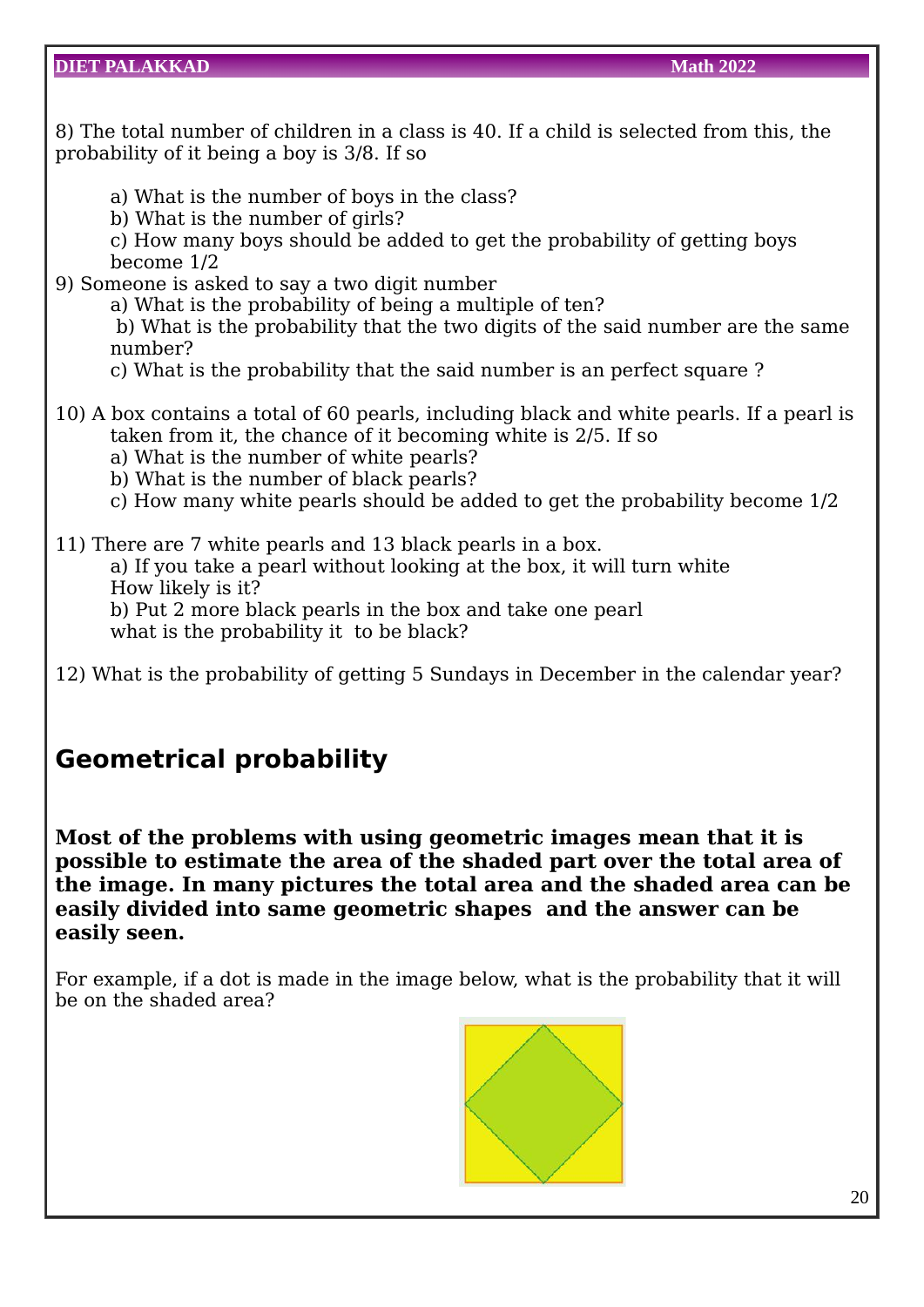Look at the way this image is divided into identical geometric shapes



13) What is the probability that a dot in the image below will occur on the shaded area?



### **Possibility when coming in pairs**

**Some questions may need to be considered in pairs, when considering the total number. The probability of seeing how many of the pairs we need, out of the total number of pairs in such problems means that, for example, in one box there are three slips of 1, 2, 3, and in another box there are two slips of 1, 2 and if we take one slip from each box, what is the probability that the sum will be 4?**

In this, if you take one slip from each box, you will get a pair of slips. First calculate how many such pairs there are. It is possible to calculate how many pairs of sum is 4 we need in it.

14) A bag contains 5 black balls, 7 white balls and 8 red balls. Another bag contains 6 black balls, 4 white balls and 5 red balls. If a child picks up a ball from each of the two bags without looking at the bag

- a) What is the probability that both are white balls?
- b) What is the probability of getting the same colour?
- c) What is the probability of getting different colour?
- d) What is the probability of getting at least one white ball?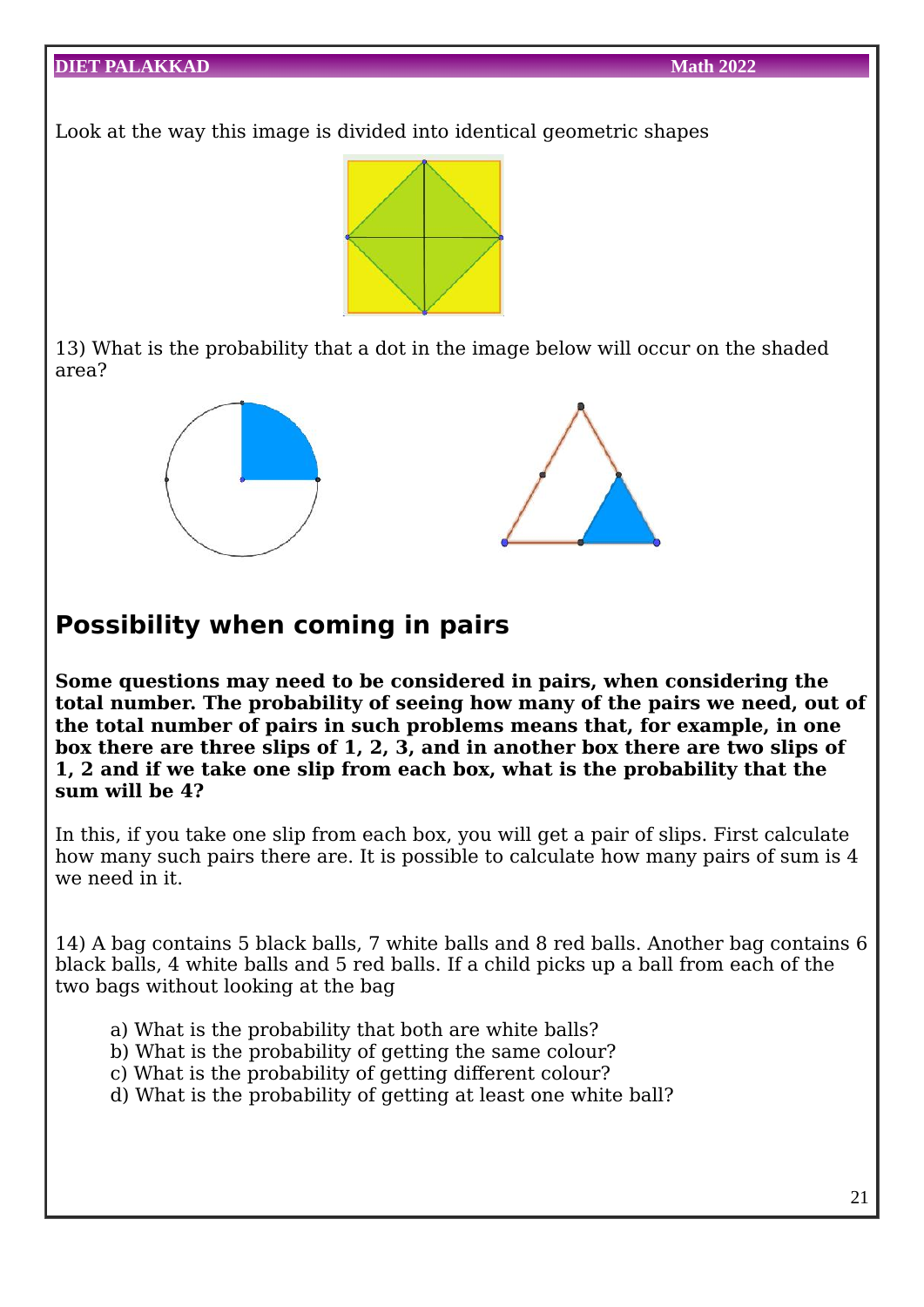15) Put 5 pieces of paper 1, 2, 3, 4, 5 in one box and 4 pieces of paper 2, 3, 6, 8 in another box. Each piece of paper is taken out of each box without looking at the box. Then on the pieces of paper taken.

a) What is the probability that the two are even numbers?

b) What is the probability that both are even numbers?

c) What is the probability that the first number is an even number?

d) What is the probability that at least one is an even number?

16) There are 60 children in a class. 30 of them are boys. Another class has 50 children, 25 of whom are boys. If only one child is selected from each class

a) What is the probability that it is both girls?

b) What is the probability that there will be at least one girl in it?

| Answers                                                                                                                                                                                                                 |                                                                                                                                                                               |                                                  |           |           |
|-------------------------------------------------------------------------------------------------------------------------------------------------------------------------------------------------------------------------|-------------------------------------------------------------------------------------------------------------------------------------------------------------------------------|--------------------------------------------------|-----------|-----------|
| 1) probability = $8/14 = 4/7$<br>2) probability = $9/90 = 1/10$<br>3) probability = $6/90 = 1/15$<br>4. a) $4/10$<br>b) $3/10$<br>c) $7/20$<br>5. a) $22/40$<br>b) $18/40$<br>6 a) $15/30$<br>b) $10/30$<br>7 a) $6/20$ | 10 a) $2/5 X 60 = 24$<br>b) $60 - 24 = 36$<br>c) $12$<br>11 a) $7/20$<br>b)5/22<br>12 There are 31 days in December<br>4 full weeks and 3 days<br>The probable three days are |                                                  |           |           |
| b) $9/20$                                                                                                                                                                                                               | 1)                                                                                                                                                                            | <b>Sunday</b>                                    | Monday    | Tuesday   |
| 8 a) $40 \times 3/8 = 15$                                                                                                                                                                                               | 2)                                                                                                                                                                            | Monday                                           | Tuesday   | Wednesday |
| b) $40-15 = 25$                                                                                                                                                                                                         | 3)                                                                                                                                                                            | Tuesday                                          | Wednesday | Thursday  |
| $\frac{15+x}{40+x} = \frac{1}{2}$<br>$\mathbf{C}$                                                                                                                                                                       | 4)                                                                                                                                                                            | Wednesday                                        | Thursday  | Friday    |
| $x = 10$                                                                                                                                                                                                                | 5)                                                                                                                                                                            | Thursday                                         | Friday    | Saturday  |
| 9a) 9/90                                                                                                                                                                                                                | $\vert 6)$                                                                                                                                                                    | Friday                                           | Saturday  | Sunday    |
| b) $9/90$<br>c) 6/90                                                                                                                                                                                                    | 7)                                                                                                                                                                            | Saturday                                         | Sunday    | Monday    |
|                                                                                                                                                                                                                         |                                                                                                                                                                               | Total possibilities $= 7$<br>having Sunday $=$ 3 |           |           |
|                                                                                                                                                                                                                         |                                                                                                                                                                               | required probability $= 3/7$                     |           |           |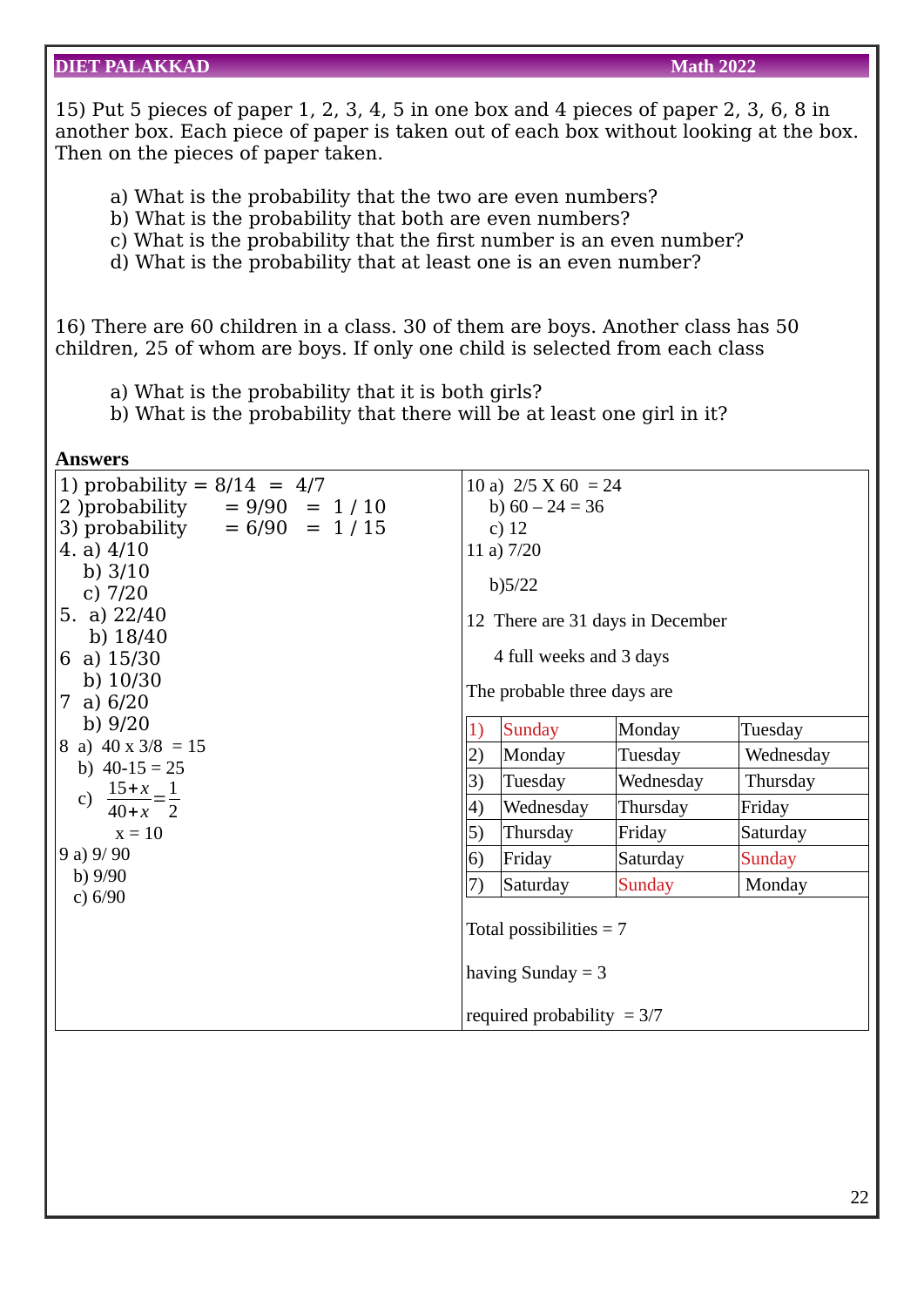

1. If square of a number is 225, which is the number?

2. Area of a rectangle is 40cm². If length is "x", what is the breadth? 3. Which number is to be added to  $x^2+10x$ , to get a perfect square? Answers

1.  $x^2 = 225$ ,  $x = 15$ 2. length + breadth =  $40/2 = 20$  $l = x, b = 20-x$ 3.  $(10/2)^2 = 5^2 = 25$ 

### **4.2 – (2 marks each)**

1. When 4 times a number is subtracted from its square, got 221. Which is the number?

2. The product of a number and 6 less than it is 135. which is the number?

3. Product of two consecutive terms of an arithmetic sequence with common difference 6 is 160

- a) Find the numbers
- b) Find their sum
- 4. The product of 2 consecutive multiples of 8 is 384.
- a) Form second degree equation
- b) Find the numbers
- 5. a) Which number is to be added to  $x^2 + 12x$  to get a perfect square? b) $x^2+12x = 64$ ,  $x=?$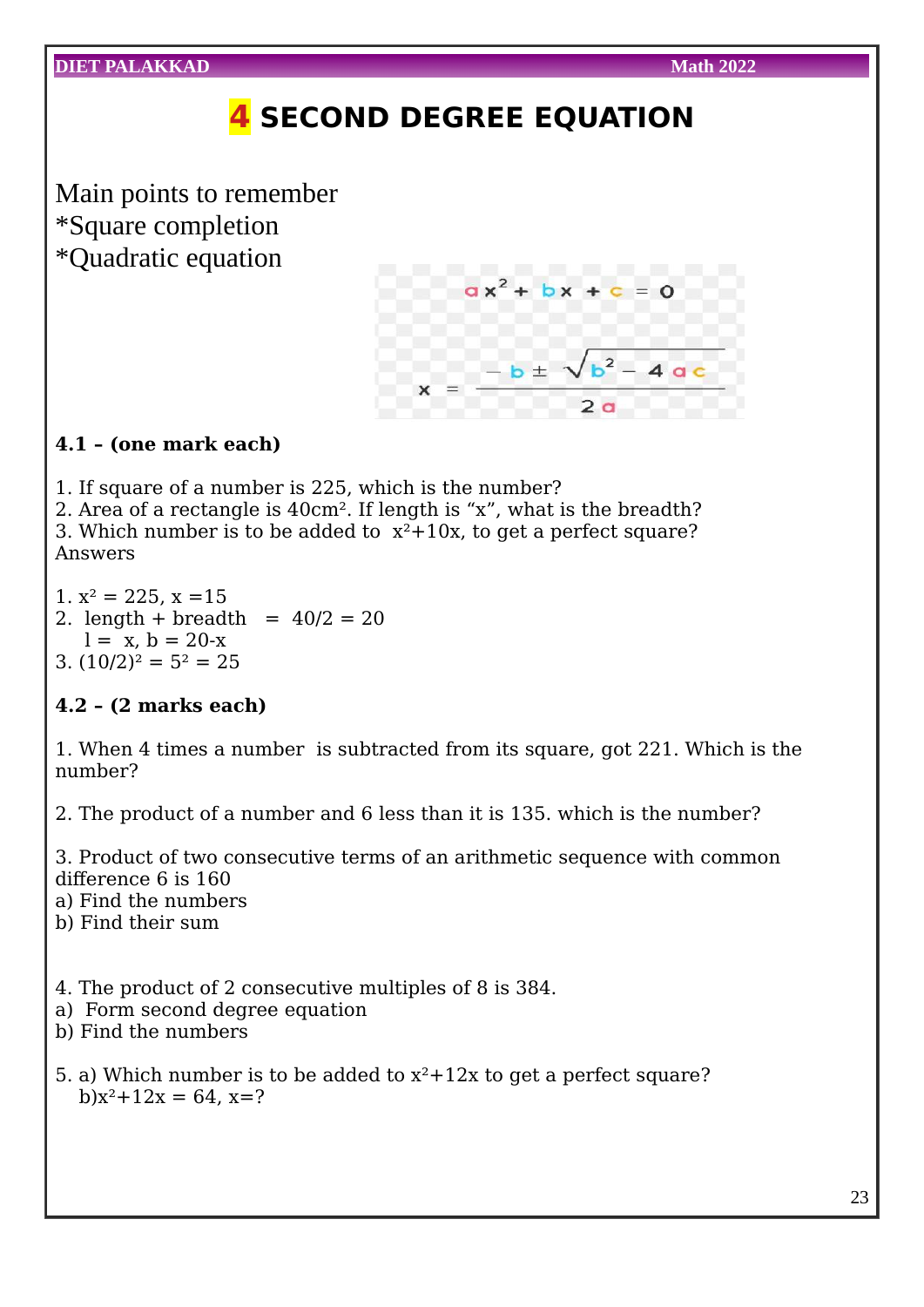#### **Answers**

```
1. x^2 -4x = 221x^2 -4x+4=221+4(x-2)^2 = 225 = 15^2x-2 = 15x = 172. x(x-6) = 135x^2 -6x = 135x^2 -6x + 9 = 135 + 9(x-3)^2 = 144 = 12^2x-3 = 12, x = 153. a) x,x+6
    x(x+6) = 160x^2 +6x = 160x^2 +6x+9 = 160+9(x+3)^2 = 169 = 13^2x+3 = 13, x = 10Numbers = 10, 16b) Sum = 10+16 = 264. a) x, x+8
   x(x+8) = 384x^2 +8x = 384b) x^2 +8x+16 = 384+16 = 400(x + 4)^2 = 20^2x+4 = 20, x = 165. a) (12/2)^2 = 6^2 = 36b) x^2+12x = 64x^2+12x+36 = 64+36 = 100(x+6)^2 = 10^2, x +6 = 10, x = 44.3 – (4 marks each)
1. Product of 2 consecutive even numbers is 528
a) If one is x, which is the other number?
b) Form second degree equation
c) Find the numbers
2. Perimeter of a rectangle is 44cm and area is 120 sq.cm
a) length +breadth = ?b) If length is x, what is breadth?
```

```
c) Find length and breadth
```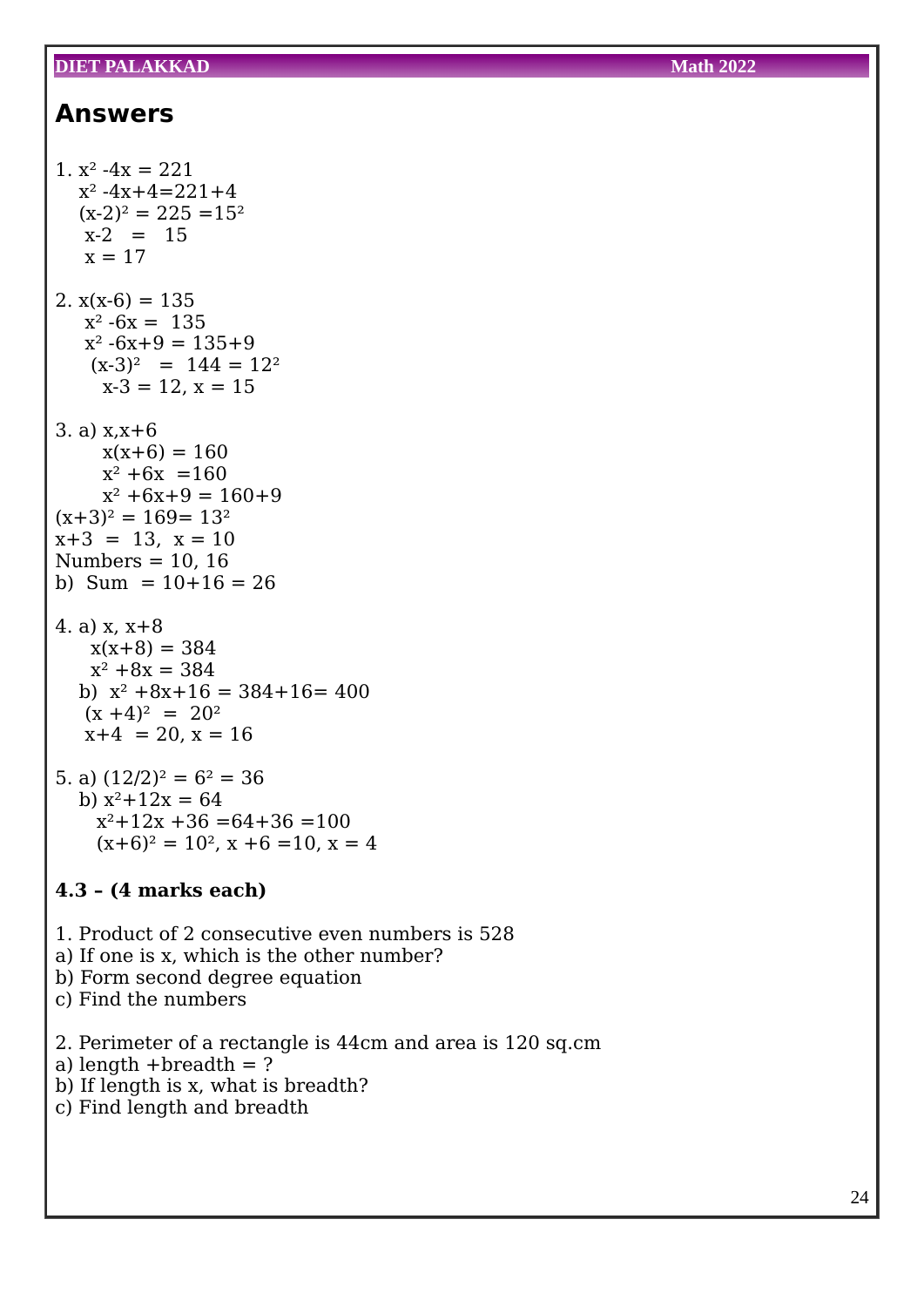3. Fill in the blanks a)  $x^2 + 4x = 140$ b)  $x^2 + 4x + \cdots = 140 + \cdots$ c)  $(x + \cdots)^2 = \cdots$ d)  $x + 2 =$  ----e)  $x =$  ------, ------

4. What will be the length and breadth of a rectangle whose perimeter is 36 cm, and area is 32 sq.cm?

5. Rectangular shaped play ground has perimeter 60m. a) if breadth is x, what is length? b) If the area is 176sq. c.m, find length and breadth

#### **Answers**

```
1. a) x, x+2b) x(x+2) = 528x^2+ 2x = 528
  x^2+ 2x +1 = 528+1 = 529
  (x+1)^2 = 23^2x+1 = 23, x = 22c) 22,24
2. a) length + breadth = 22b) l = x, b = 22-xc) x(22-x) = 12022x - x^2 = 120x^2 - 22x = -120x^2 - 22x + 121 = -120 + 121 = 1(x-11)^2 = 1, x-11=1, x=12l = 12, b = 103. a) x^2 + 4x = 140b) x^2 + 4x + 4 = 140 + 4c) (x + 2)^2 = 12^2d) x + 2 = \pm 12e) x = 12-2, x = -12-2x = 10, -144. 2(length + breadth) = 36l = x, b = 18-xx(18-x) = 3218x - x^2 = 32x^2 - 18x = -32x^2 - 18x + 81 = -32 + 81 = 49(x - 9)^2 = 7^2x - 9 = 7, x = 16length and breadth- 16,2
```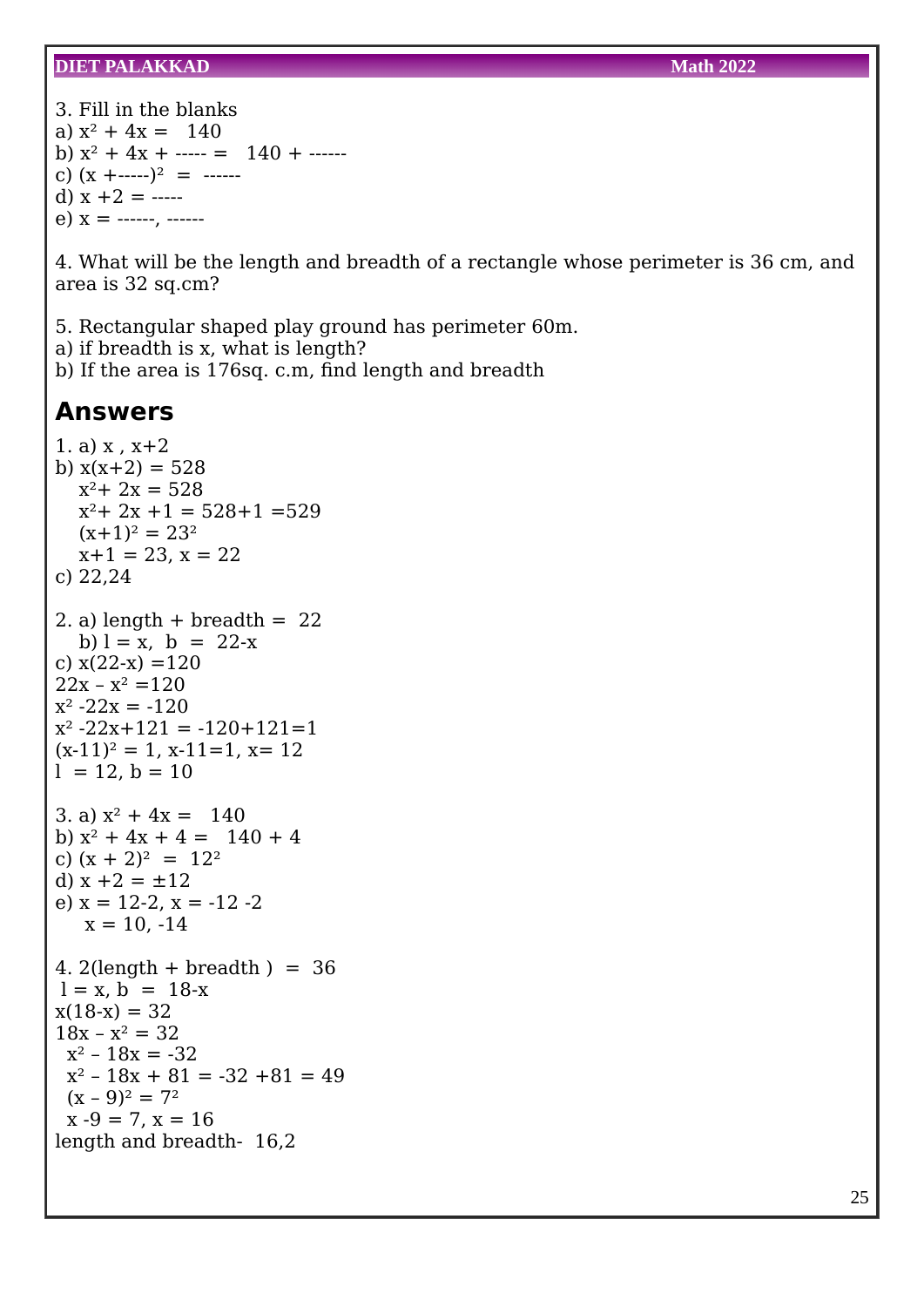5. a) 30-x b)  $x(30-x) = 176$  $30x - x^2 = 176$  $x^2-30x = -176$  $x^2-30x +225 = -176 +225 = 49$  $(x - 15)^2 = 7^2$  $x = 22$ if breadth is  $22cm$ , length =  $8cm$ 

#### **4.4 – (6 marks each)**

1. There is a play ground in the shape of a square. A garden with 4m width is set in one side. The area of play ground excluding this is 437 sq.m.

a) What is the shape of play ground now?

b) What is its length?

c) What is the length of sides of square play ground?

d) What is the area of entire play ground?

2. The biggest side of a rectangle is 8cm more than its smallest side. Its area is 180cm².

- a) smallest side x, then biggest side?
- b) form second degree equation
- c) Find length and breadth of the rectangle
- 3. If x is a counting number
- a) What should be added to  $x^2+16x$  to get a perfect square?
- b)  $x^2+ax +16$  is a perfect square, what is the value of a?
- c)  $ax^2 + bx + c$  is a perfect square. Then prove that,  $a^2 = 4b$
- d)  $x^2+8x+k$  is a perfect square, then what will be the value of k?

#### **Answers**

```
1. a)Rectangle b) x-4
c) x(x-4) = 437x^2 - 4x = 437x^2 - 4x + 4 = 437 + 4 = 441(x - 2)^2 = 21^2, x - 2 = 21, x = 23d) 23^2 = 529 sq. c.m
(2.a) x, x+8b) x(x+8) = 180x^2 + 8x = 180x^2 +8x +16=180+16=196(x+4)^2 = 14^2, x+4 = 14, x = 10c) 10, 18
3. a) x^2+16x+64b) a=8c) (a/2)^2 = b, a^2/4 = b, a^2 = 4bd) k=16
```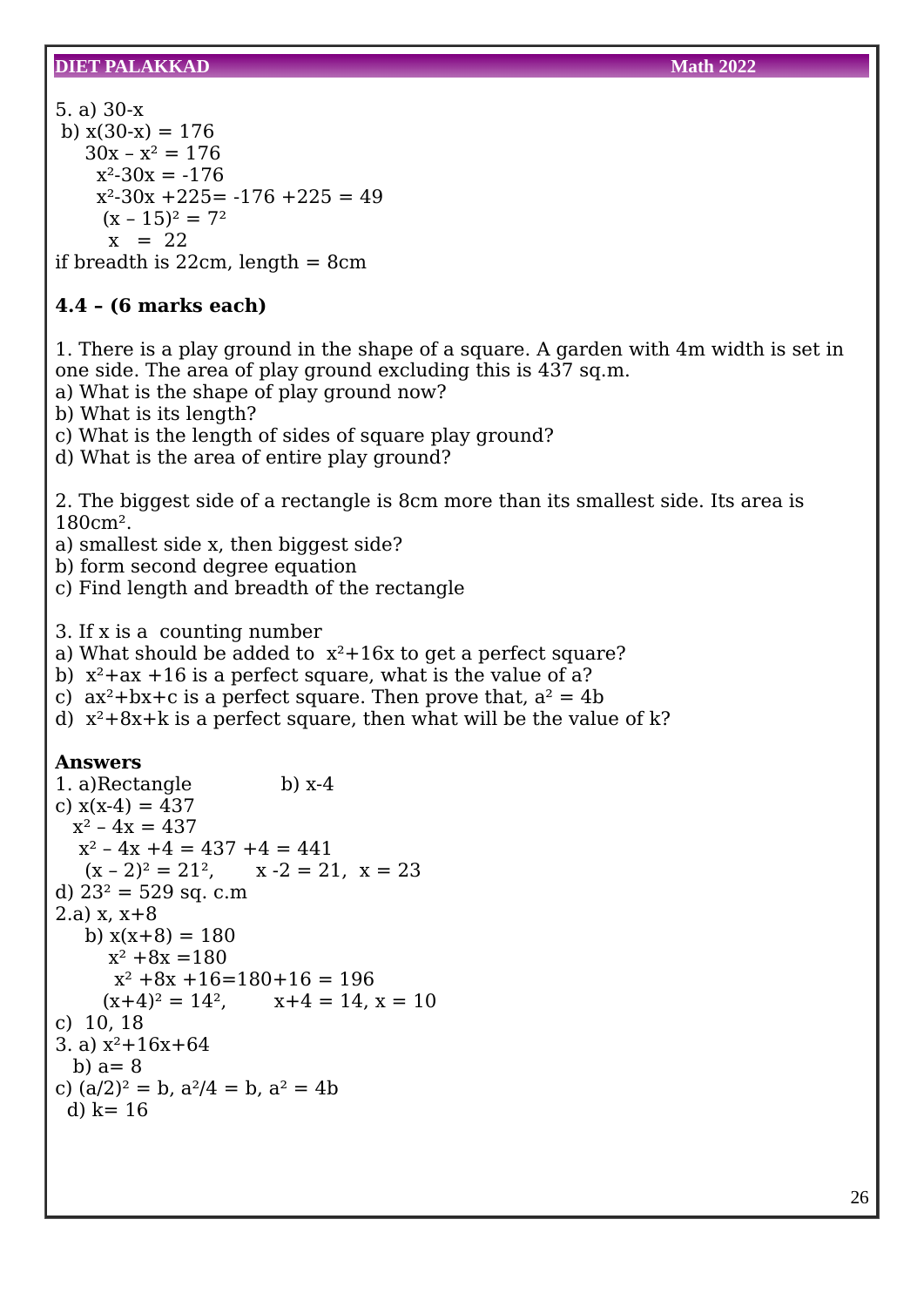### **5 Trigonometry**

 **If a perpendicular is drawn from one vertex of an equilateral triangle to the opposite side, it becomes two identical right triangles. Its angles are 30<sup>o</sup> , 60<sup>o</sup> and 90<sup>o</sup>each, of which the length of the opposite side of the 90<sup>o</sup> angle is twice the length of the opposite side of the 30<sup>o</sup> angle. The length of the opposite side of the 60<sup>o</sup> angle is equal to** √3 **times of the length of the opposite side of the 30<sup>o</sup> angle.**



 **If we draw the diagonal of a square, it becomes two isosceles right triangles. Then its angles will be 45<sup>o</sup> , 45<sup>o</sup> and 90<sup>o</sup>each. The opposite sides of the 45<sup>o</sup> angles will be of equal length. The length of the opposite side of the 90<sup>o</sup> angle is** √2 **times of their equal sides.**

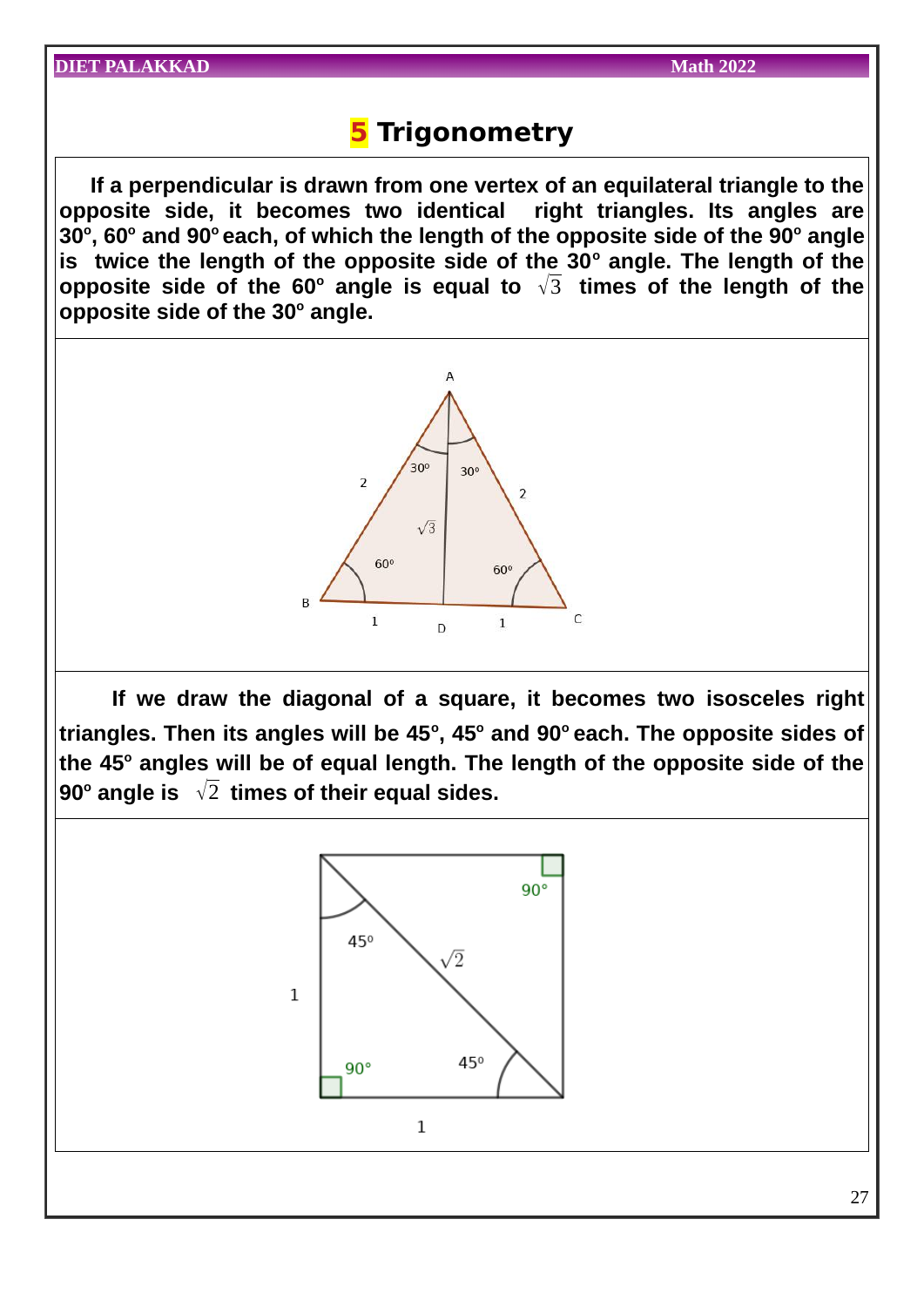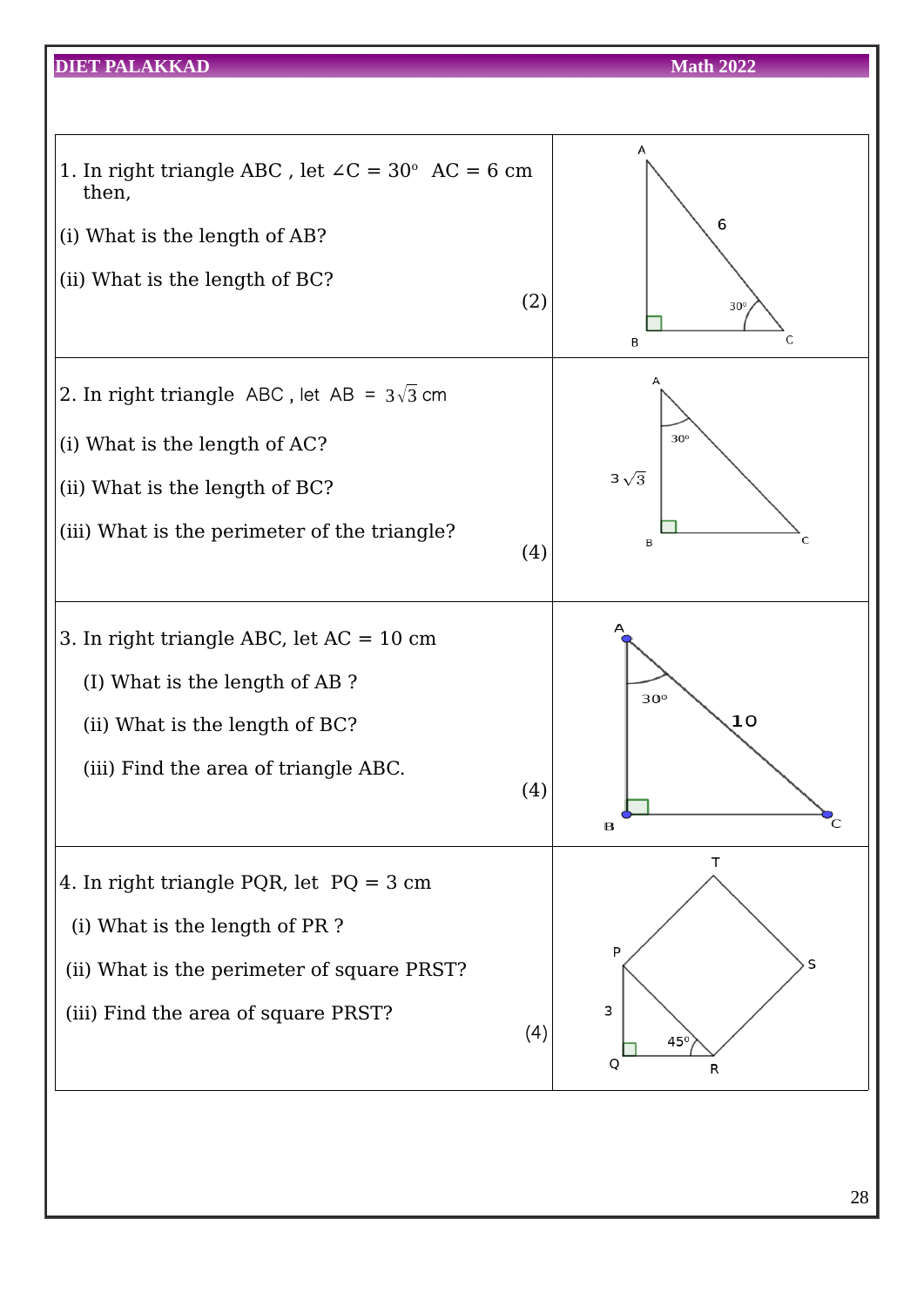### **DIET PALAKKAD Math 2022** 5) If two people standing on either side of a 10 meter high tower viewed the top edge at an angle of elevation of  $30^{\circ}$  and  $60^{\circ}$  respectively. (1) Draw an approximate figure showing these ideas. (2) What is the distance between those people? (6) 6) The angle of the triangle in the figure is 30 $^{\rm o}$  and the length of the opposite side is 8 cm. (a) What centre angle does that side form  $30^\circ$ at its circumcircle ? (b) If r is the radius of circumcircle, what is the relation between the radius of 8 സെ മീ circumcircle and that side ? (c) Find the diameter of circumcircle. (d) Find the circumference of the circle? (6) B 7) In the triangle ABC, 'h' is the perpendicular distance from the vertex B to the side AC. If  $AC = 14$  cm, then  $10 \,$ സെ മീ h (a) Find the length of h.  $40<sup>0</sup>$  $\mathsf{C}$ D (b) What is the area of Δ ABC. 14 സെ മീ  $[sin(40^{\circ})= 0.6428]$ (6)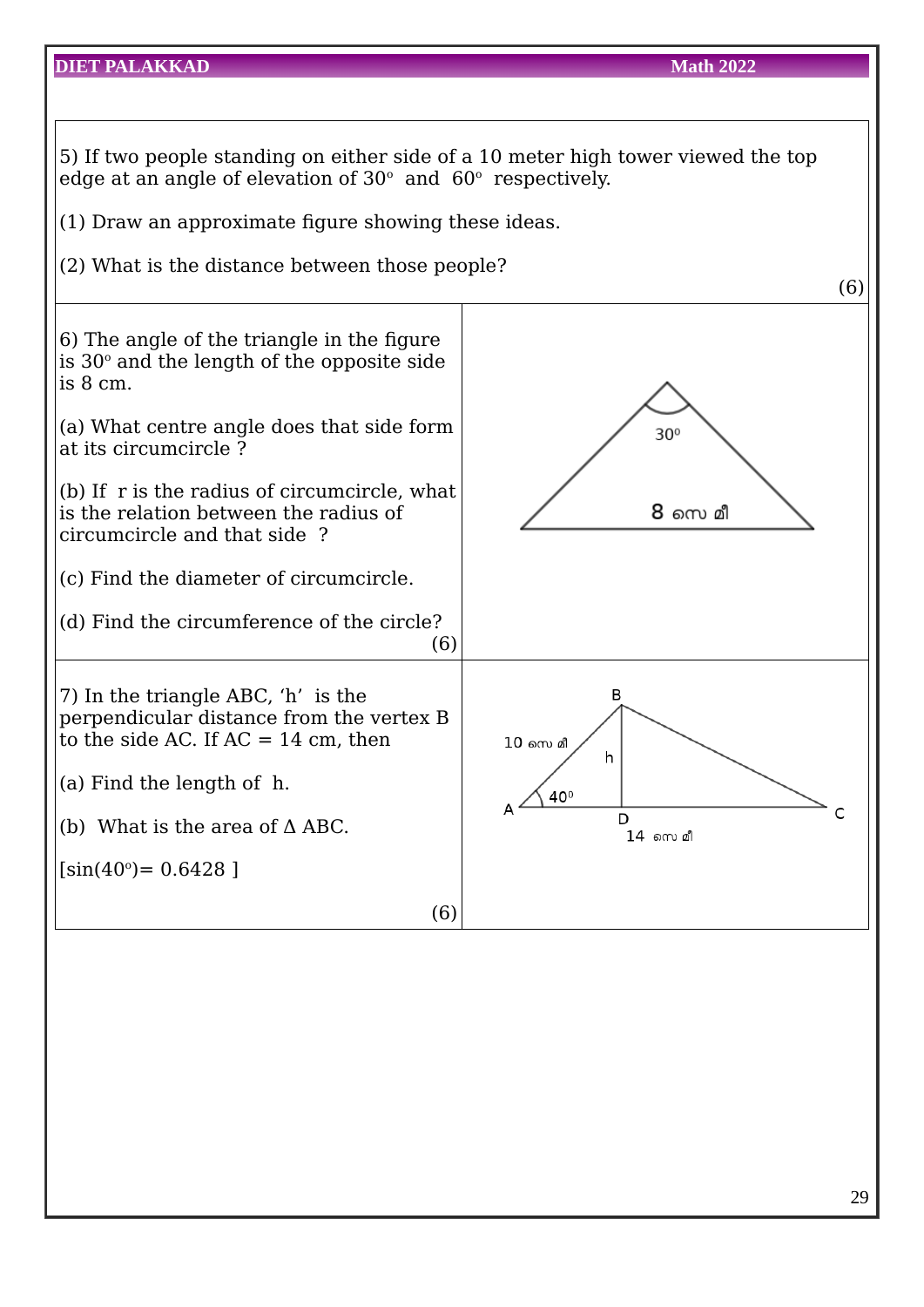

See the picture and try to learn the ideas

Olrigin is O(0,0) .

The y – co-ordinates of the points on the line parallel to the x axis are equal . eg: (3,2), (6,2), (9,2)

The x – co-ordinates of the points on the line parallel to the y axis are equal eg: (3,4),(3,2),(3,-2) .

The y co-ordinates of points on the  $x$  axis is 0. eg: (1,0), (2,0), (4,0), (-1, 0)

The x co-ordinates of points on the y axis is 0 eg: (0,1),(0,2)(0,4),(0,-1)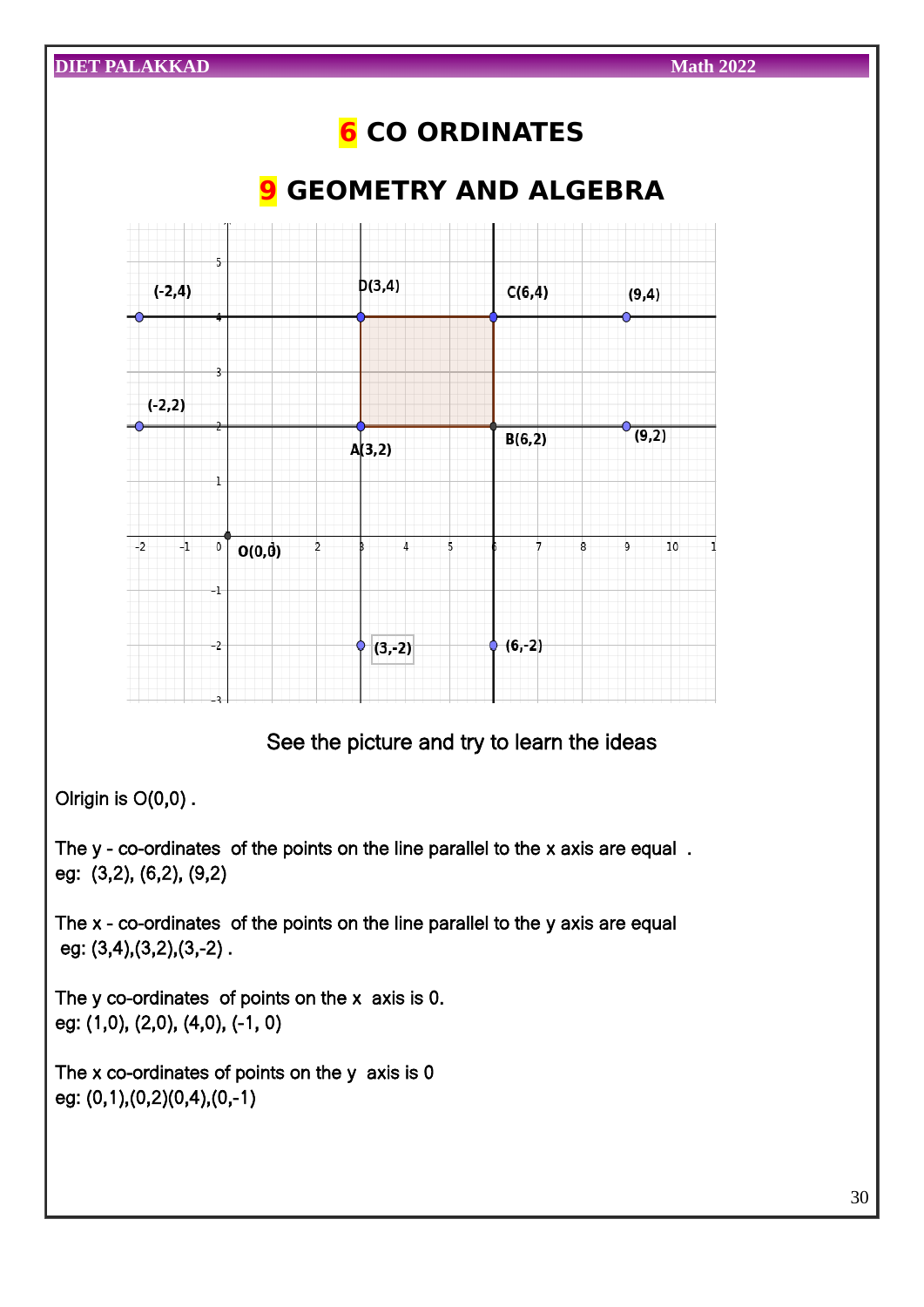In rectangle ABCD ,

- a) Since the side AD is parallel to the y axis, the x co ordinates of A and D are 3 A(3,2), D(3,4).
- b) Since the side BC is parallel to the y axis, the x co ordinates of B and C are 6 B(6,2), C(6,4).
- c) Since the side AB is parallel to the x axis, the y co ordinates of A and B are 2 A(3,2), B(6,2).

d) Since the side CD is parallel to the x axis, the y co ordinates of C and D are 4. C(6,4), D(3,4).

1)Classify the points given below as,

- a) Points on x axis
- b) Points on y axis
- c) Points on the line parallel to the x axis
- d) Points on the line parallel to the y axis
- e) Non axis points
- f) Origin

 $(0,5), (2,3), (-2,0), (7,3), (2,-4), (-1,3), (0,1), (4,0), (0,0)$  (6)

- **The y** co-ordinates of the points on the line parallel to the x axis are equal  $( x_1, y) (x_2, y)$
- $\blacksquare$  The x co ordinates of the points on the line parallel to the y axis are equal  $\ldots$  (x, y<sub>1</sub>) (x, y<sub>2</sub>)

2) Write the co-ordinates of the corners of the square ABCD?

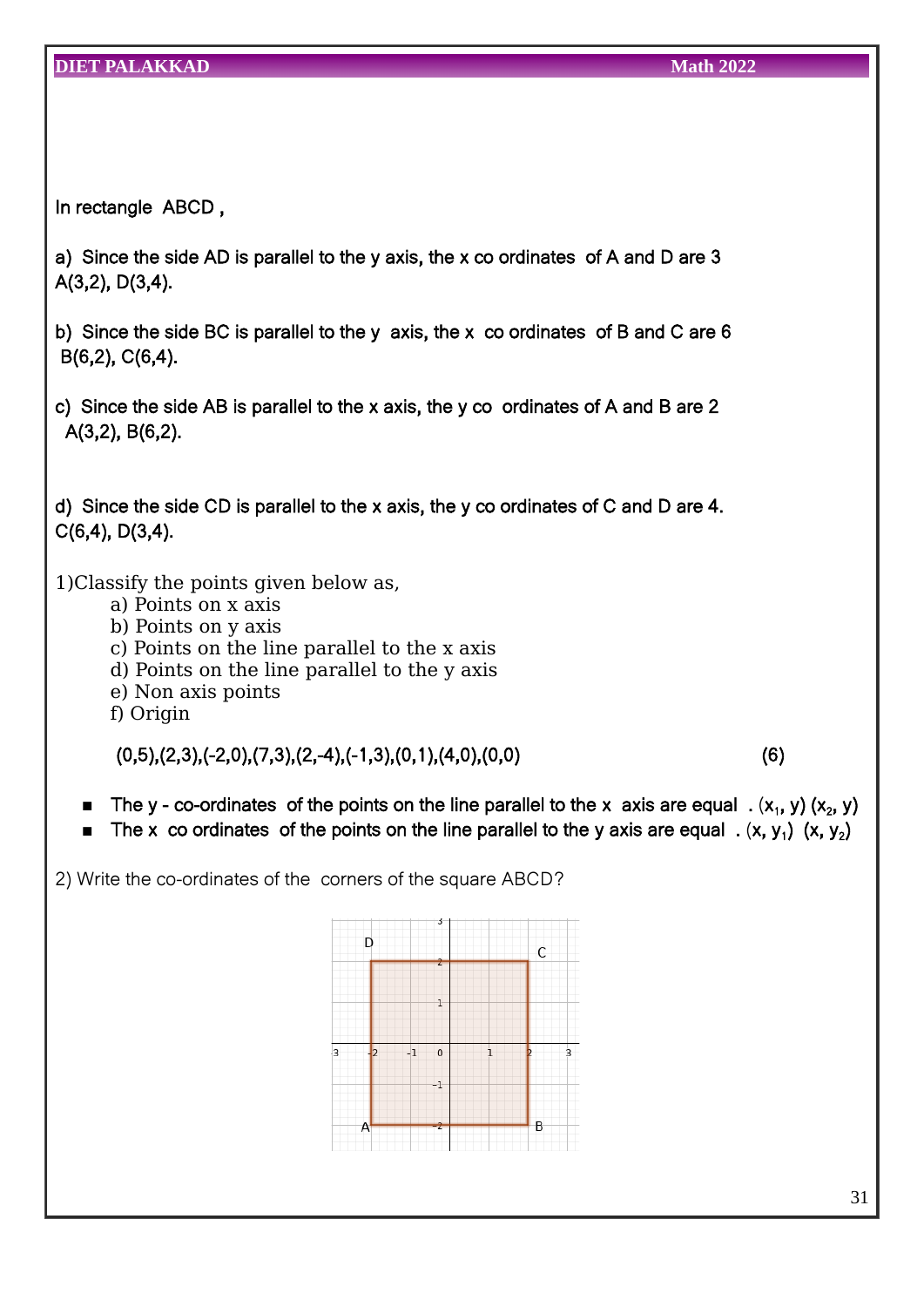

A(3,2), B(4,-3), C(-1,4), D(-4,-5) (2)

The distance between the points (0,0) (x, y) is  $\sqrt{x^2+y^2}$ 

4) Find the distance between origin and the point (3,4)? (2)

The midpoint of the line joining the points  $(x_1,y_1)$  and  $(x_2, y_2)$  is  $(\frac{x_1 + x_2}{2})$ 2  $y_1 + y_2$ 2 )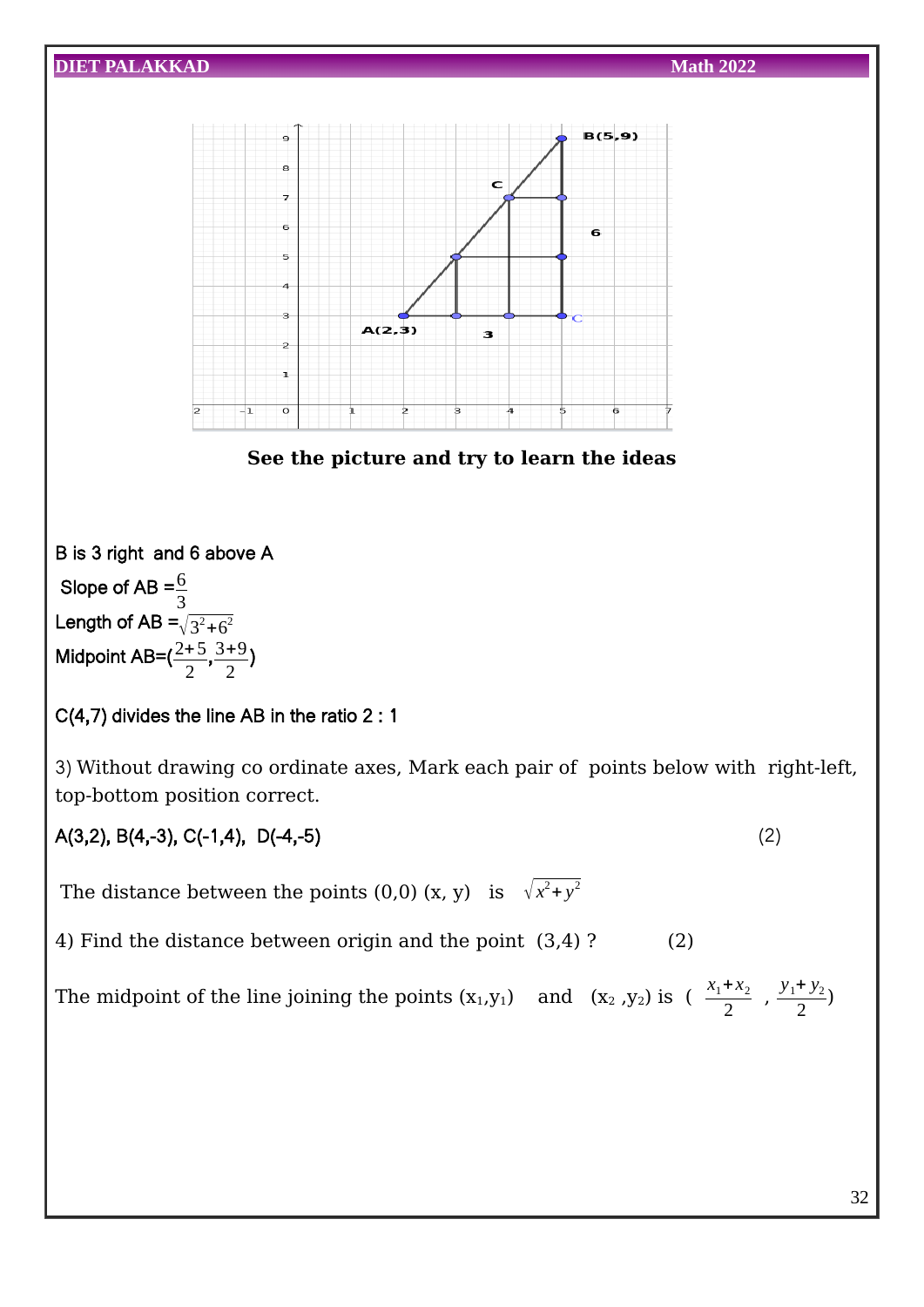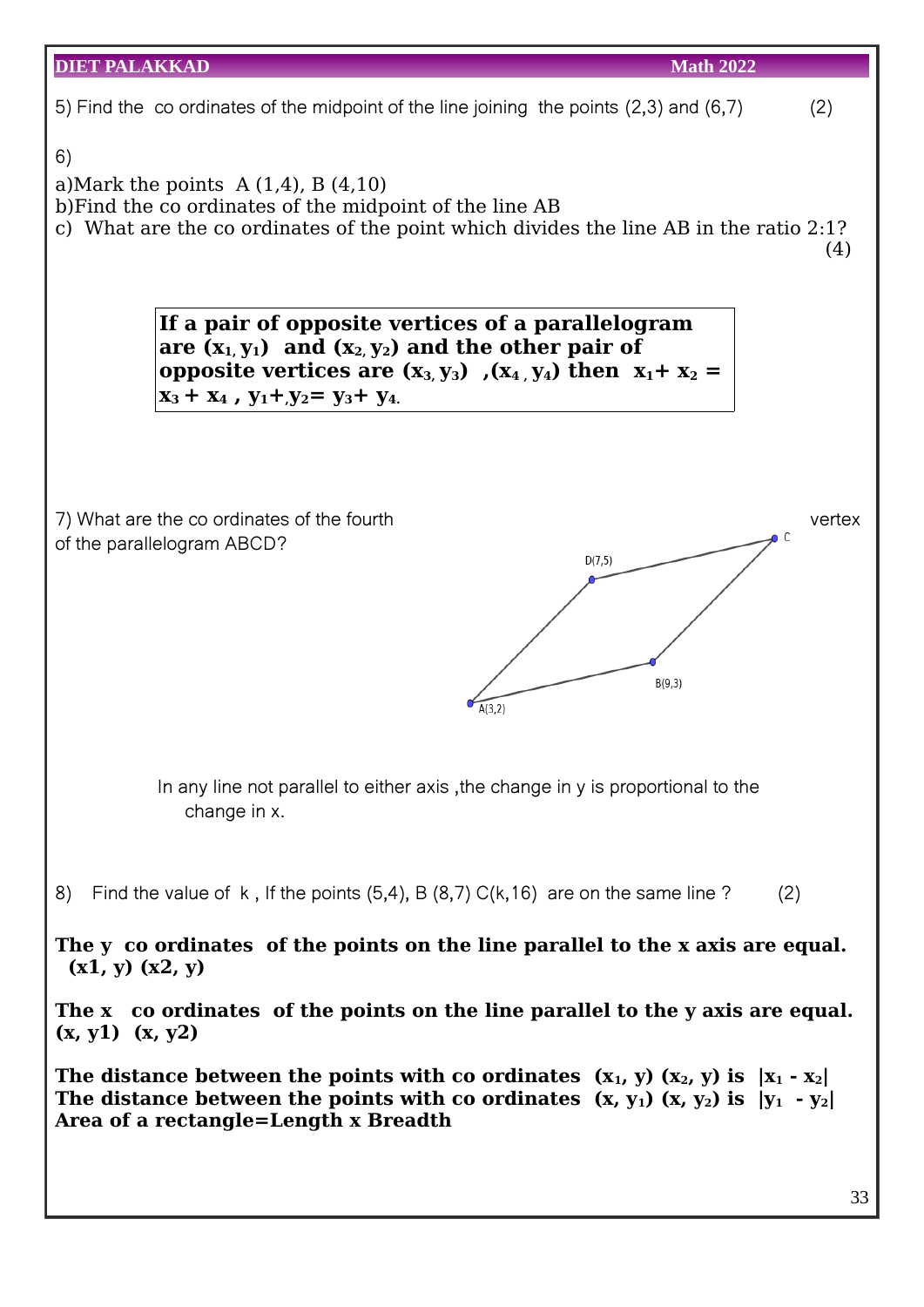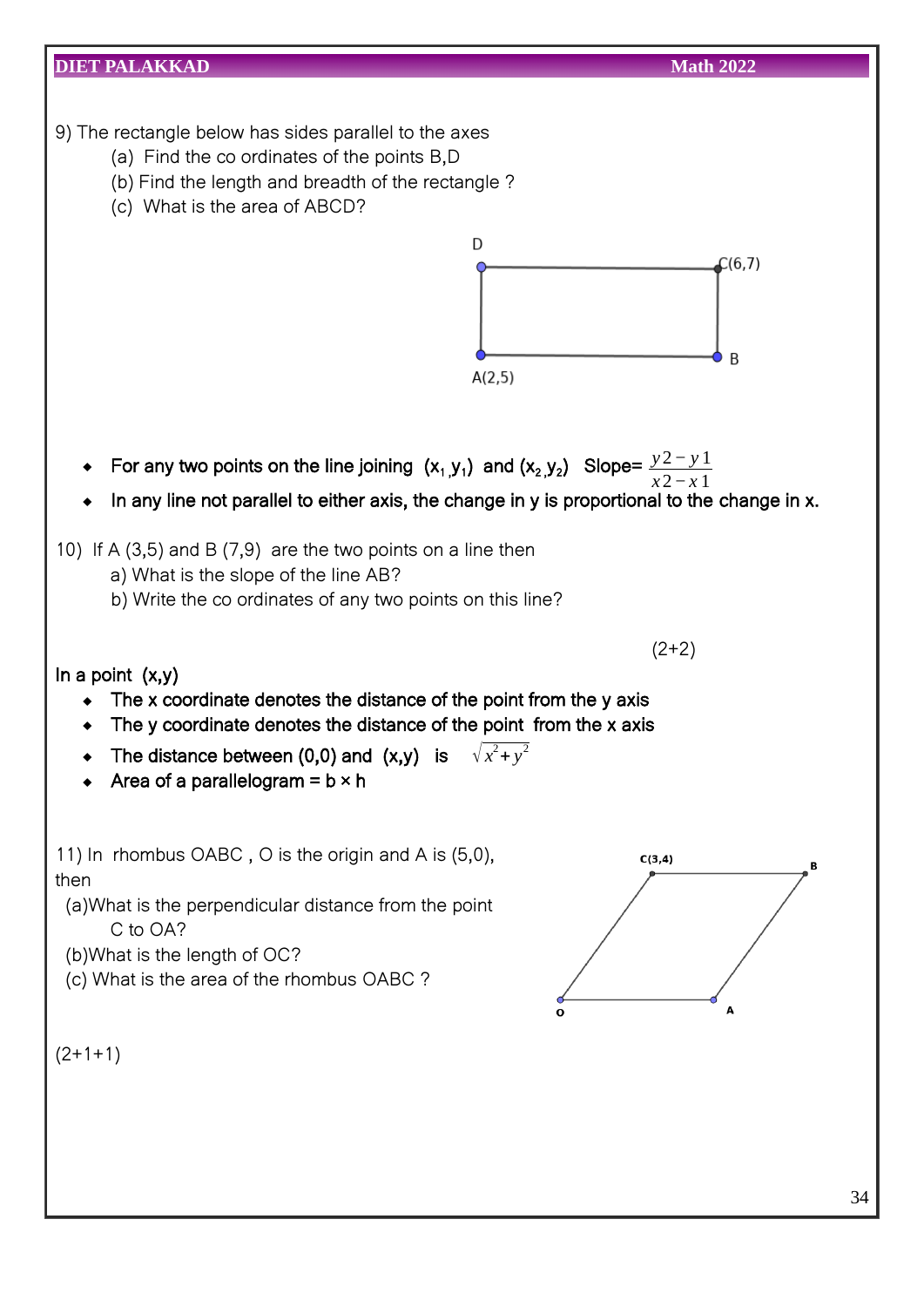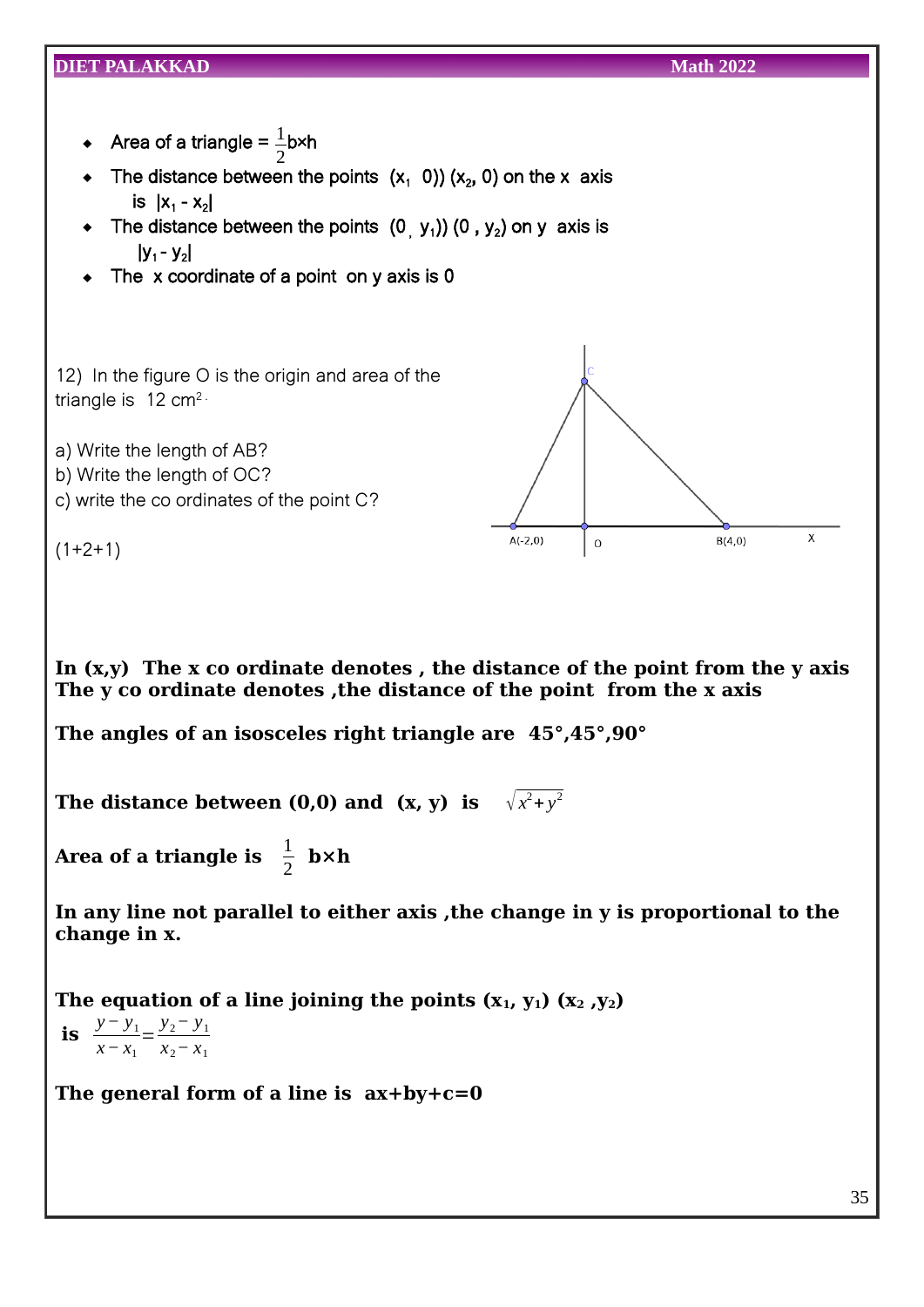

13) See the figure,

- (a) What are the co ordinates of A?
- (b) What is ∠AOB ?
- (c) What is the length of OA ?
- (d) What is the area of the triangle AOB ?
- (e) Write the co ordinates of any two points on the line OA?
- (f) Write the equation of the line?

(6)

- **If (x,y) is a point on a circle with origin as its centre,** then  $r = \sqrt{x^2+y^2}$
- **If we draw a circle with origin as its centre and radius r ,**
- $\div$  it cuts the x axis at  $(r,0)$  and  $(-r,0)$
- **If we draw a circle with origin as its centre and radius r ,**
- $\bullet$  it cuts the y axis at  $(0, r)$  and  $(0, -r)$ .
- **If (x,y) is a point on a circle with origin as its centre then**
- $\leftarrow$  (-x,y), (-x,-y), (x,-y) are also points on it.
- The equation of the circle with origin as its centre is  $x^2 + y^2 = r^2$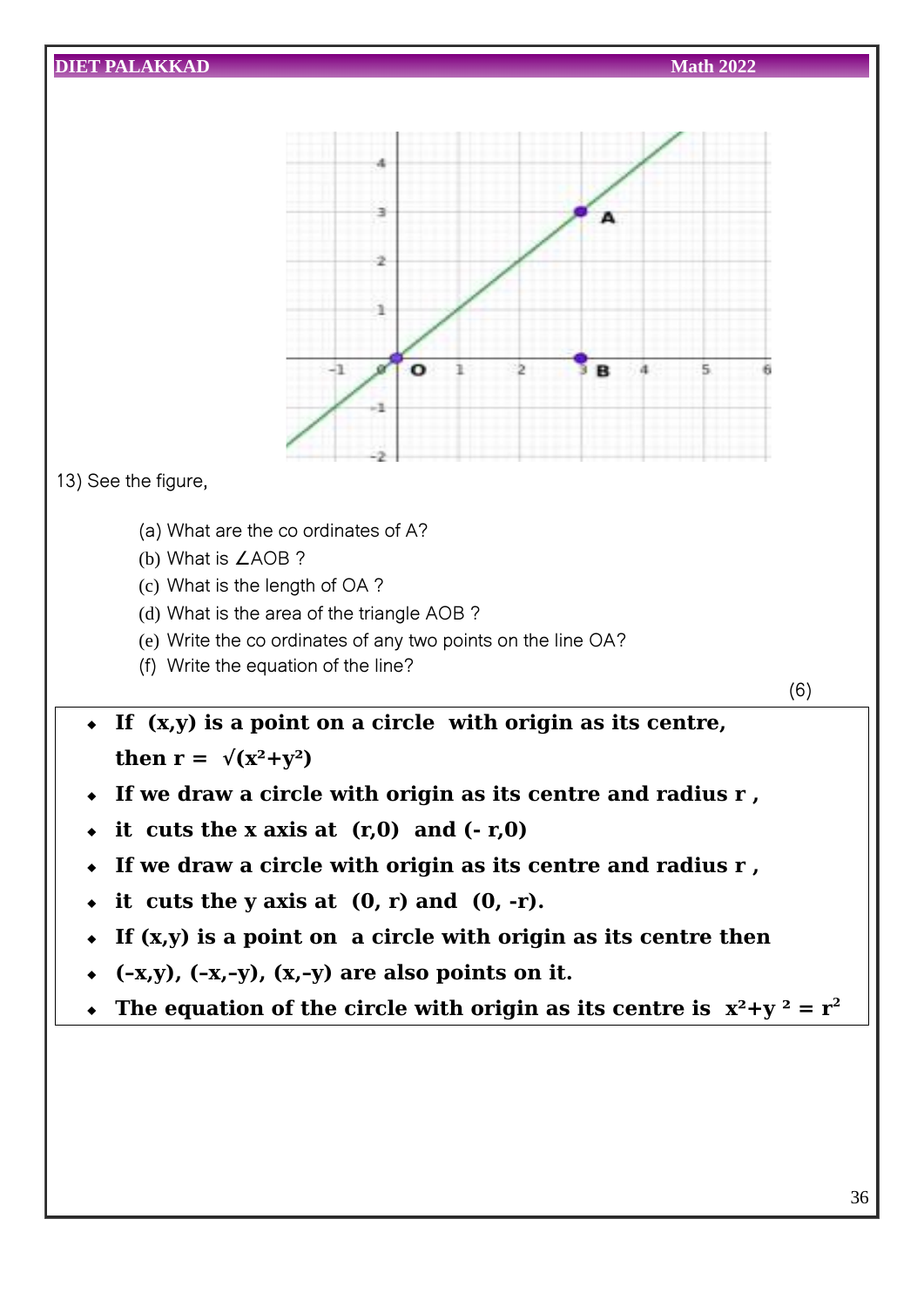14) A circle is drawn with origin as its centre.

(a)What is the radius of the circle?

(b)Find the co ordinates of the points, where the circle cuts the axes?

(c)Find 8 other points on the circle also write the equation of the circle?



- Area of a triangle =  $\frac{1}{2}$  **b**×**h**
- **The y co-ordinates of the points on the line parallel to the x**axis are equal  $(x1, y)$   $(x2, y)$
- **The areas of the triangles between two parallel lines with the same base are equal**

15)

a) Mark the points A  $(-3,1)$  B $(5,1)$  C $(1,5)$  by drawing the axes and join them to form a triangle .

b)What is the area of the triangle ?

c) Draw a line through the opposite vertex of the triangle parallel to the base and mark two points on it? Draw another triangle of equal area ?

 $(3+3+2)$ 

- **Tangent at point on a circle is perpendicular to the radius through that point**
- **The ratio of the sides of a triangle with angles**  $45^{\circ} 45^{\circ} 90^{\circ}$  **is 1:1:**  $\sqrt{2}$
- The y co ordinates of the points on x axis is  $0: (x_1, 0)) (x_2, 0)$
- The x co ordinates of the points on y axis is  $0: (0, v_1, (0, v_2))$
- The length of the line joining the points  $(x_1, y_1)$   $(x_2, y_2)$  is  $\sqrt{(x_1-x_2)^2+(y_1-y_2)^2}$
- 16) a) Draw the co ordinate axes and draw a circle of radius 4 cm with centre as its origin.

b) Draw a radius OP at an angle of 45° with the x-axis and draw a tangent through P .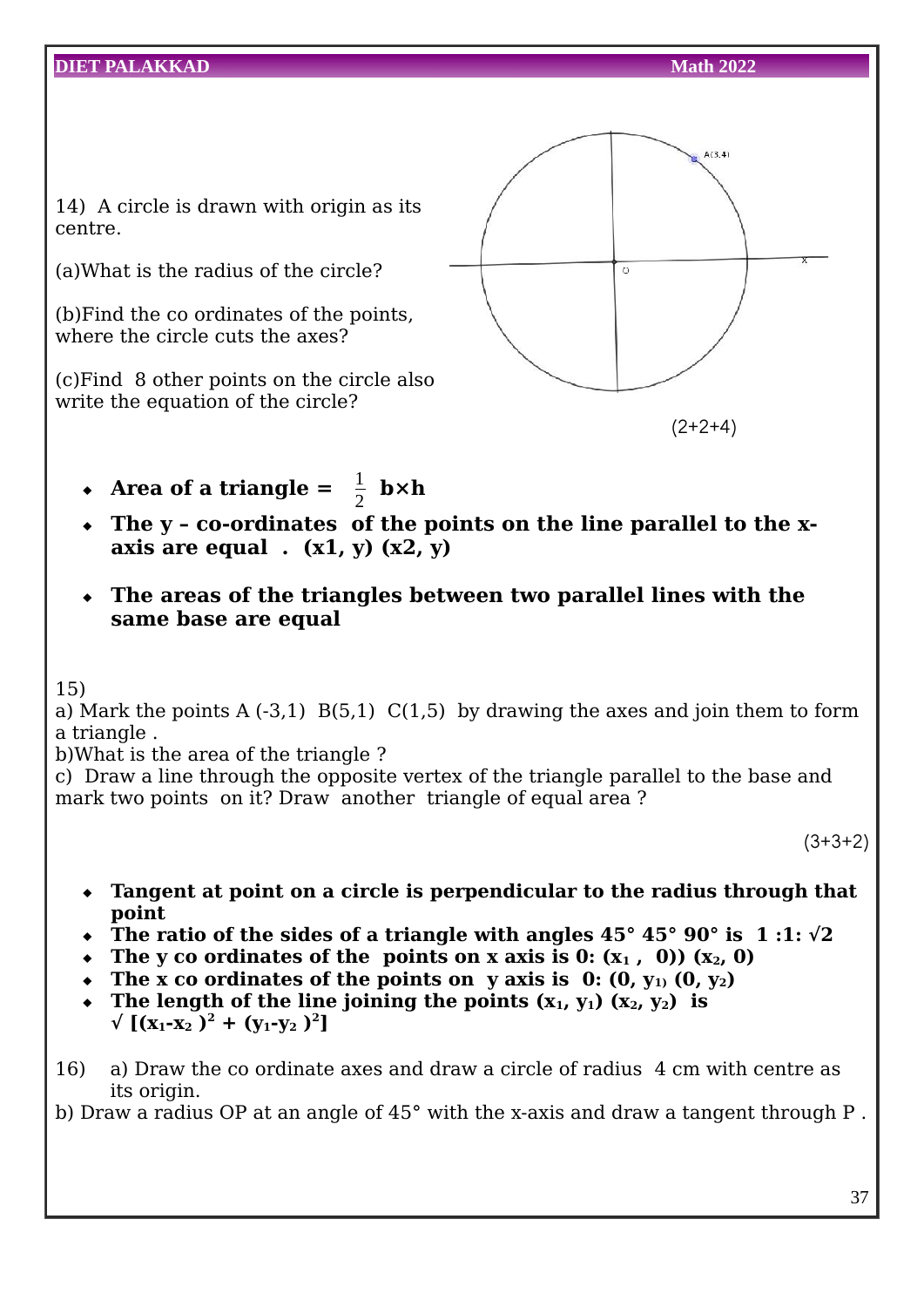c) If the tangent cuts the axes at the points A, B ,then write the co ordinates of the points and also find the length of AB?

#### **ANSWERS**

| 1)a) $(-2,0)$ $(4,0)(0,0)$         | 12)                                                          |
|------------------------------------|--------------------------------------------------------------|
| b)(0,5)(0,1)(0,0)                  | a)6                                                          |
| c(2,3)(7,3)                        | b)4                                                          |
| $d(2,3)(2,-4)$                     | c)(0,4)                                                      |
| $e(2,3)(7,3)(2,-4)(-1,-3)$         |                                                              |
|                                    |                                                              |
| f(0,0)                             | 13)                                                          |
|                                    | a) $(3,3)$                                                   |
| 2) A(-2,-2) B(2,-2) C(2,2) D(-2,2) | b)45°                                                        |
|                                    | c) $3\sqrt{2}$                                               |
| 3)                                 | $d$ )9/2                                                     |
| $A(3,2):3$ right- 2 up             | e)(4,4)(5,5)                                                 |
| $B(4,-3):4$ right 3 down           | $f$ ) $y=x$                                                  |
| $C(-1,4):1$ left-4 down            |                                                              |
| $D(-4,-5):4$ left- 5 down          | 14)                                                          |
|                                    | a) Darw circle through $(3,4)$ with centre                   |
| 4)5                                | as origin                                                    |
|                                    | b)5                                                          |
| 5)(4,5)                            | Point on x axis are $(5,0)(-5,0)$                            |
|                                    |                                                              |
|                                    | points on y axis are $(0,5)(0,-5)$                           |
| 6)                                 | c) $x^2+y^2=25$                                              |
| a) $(2\frac{1}{2}, 7)$             | SET 1: $(3,4)(3-4)(-3,4)(-3,-4)$                             |
|                                    | SET $2:(4,3)(4,-3)(-4,3)(-4,-3)$                             |
| b) $(3,8)$                         |                                                              |
|                                    | 15)a) pricture                                               |
| $7)$ $(13,6)$                      | b)                                                           |
|                                    | $AB = 8, h = 4$                                              |
| 8) $k=17$                          | Area of the triangle $=16$ cm <sup>2</sup>                   |
|                                    | c) $P(1,5) Q(6,5)$                                           |
| 9)                                 | $\triangle$ ABP / $\triangle$ ABQ are the traingles of equal |
| a) $B(6,5) D(2,7)$                 | area to the area of $\Delta$ ABC                             |
| b) length=4, breadth=2             |                                                              |
| c) Area= $8 \text{ cm}^2$          | 16)                                                          |
|                                    |                                                              |
|                                    | a) Draw a circle with centre $(0,0)$ and                     |
| 10)                                | radius 4 cm.                                                 |
| a) Slope= $4/4=1$                  | b) Draw the tangent at P                                     |
| b)(8,10)(9,11)                     | c) $(4\sqrt{2},0)$ $(0,4\sqrt{2})$                           |
|                                    | A,B can be in other 3 ways as given                          |
| 11)                                | below.                                                       |
| a)4                                |                                                              |
| b)5                                | $(0.4\sqrt{2})$ (-4 $\sqrt{2}$ ,0)                           |
| c) $b \times h = 4 \times 5 = 20$  | $(-4\sqrt{2},0)$ $(0,-4\sqrt{2})$                            |
|                                    | $(0,-4\sqrt{2})$ $(4\sqrt{2},0)$                             |
|                                    |                                                              |
|                                    |                                                              |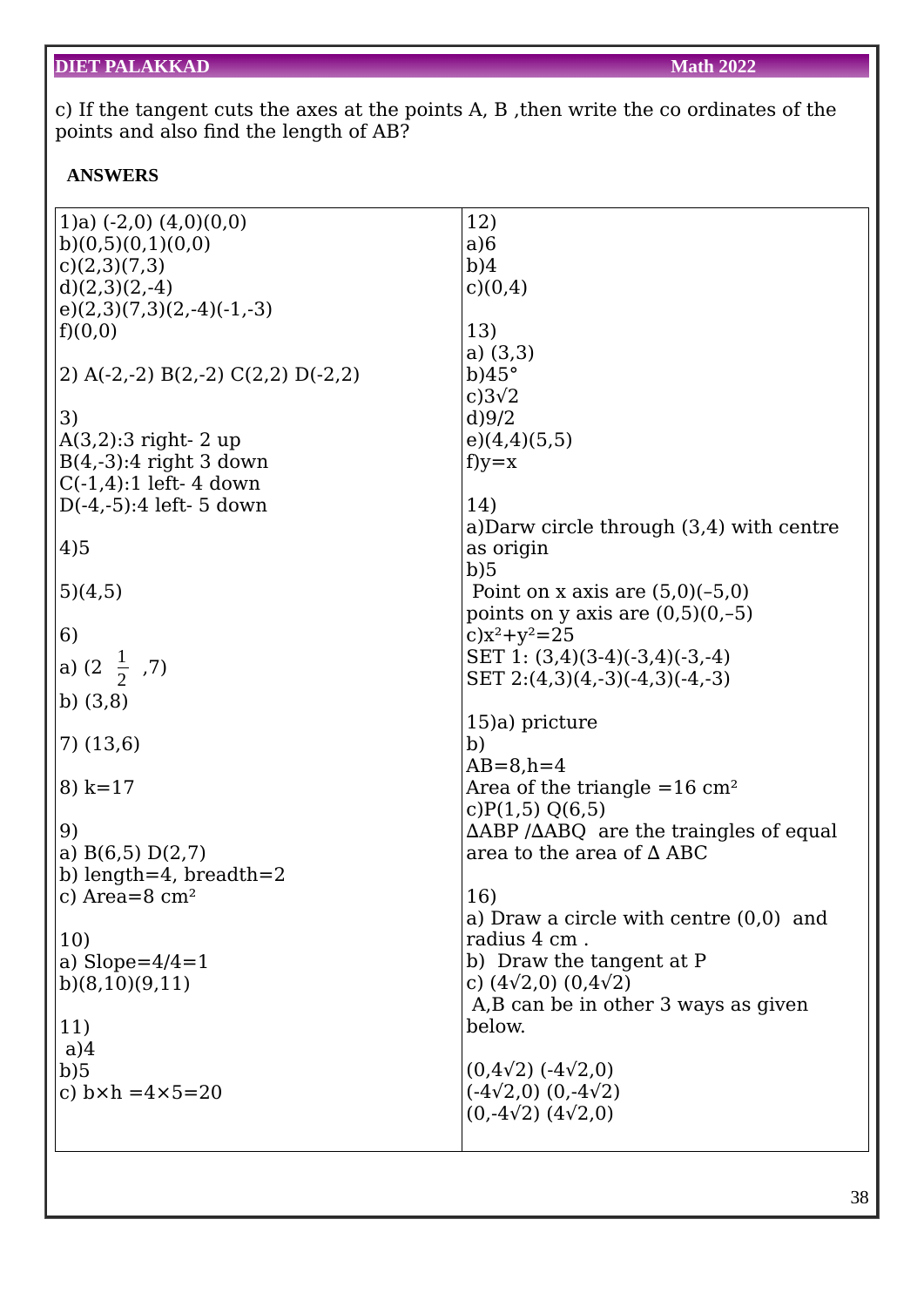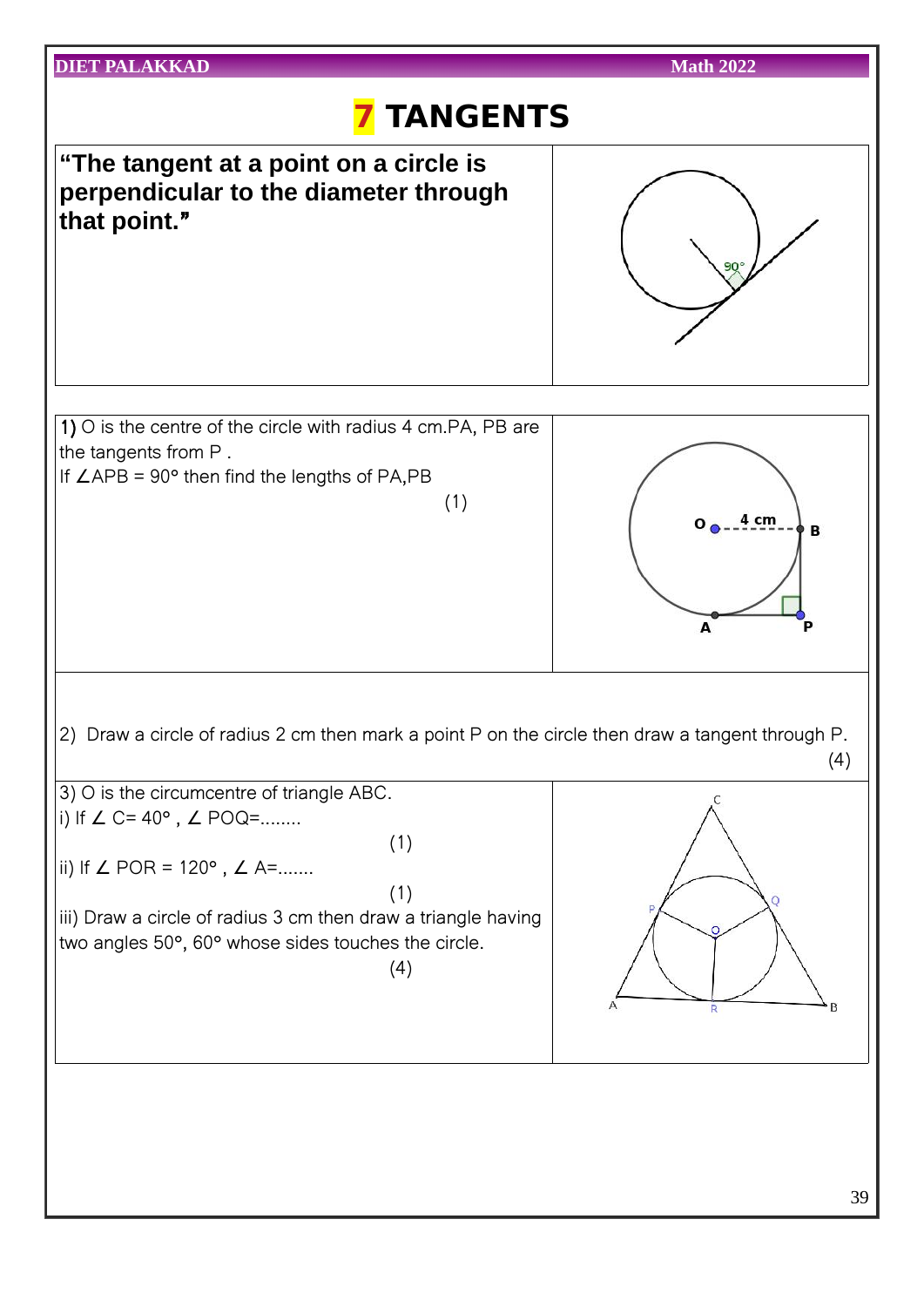| ET PALAKKAD                                                                                                                                                                                                                                                                                                                                                                                                                                                                                                                                                                  | <b>Math 2022</b>                      |
|------------------------------------------------------------------------------------------------------------------------------------------------------------------------------------------------------------------------------------------------------------------------------------------------------------------------------------------------------------------------------------------------------------------------------------------------------------------------------------------------------------------------------------------------------------------------------|---------------------------------------|
|                                                                                                                                                                                                                                                                                                                                                                                                                                                                                                                                                                              |                                       |
| "In a circle, the angle which a chord makes with the<br>tangent at one end on any side is equal to the angle<br>which it makes on the part of the circle on the other side.<br>$\mathbf{u}$                                                                                                                                                                                                                                                                                                                                                                                  |                                       |
| 4) In the figure O is the centre of the circle, In triangle<br>ABC $\angle$ C= 70°. PA, PB are the tangents to the circle.<br>Then<br>i) $\angle$ AOB=<br>(1)<br>ii) In triangle AOB, $\angle$ BAO= $\angle$ ABO=<br>(1)<br>iii) $\angle$ ABP = $\angle$ BAP =<br>(1)<br>iv) What is the relation betwen $\angle$ C and the angles<br>made by chord AB with tangents PA, PB.<br>(1)                                                                                                                                                                                          | $70^{\circ}$                          |
| "We can draw two equal tangents from a point which is outside the circle."<br>In a circle, the angles between the radii through two<br>points and the angle between the tangents at these<br>points are supplementary."                                                                                                                                                                                                                                                                                                                                                      | $\angle AOB + \angle APB = 180^\circ$ |
| 5) PA, PB are the tangents to the circle with centre O. OA is<br>the radius of the circle.<br>i) $\angle$ OAP = $\angle$ OBP =<br>What is the relation between the lengths of PA, PB?<br>(2)<br>ii) $\angle$ OAP + $\angle$ OBP =<br>$\angle$ AOB+ $\angle$ APB =<br>(2)<br>iii) Draw a circle of radius 4 cm, then mark a point 9cm away<br>from the centre then draw two tangents from that point to the<br>circle and measure the lengths.<br>(3)<br>iv) What is the shortest distance from the centre of a circleto<br>point from where we can draw two tangents?<br>(1) |                                       |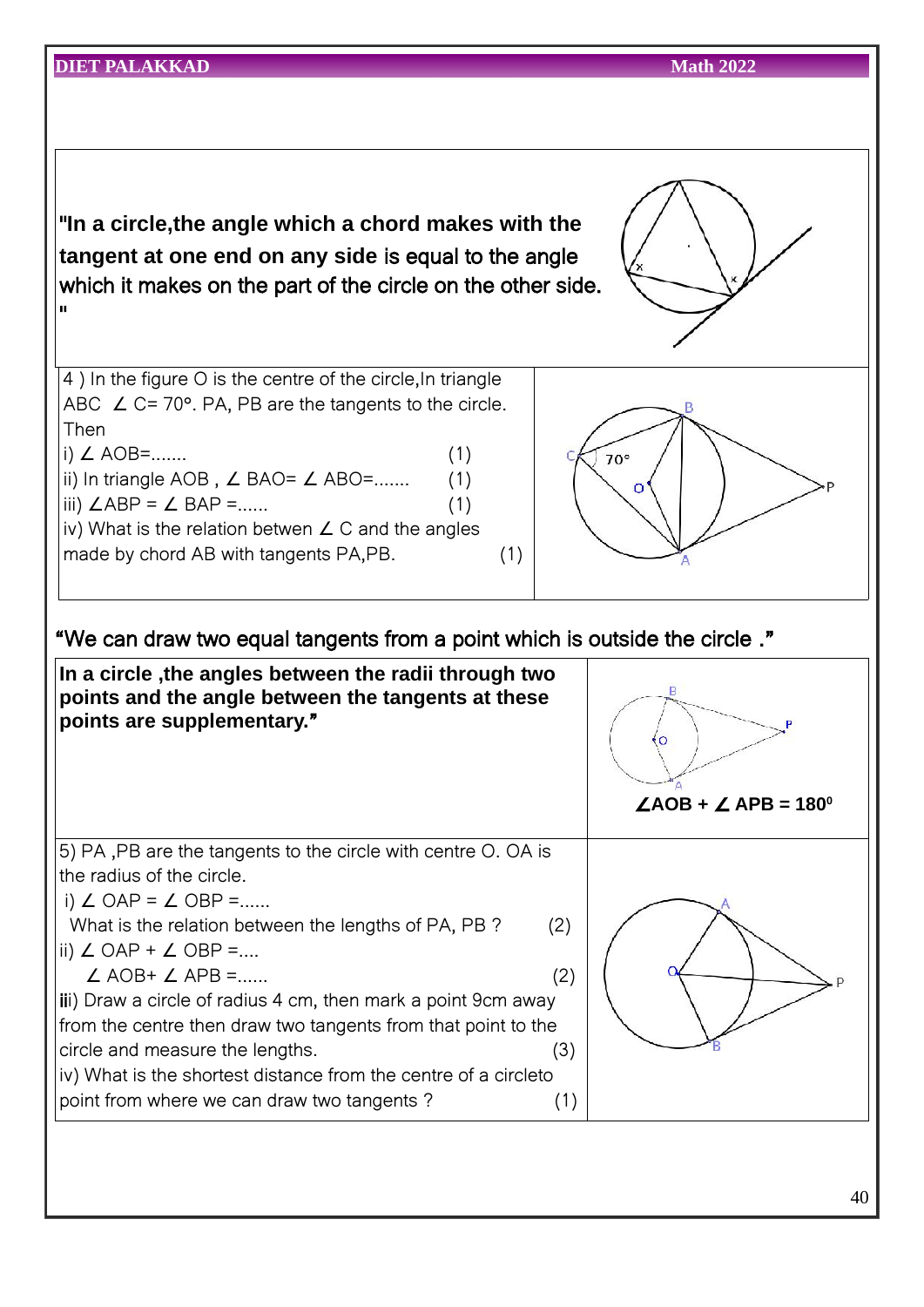### **Chord and tangent.**



### **Construction of incircle.**

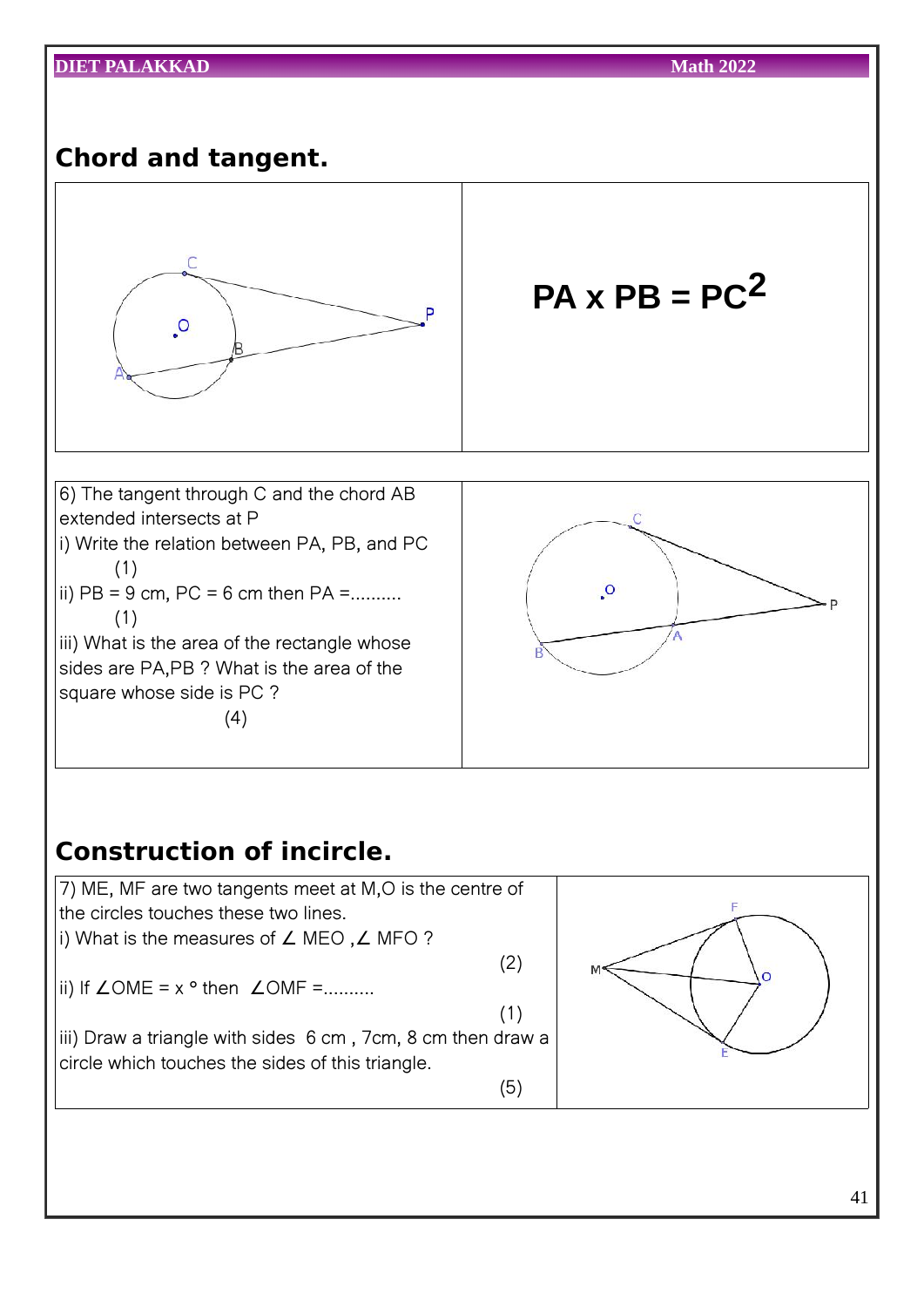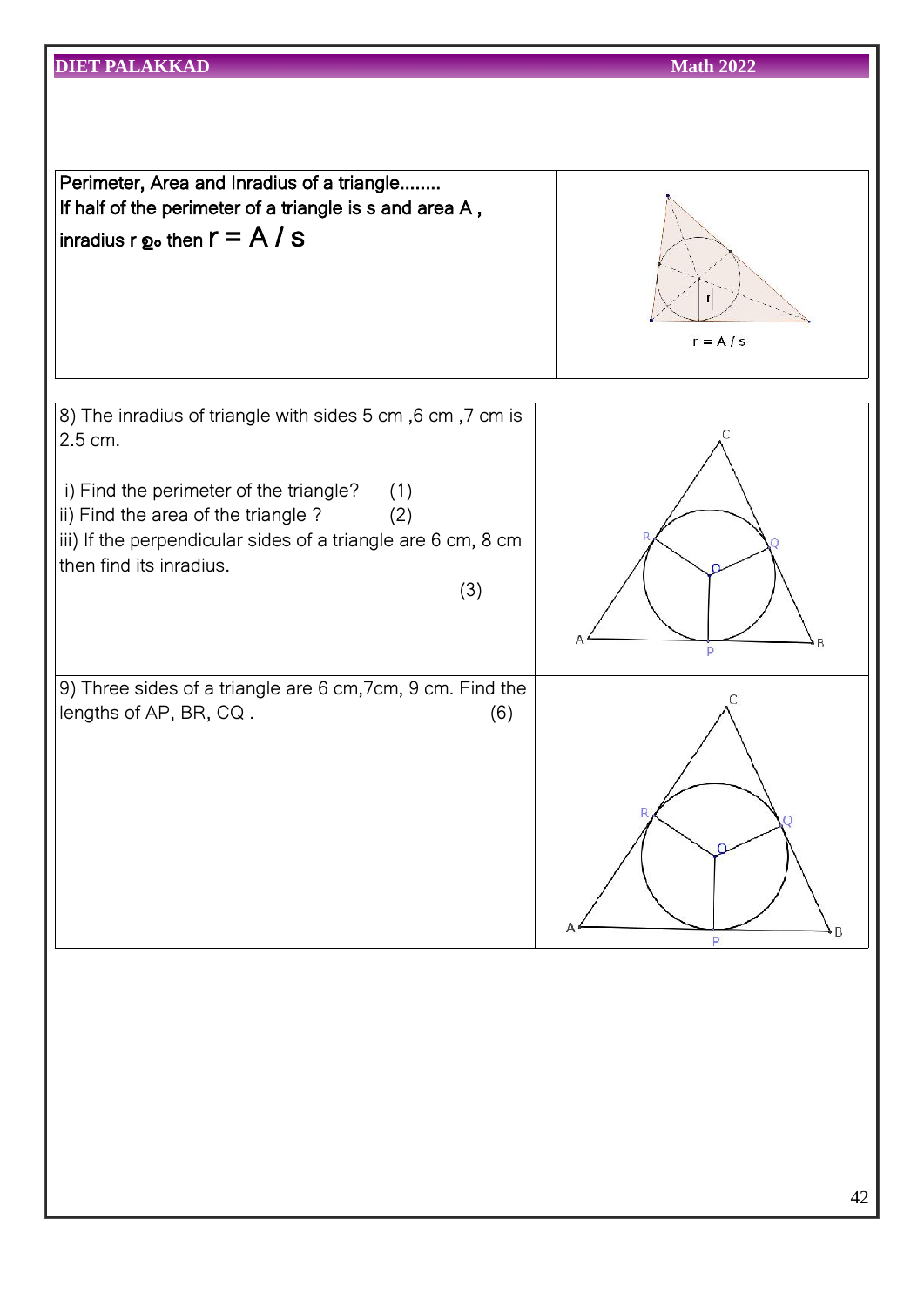2) Draw the figure

### **TANGENTS: Answers**

- 1) 4 cm
- $\circ$ P
- 3) i) ∠ POQ= 140°
	- ii)  $\angle$  A= 60°

iii) Draw a circle of radius 3 cm , Draw the radius , Then measure 130°, 120°, 110° at the centre and mark it then draw the radii which cuts the circle in the above measures.Then draw the tangents through that three points which intersects at three different points to complete a triangle.

- 4) i) ∠ AOB= 140°
	- ii)  $∠$  ABO= 20 $^{\circ}$
	- iii)  $\angle$  ABP =  $\angle$  BAP = 70°
	- iv) equal
- 5) i)  $\angle$  OAP =  $\angle$  OBP = 90° PA= PB
	- ii)  $\angle$  OAP +  $\angle$  OBP = 180°  $\angle$  AOB +  $\angle$  APB = 180°
	- iii)Draw a circle of radius 4cm with centre O. Mark a point 'P', 9cm away from the

centre.Draw the perpendicular bisector of OP then draw a circle with radius half of OP which intersects the first circle at A,B.Then join PA,PB and measue the lengths.

- iv) Distance from centre has to be more than the radius.
- 6) i)  $PA \times PB = PC^2$ 
	- ii)  $PA=4$
	- iii)  $AB = 5$
	- iv) Area of the rectangle =  $36 \text{cm}^2$ Area of the square =  $36 \text{ cm}^2$ Areas are equal
- 7) i)  $\angle$  MEO=  $\angle$  MFO= 90°
	- ii) Equal right triangles.
	- iii)  $∠$  OMF =  $x^{\circ}$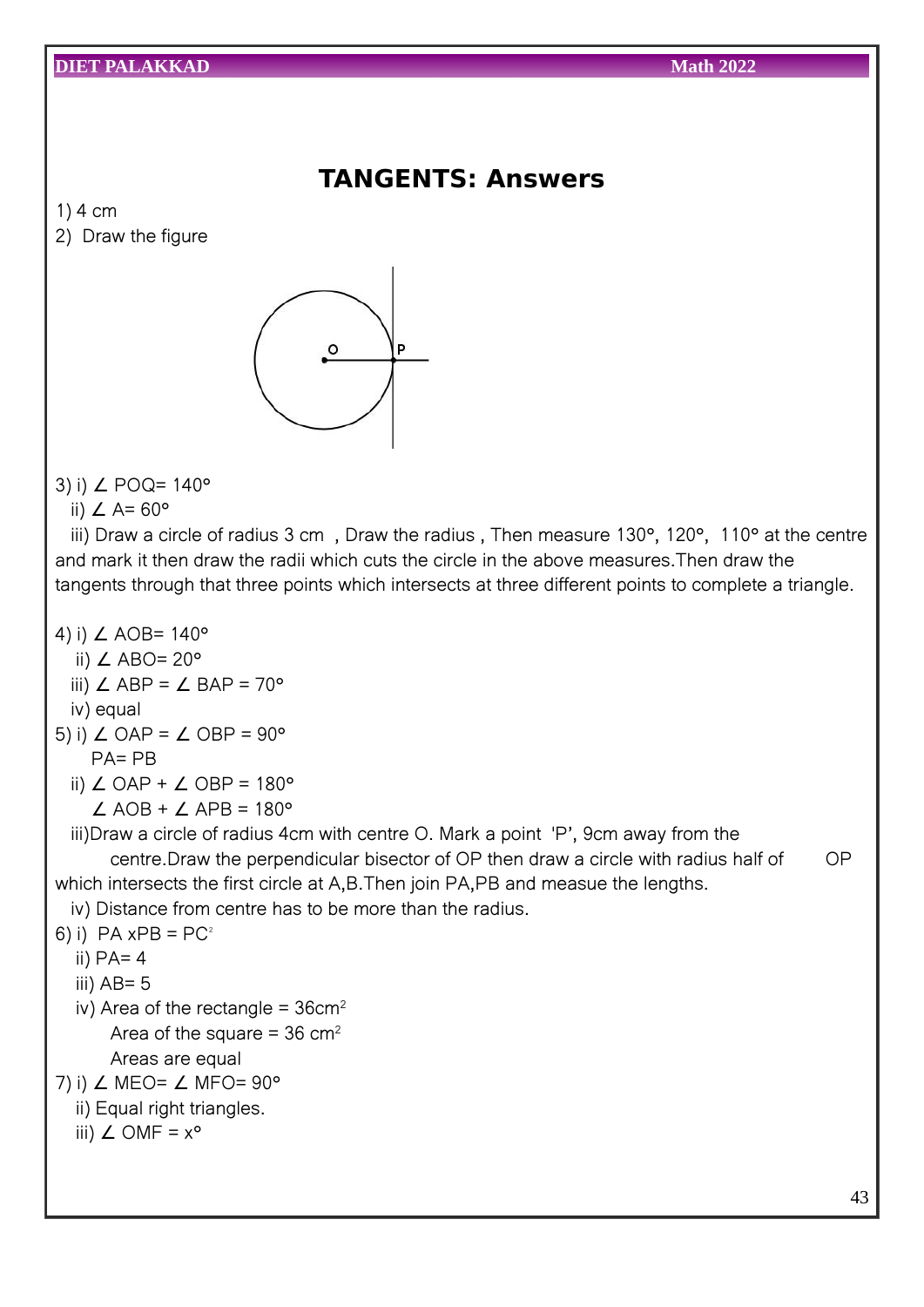iv) Draw the figure and measure the radius.

Draw the triangle first. Then draw the bisectors of two angles , then take the point which the two bisectors intersect as the centre of the incircle.Then draw the circle which touches the sides of the triangle. Then measure the radius.



8) i) Perimeter = 18 cm ii) Area A=  $r \times s = 2.5 \times 9 = 22.5 \text{ cm}^2$ iii) Third side = 10 cm Area =  $24 \text{cm}^2$ Perimeter = 24 cm radius r = A/s = 24/12 = 2 cm 9) Permeter =  $9 + 7 + 6 = 22$  $s = 22/2 = 11$  $AP = s - a = 11 - 6 = 5$  $BR = s - b = 11 - 7 = 4$  $CQ = s - c = 11 - 9 = 2$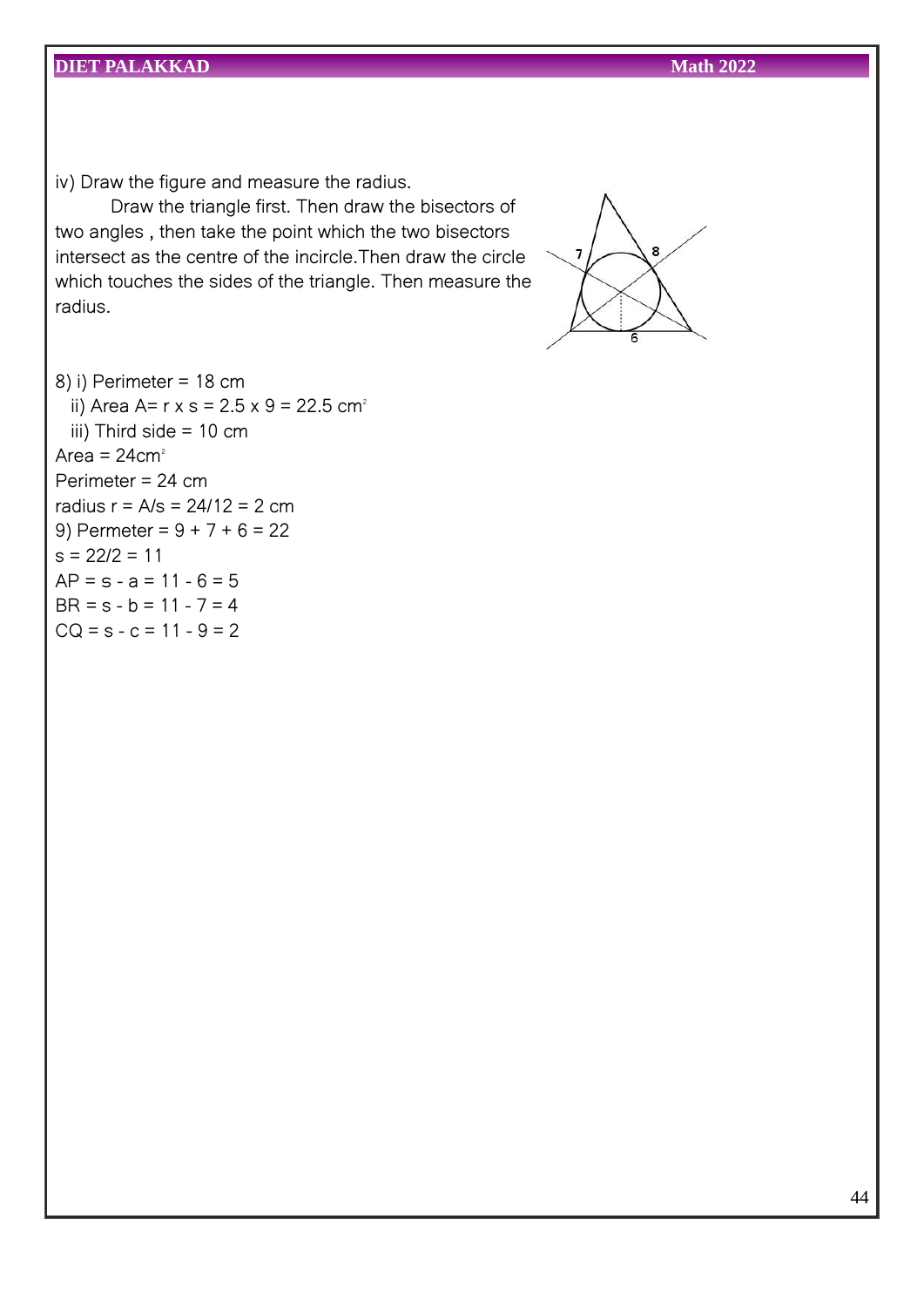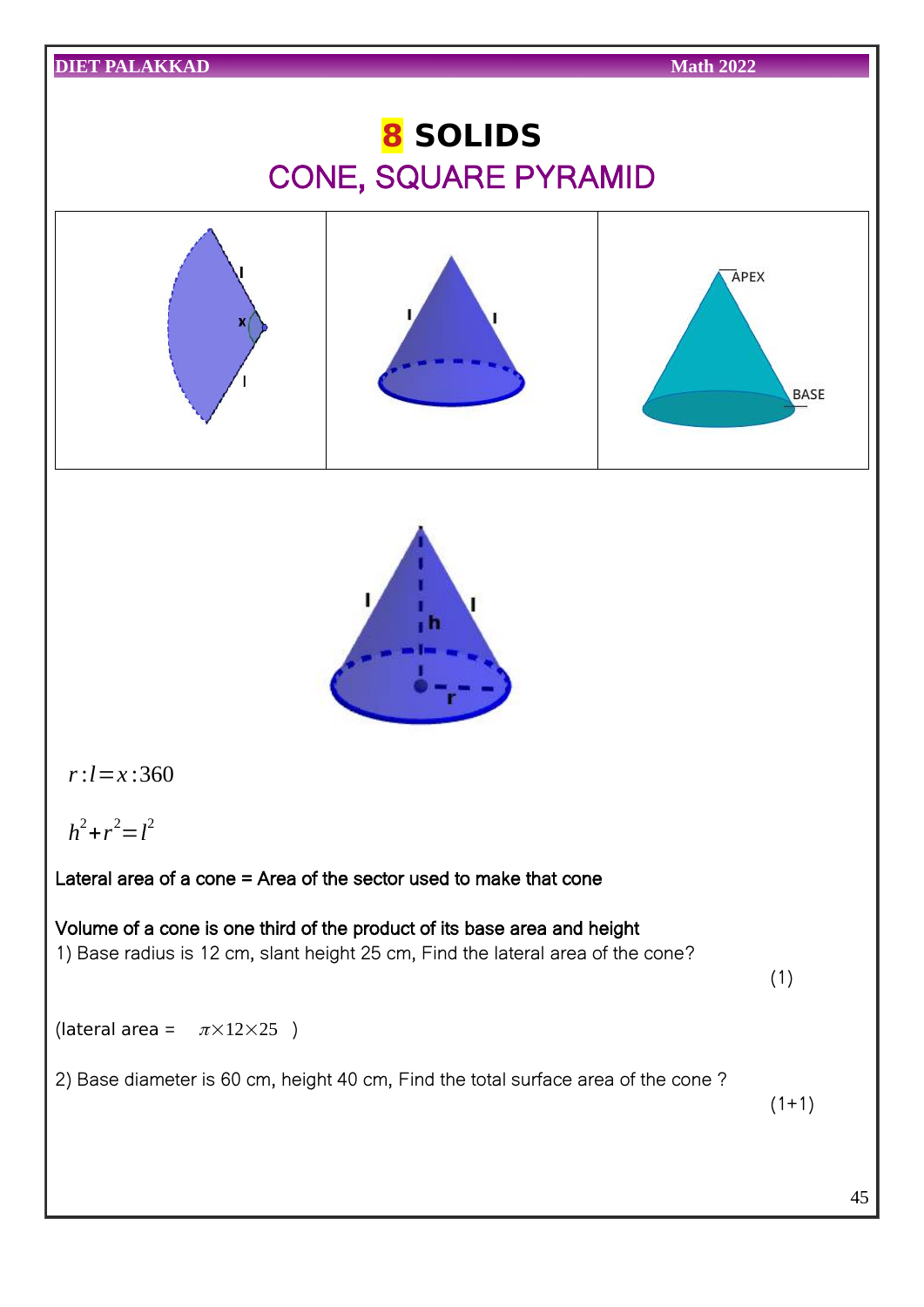|                                                                                                                                                                                                                                                                                                            | <b>Math 2022</b> |
|------------------------------------------------------------------------------------------------------------------------------------------------------------------------------------------------------------------------------------------------------------------------------------------------------------|------------------|
| ( $r = 30$ cm, $l = \sqrt{30^2 + 40^2} = 50$ Total area = $\pi 30 \times 50 + \pi \times 30^2$ )                                                                                                                                                                                                           |                  |
| 3) Having radius 12 cm and center angle $120^\circ$ is bent into form a cone.<br>a) What is the slant height of the cone?<br>b) Find the base radius of the cone.<br>c) Find the lateral area of the cone.                                                                                                 | $(1+2+1)$        |
| $(a)$ 12 cm<br>b) $\frac{r}{12} = \frac{120}{360}$ r = 4 cm<br>c) Lateral area = $\Pi \times 4 \times 12$ )                                                                                                                                                                                                |                  |
| 4) Base radius of the cone is 12 cm, height is 6 cm<br>a) Find the volume of the cone<br>b) Ratio of the base radii of two cones is 2:3, ratio of their heights is 3:2. Find the ratio of their<br>volumes.<br>[a) Volume = $\frac{1}{3} \times \pi \times 12^2 \times 6$ b) $2^2 \times 3:3^2 \times 2$ ] | $(1+1)$          |
| 5) A cone having slant height 17 cm, and base radius 8cm is melted and recast into small cones<br>having height 3 cm and base radius 2 cm.<br>a) Find the height of the large cone.<br>b) Find the volume of the large cone<br>c) How many small cones can be made?                                        | $(2+1+3)$        |
| (a) Height = $\sqrt{17^2 - 8^2}$ = 15<br>b) Volume = $\frac{1}{3}8^2 \times 15$<br>c) $\frac{8^2 \times 15}{2^2 \times 3}$ )                                                                                                                                                                               |                  |
| 6) A square pyramid is made from a square sheet of paper as<br>shown in the figure. Base edge of the square pyramid is 10 cm.<br>Lateral edge is 13 cm.<br>a) Find the slant height of the cone?                                                                                                           |                  |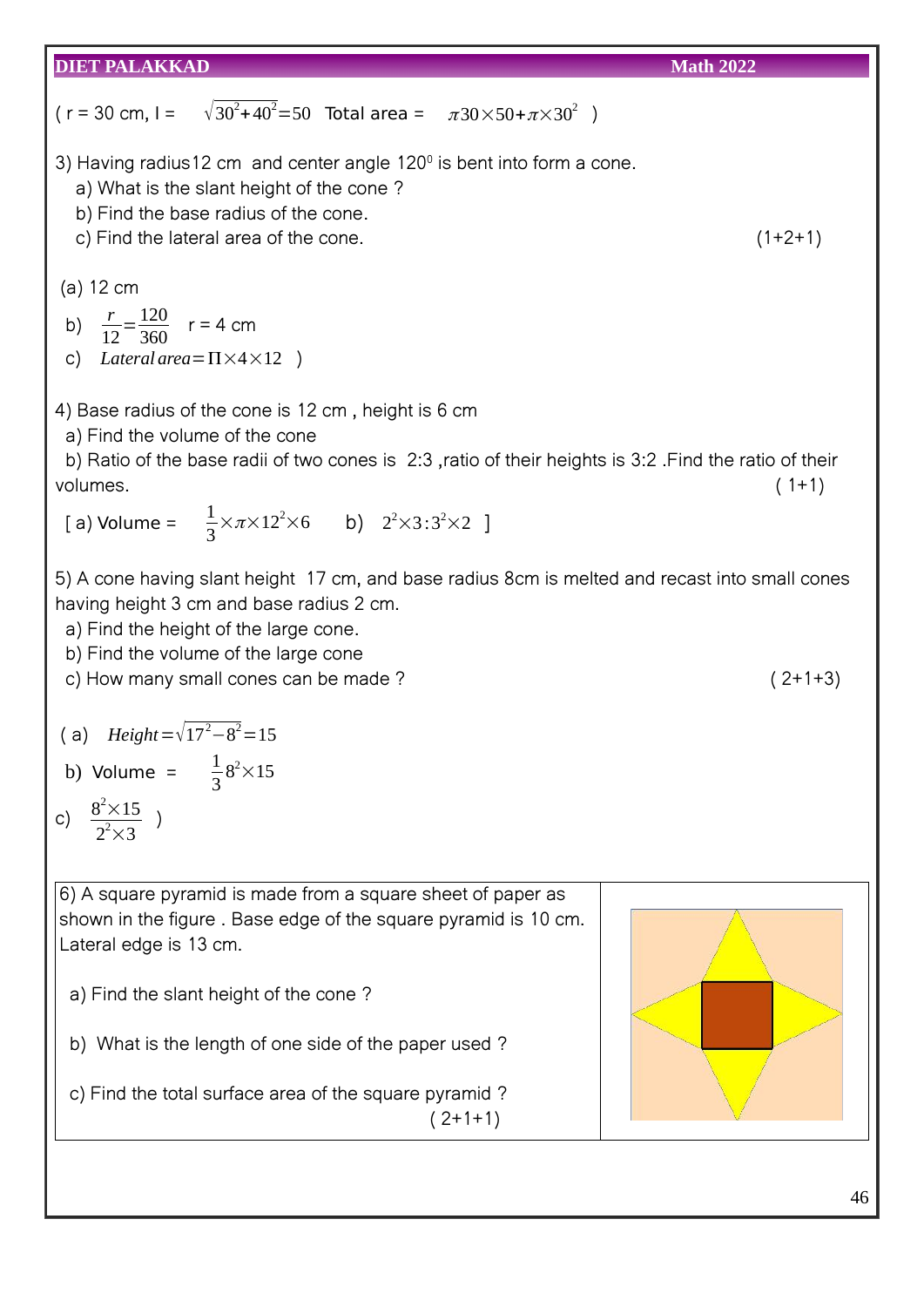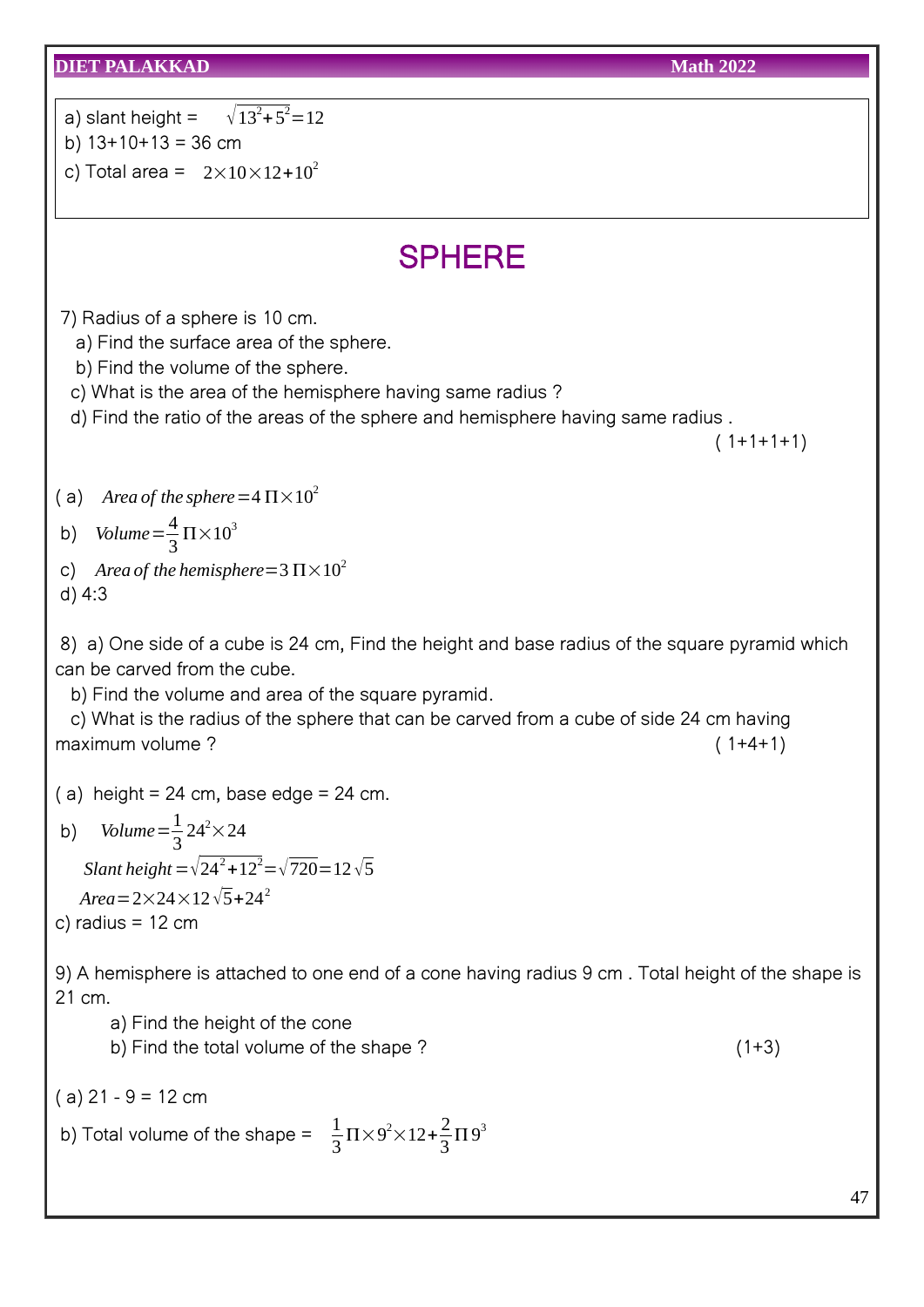### 10 **POLYNOMIALS**

#### **Concepts**

- If  $p(x) = (x-a)(x-b)(x-c)$ , then the factors of  $p(x)$  are  $x-a$ ,  $x-b$ ,  $x-c$ .
- The solution of  $(x-a)(x-b)(x-c) = 0$  are , a, b, c
- In a polynomial  $p(x)$ , if  $p(a)=0$ , then x-a is a factor of it.
- In a polynomial  $p(x)$ , if  $p(-a)=0$ , then  $x+a$  is a factor of it.
- If x-a is a factor of  $p(x)$ , then  $p(a) = 0$ .
- If  $x+a$  is a factor of  $p(x)$ , then  $p(-a) = 0$ .
- If  $x=$  a is a solution of  $p(x)=0$ , then x-a is a factor of it.
- If  $x=$  -a is a solution of  $p(x)=0$ , then  $x+a$  is a factor of it.
- For any polynomial  $p(x)$ , and a number a,  $p(x)-p(a)$  is a multiple of x-a
- $\cdot$   $x^2+px+q = (x+a)(x+b)$  എങ്കിൽ  $a+b = p$ ,  $ab = q$  ആയിരിക്കം.

#### **1 Mark questions**

- 1. If  $p(x) = x(x-3)$ , find  $p(4)$ .
- 2. If  $p(x) = x^2-7x-8$ , find  $p(-1)$ .
- 3. If  $p(x) = (x+1)(x-2)$ , find  $p(2)$ .
- 4. If  $p(x)$  a polynomial and  $p(-3) = 0$ , then Write a factor of  $p(x)$ .
- 5. If  $x+2$  is a factor of  $q(x)$ , find  $q(-2)$ .
- 6. If  $x^2+8x-105 = (x+15)(x+a)$ , find the value of a.
- 7. sum of two numbers is 17 , their product is 70 , Guess the numbers.
- 8. In a polynomial  $p(x)$ , and for a number a, write one factor of  $p(x)$ -p(a).
- 9. If p(x) is a polynomial , then p(x)-p(3) is a multiple of ...............
- 10. If  $x^2+18x-100 = (x+a)(x+b)$ , find  $a+b$
- 11.  $p(x)$  is a polynomial and  $p(-3) = 0$ ,  $p(2)=0$ ,  $p(-1) = 0$ . Which of the following is not a factor  $\{x+3, x+2, x-2, x+1\}$
- 12. If  $x-3$ ,  $x+4$ ,  $x-7$  are factors of  $p(x)$ , Which of the following is a wrong statement?  ${P(3)=0, p(-4)=0, p(-3)=0, p(7)=0}$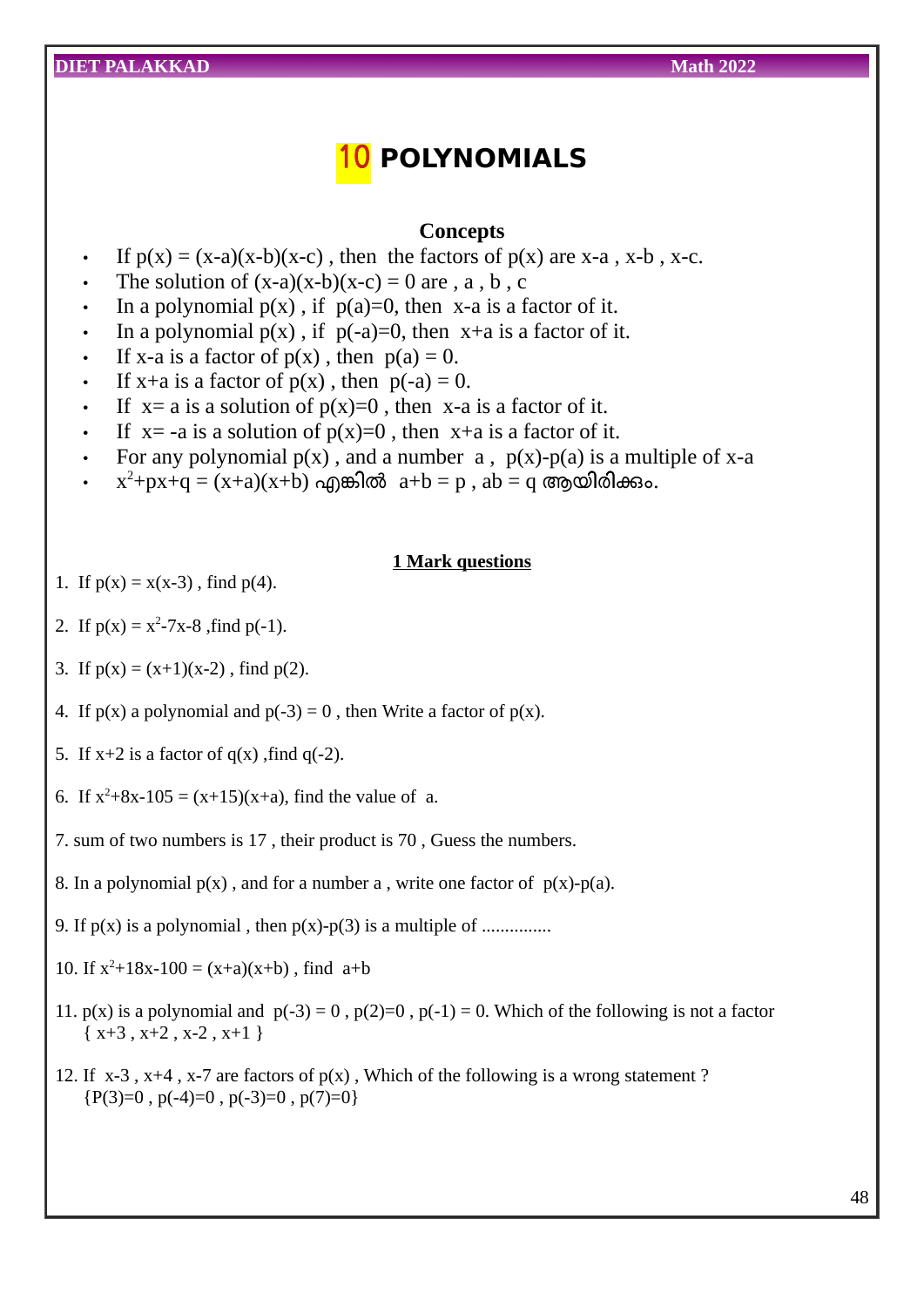### **2 Mark questions**

13. Given  $p(x) = 4x^2+x-3$ a) Find  $p(-1)$ b) Is  $x+1$  a factor of  $p(x)$ ?

14. Given  $p(x) = 2x^2 - 5x - 3$ a) Find p(3). b) Is  $x-3$  a factor of  $p(x)$ ?

#### **3 Mark questions**

15. If  $p(x) = 2x^2 + kx + 3$ . a) Find p(3). b) If  $x-3$  is a factor of  $p(x)$ , Find the value of k.

16. x-2 is a factor of  $x^3$ -7x+ k. a) Find p(2). b) Find the value of k.

17.  $P(x)$  is a polynomial such that  $p(3)=0$ ,  $p(-2)=0$ .

a) Write two factors of  $p(x)$ . b) Write  $p(x)$ .

18. P(x) is a polynomial such that  $p(\sqrt{2})=0$ ,  $p(-\sqrt{2})=0$ . a) Write two factors of  $p(x)$ . b) Write  $p(x)$ .

#### **4 Mark questions**

19.  $p(x) = x^3 + ax^2 - 10x + b$ , Also  $x + 1$ , x-4 are its factors. a) Find  $p(-1)$ ,  $p(4)$ b) Find the values of a , b.

- 20. a) Find the solution of the equation  $x^2+6x+8=0$  using formula. b) Hence write  $x^2+6x+8$  as a product of two first degree polynomials.
- 21. a) Find the solution of the equation  $x^2+5x-24=0$ . b) Hence write  $x^2 + 5x-24$  as a product of two first degree polynomials.

#### **6 Mark questions**

22. If  $p(x) = x^2-7x+5$ a) Find p(2).

b) Find  $p(x) - p(2)$ .

- c) Write one factor of  $p(x) p(2)$ .
- d) Find the other factor also.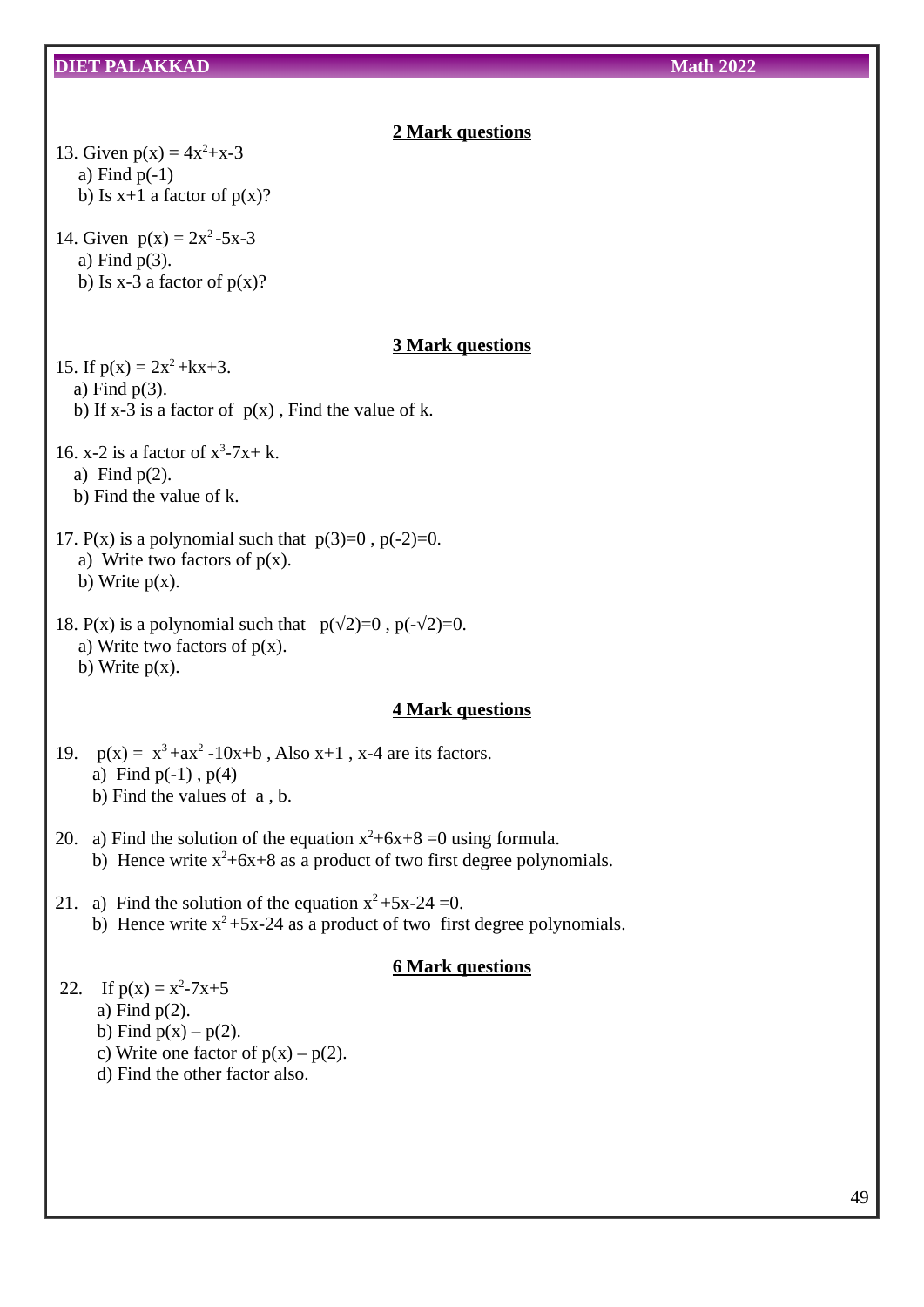I

| 23.<br>a) If $x^2+8x+15 = (x+a)(x+b)$ , write the value of $a+b$ , ab.<br>b) Hence write $x^2+8x+15$ as a product of two first degree polynomials.<br>c) Hence solve the equation $x^2+8x+15 = 0$ . |
|-----------------------------------------------------------------------------------------------------------------------------------------------------------------------------------------------------|
| a) Write $x^2 + 3x - 40$ as a product of two first degree polynomials.<br>24.<br>b) Hence solve the equation $x^2 + 3x - 40 = 0$ .                                                                  |
| <b>Answers</b>                                                                                                                                                                                      |
| $1. -4$<br>2.0<br>3.0<br>4. $x+3$<br>5.0<br>6.7<br>7.10,7<br>8. x-a<br>$9. x - 3$<br>10.18<br>$11. x+2$<br>12. $p(-3)=0$<br>13. a) $11$ , b) No<br>14. a) $0, b)$ Yes                               |
| 15. a) $3k+21$ , b) -7<br>16. a) $k-6$ , b) 6<br>17. a) $x-3$ , $x+2$ , b) $p(x) = (x-3)(x+2) = x^2 - x - 6$<br>18. a) $x-\sqrt{2}$ , $x+\sqrt{2}$ b) $p(x) = x^2 - 2$                              |
| 19. a) $p(-1) = a+b+9$ , $p(4) = 16a+b+24$<br>b) $a = -1$ , $b = -8$<br>20. a) $x=-2$ , $x=-4$ , b) $(x+2)(x+4)$<br>21. a) $x = -8$ , $x = +3$ , b) $(x+8)(x-3)$                                    |
| 22. a) 4, b) $x^2-7x+10$ , c) $x-2$ d) $x-5$<br>23. a) $8,15$ , b) $(x+5)(x+3)$ , c) -5, -3<br>24. a) $(x+8)(x-5)$ , b) $x=-8$ , 5                                                                  |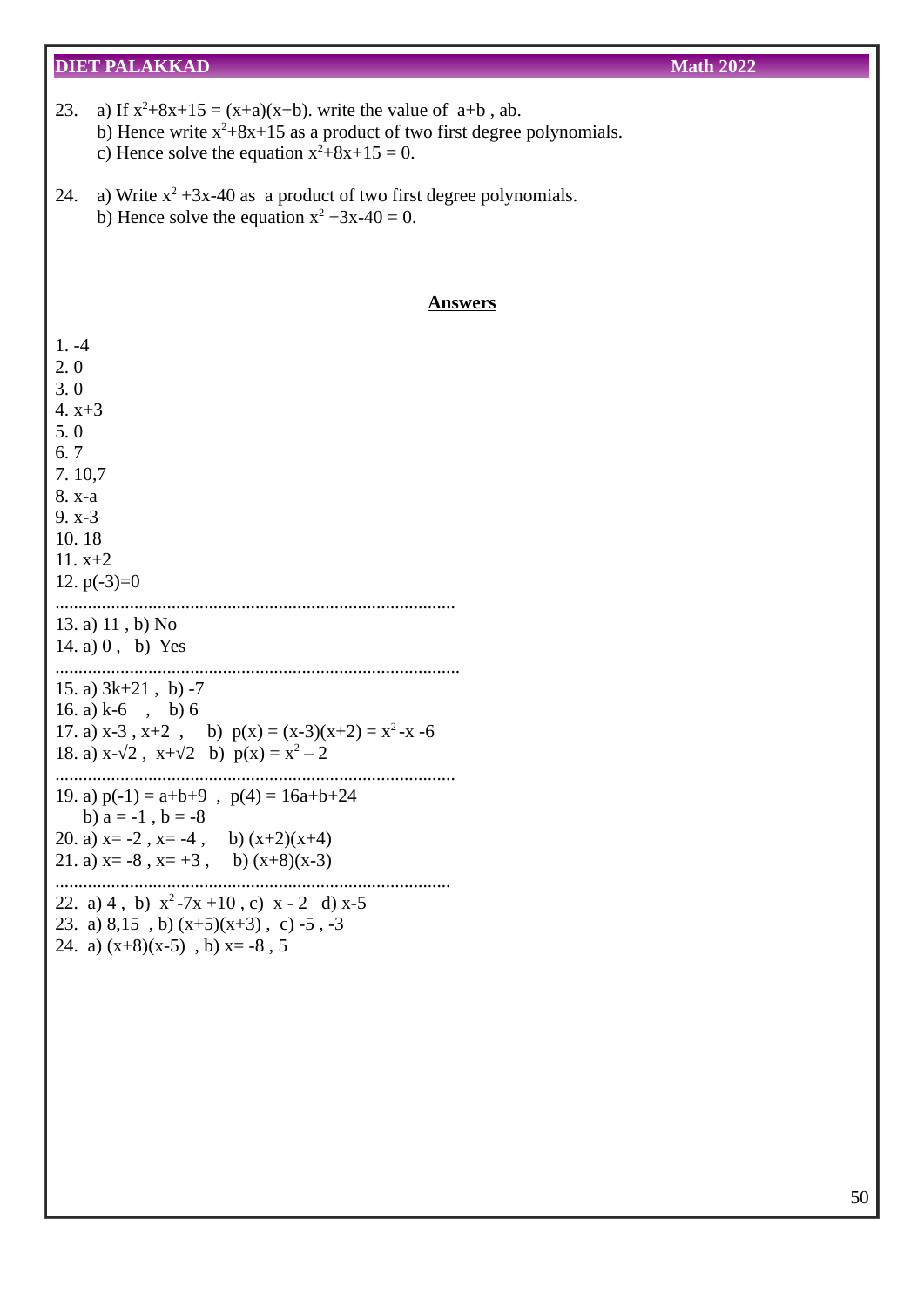## **11 STATISTICS**

- 1. The marks obtained by five children are given below. 26, 21, 36, 32, 45
	- a) Find Arithmetic mean of these marks.
	- b) Find the Median marks of the children.
- 2. The marks obtained by six children are given below. 26, 21, 37, 33, 45, 48
	- a) Find Arithmetic mean of these marks.
	- b) Find the Median marks of the children.
- 3. The table below shows the weight of children in a class.

| Weight (in kg) | Number of<br>children |
|----------------|-----------------------|
| 40             | 5                     |
| 44             | 6                     |
| 48             |                       |
| 52             | 12                    |
| 56             | 8                     |
| 60             | 5                     |
| 6Δ             |                       |
|                |                       |

a) If children are placed in ascending order based on weight what is the position of child whose weight is the median?

b) Find the median weight.

| Weight (in kg)                         | Number of<br>children       | Number of<br>children                                                                                                |
|----------------------------------------|-----------------------------|----------------------------------------------------------------------------------------------------------------------|
| 40<br>44<br>48<br>52<br>56<br>60<br>64 | 5<br>6<br>9<br>12<br>8<br>5 | Up to $40 - 5$<br>Up to 44 - 11<br>Up to 48 - 20<br>Up to 52 - 32<br>Up to 56 - 40<br>Up to 60 - 45<br>Up to 64 - 49 |
| Total                                  |                             |                                                                                                                      |

a) The median weight will be the weight of  $25<sup>th</sup>$  child.